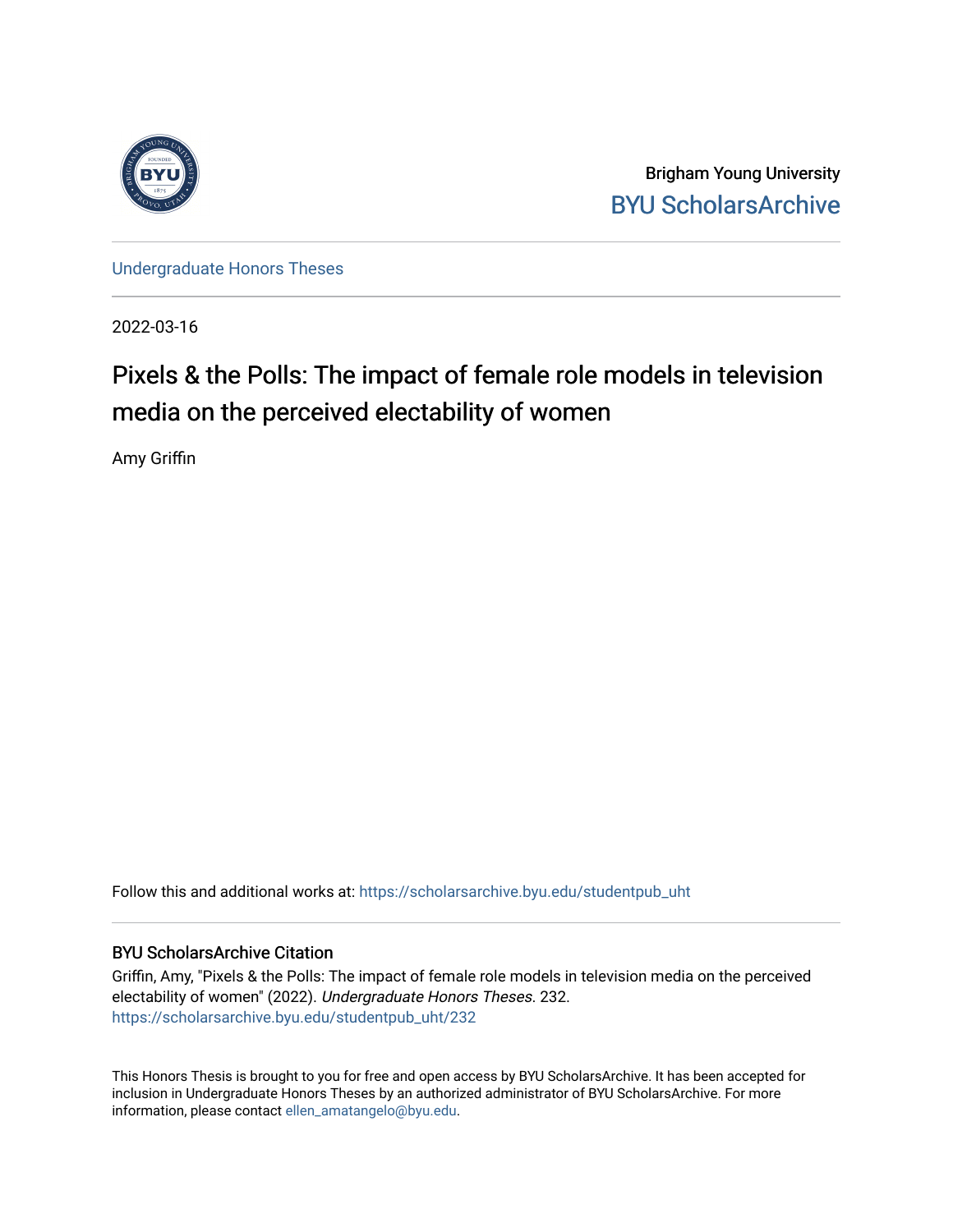Honors Thesis

# PIXELS & THE POLLS: THE IMPACT OF FEMALE ROLE MODELS IN TELEVISION MEDIA ON THE PERCEIVED ELECTABILITY OF WOMEN

by Amy Griffin

Submitted to Brigham Young University in partial fulfillment of graduation requirements for undergraduate University Honors

> School of Communications Brigham Young University April 2022

Advisor: Sarah M. Coyne

Honors Coordinator: Clark Callahan

Faculty Reader: Jessica Preece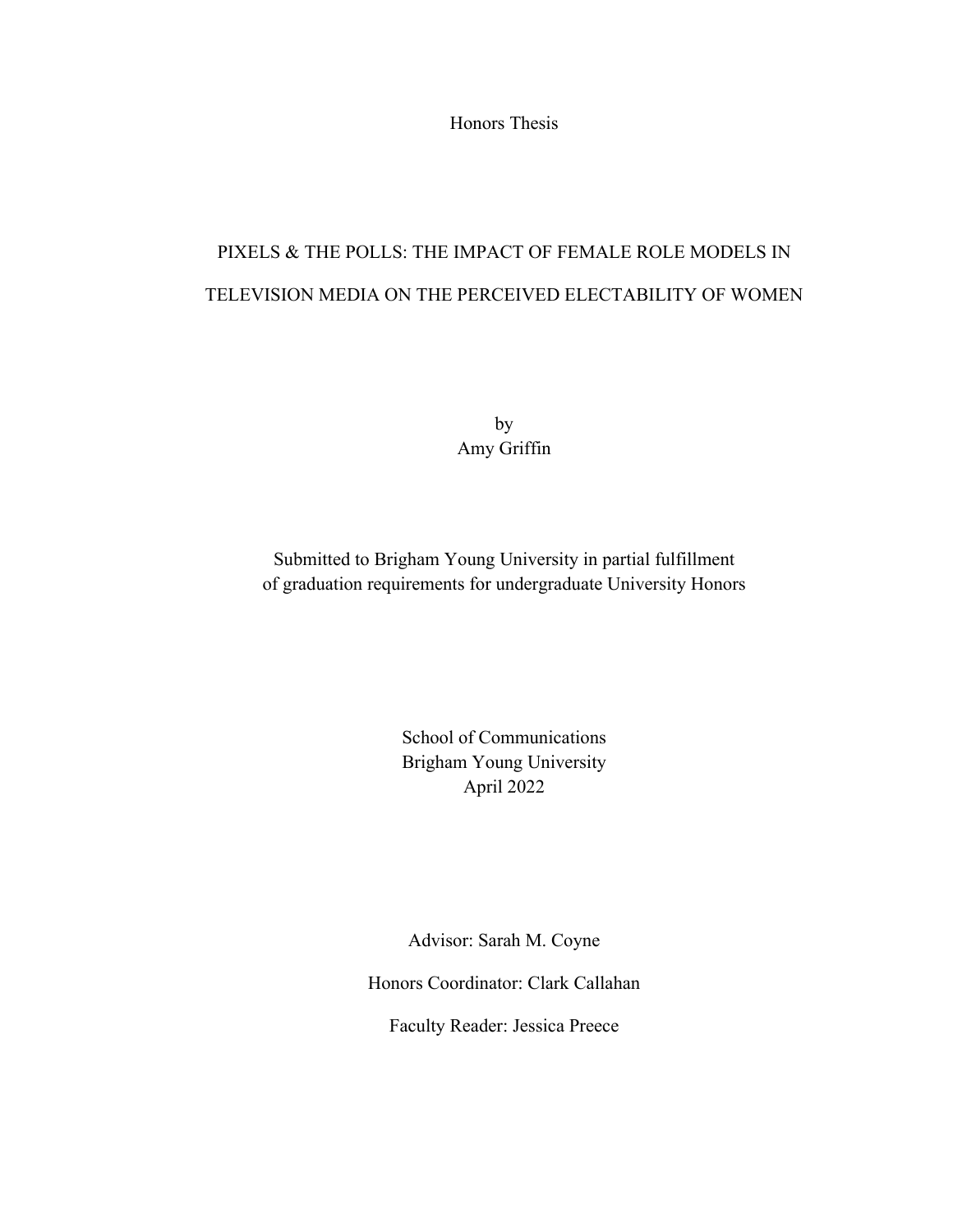#### ABSTRACT

### PIXELS & THE POLLS: THE IMPACT OF FEMALE ROLE MODELS IN TELEVISION MEDIA ON THE PERCEIVED ELECTABILITY OF WOMEN

#### Amy Griffin

School of Communications

Bachelor of Arts

It's no secret that women are extraordinarily underrepresented in government and misrepresented in media. To better understand the impact of fictional television media featuring a positive female leader on the public's perception of the electability of women and on their willingness to support women's campaigns, this study aimed to measure participants' voting choices after viewing a positive fictional female leader. 104 collegeage participants viewed fifteen-minute segments taken from episodes of CBS's political drama *Madam Secretary* featuring either a male president or a female Secretary of State as each navigated political challenges. The participants completed vignette election experiences between nonpartisan municipal candidates, a male and a female, to determine how participants would vote following the stimulus. They additionally rated each candidate on their "likability" and "competence" and were shown the profile of a "real" female candidate with the option to donate a portion of their compensation to the candidate's campaign. The present study found no significant change in the electing of or in the positive rating of female candidates following the women-lead stimulus, nor did it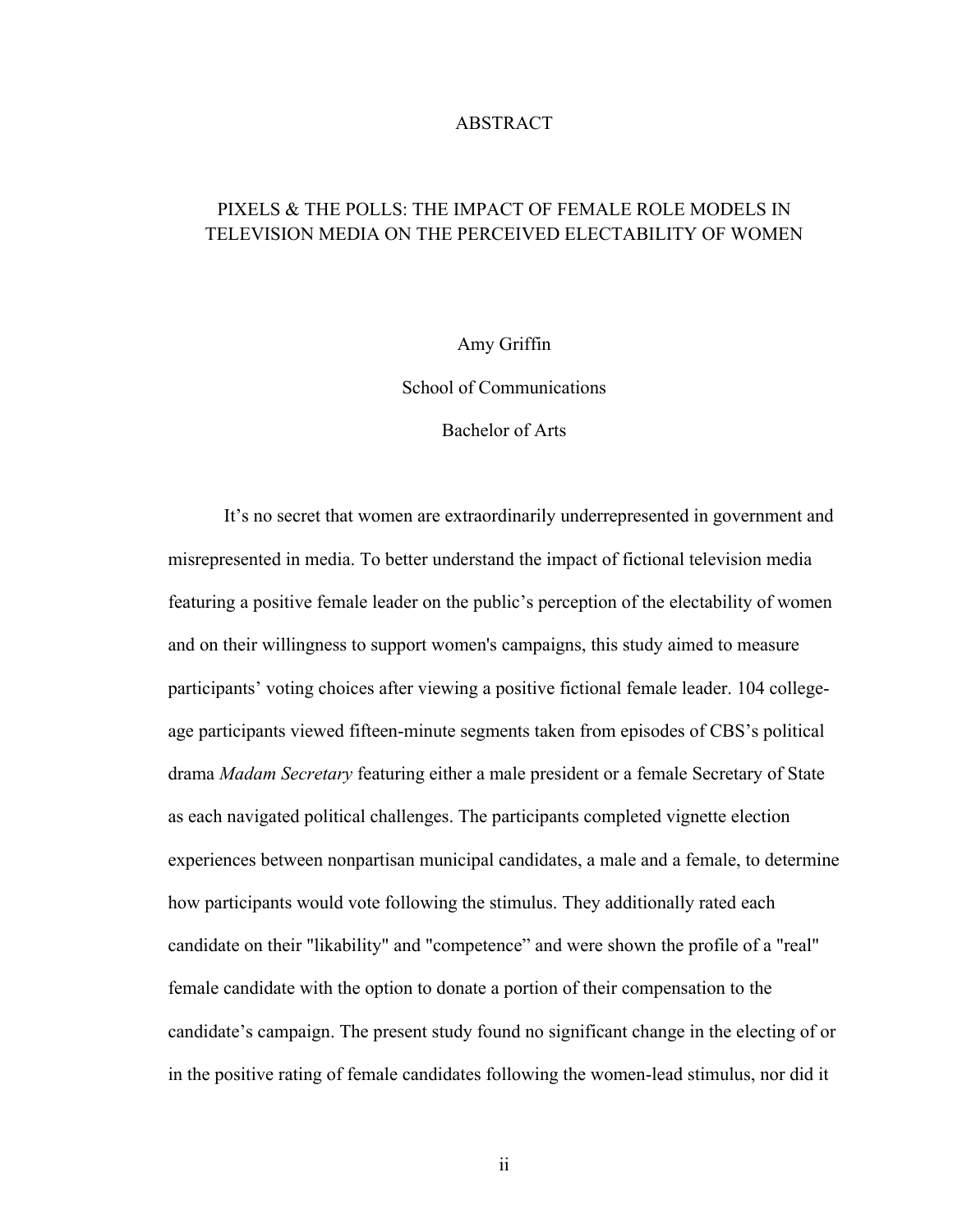find any significant change in donation to a woman's campaign. The findings of this thesis encourage additional study under different conditions, especially with longer and more consistent exposure to the media, to investigate the potential prosocial impacts of television media portraying strong female characters.

Keywords: female political candidates, television media, elections, donations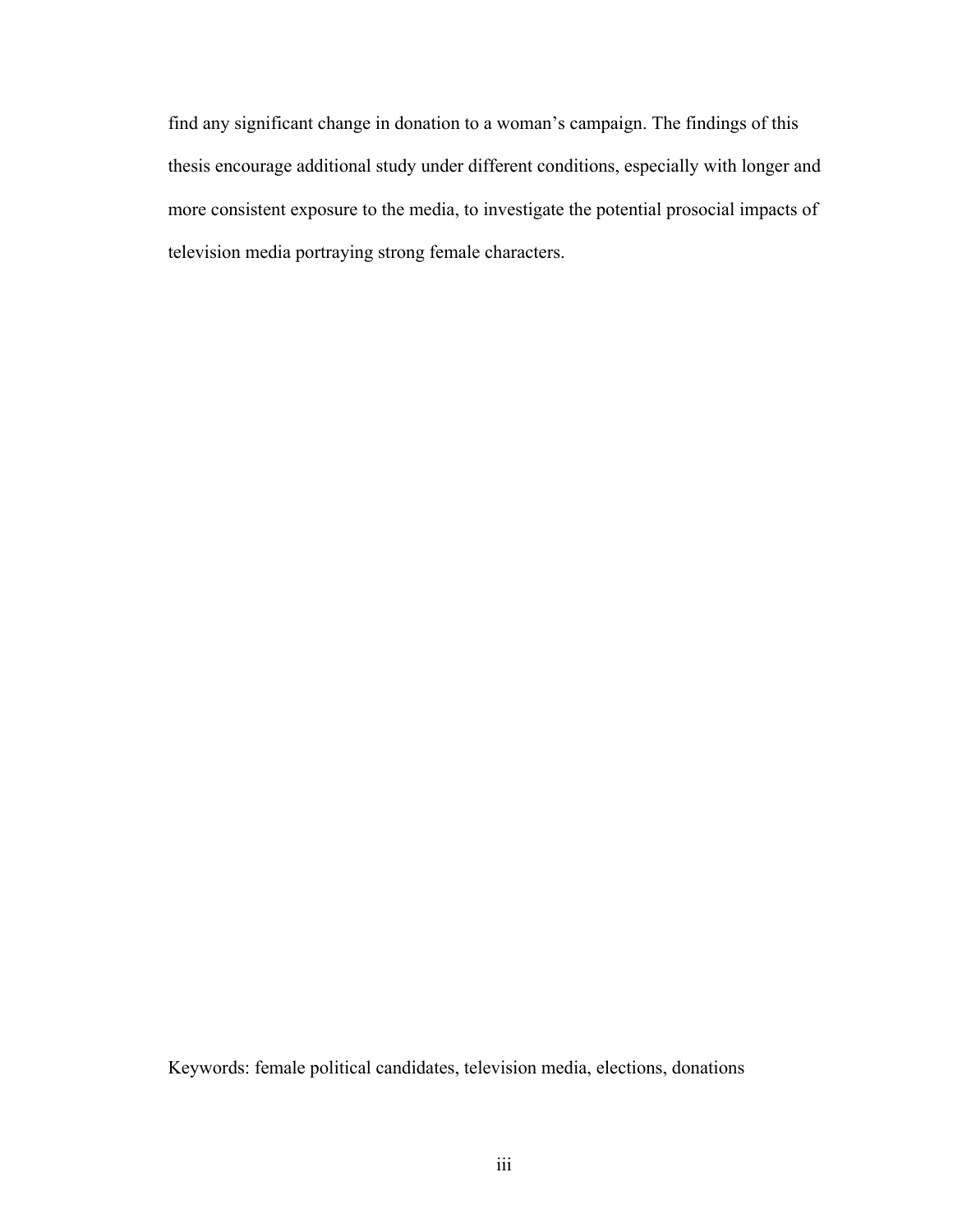#### ACKNOWLEDGMENTS

I would like to thank my committee members for reading this work and offering suggestions and revisions, including Dr. Jessica Preece and Dr. Clark Callahan. I would especially like thank Dr. Sarah M. Coyne for her mentorship, time, and support from the beginning of this honors thesis, including refining the idea, guidance through the research process, analyzing the data, and writing. Additionally, I would like to thank Dr. Coyne's research assistants who assisted in operating the research lab, including Andrew Brindley, Chenae Duerden, Haley Graver, Taylor Johnston, Emilee Oldroyd, Moriah Perkins, Sydney Rasmussen, Anne Marie Wright-Jones, and Megan van Alfen. Thank you all for your time and hard work. I would also like to thank Megan Gale for her help in building the survey and organizing the data. Special thanks to Dr. DeLaina Tonks for her willingness to help me develop my ideas and advise me through the Utah political landscape, as well as her daughter, Natalie Tonks, for being a supportive friend and cheerleader. I also appreciate the Honors Program at Brigham Young University for providing funding and assistance, in addition to the Charles Redd Center for Western Studies for providing financial support via the Annaley Naegle Redd Student Award in Women's History. Without their support, this research would not be possible. Finally, I would like to thank my husband, Garrett, for his patience throughout this project, as well as my parents, Jen and Matt, for their encouragement and support. Thank you.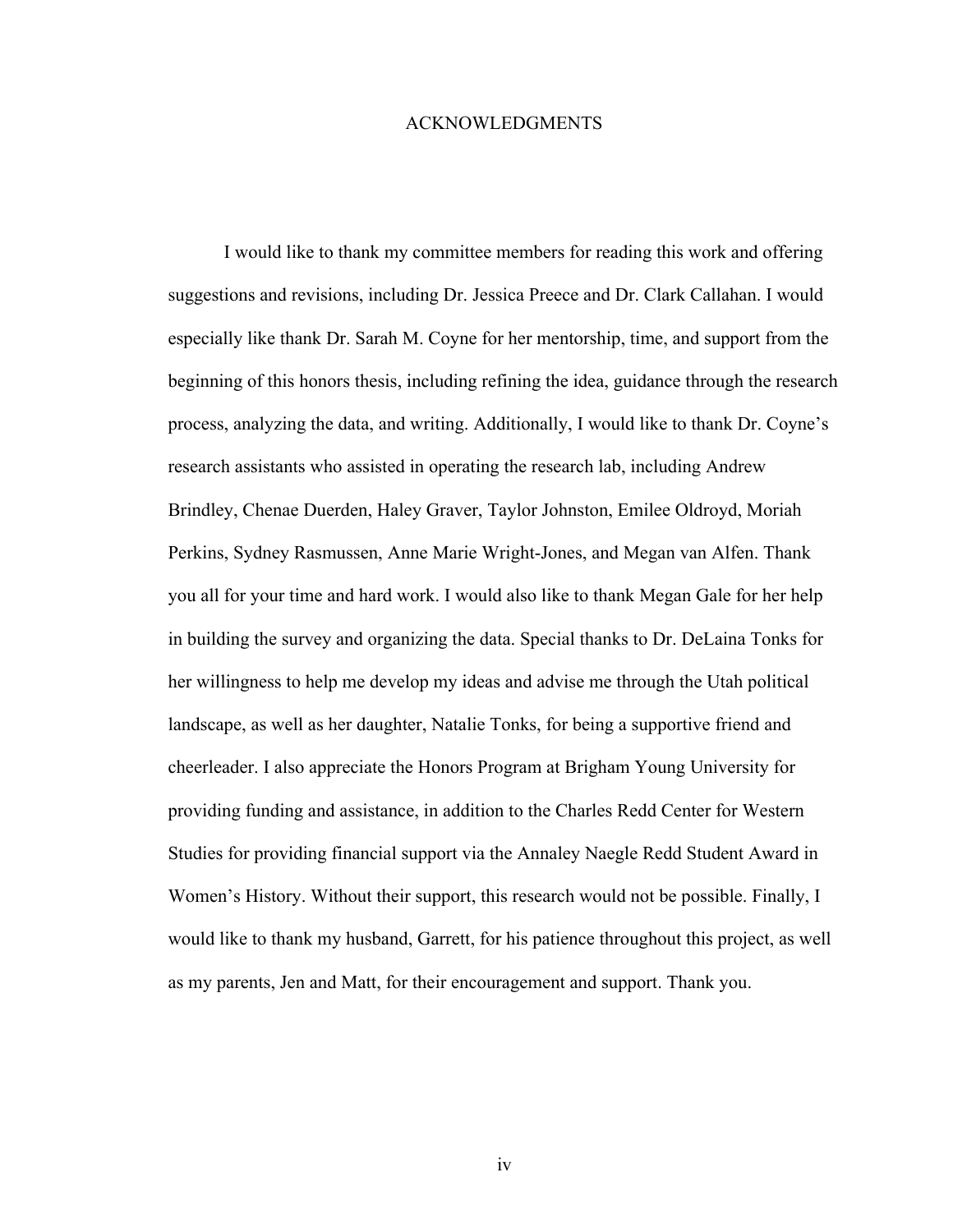## TABLE OF CONTENTS

| Fictional Political Television's Effect on Leadership Emergence 10 |  |
|--------------------------------------------------------------------|--|
|                                                                    |  |
|                                                                    |  |
|                                                                    |  |
|                                                                    |  |
|                                                                    |  |
|                                                                    |  |
|                                                                    |  |
|                                                                    |  |
|                                                                    |  |
|                                                                    |  |
|                                                                    |  |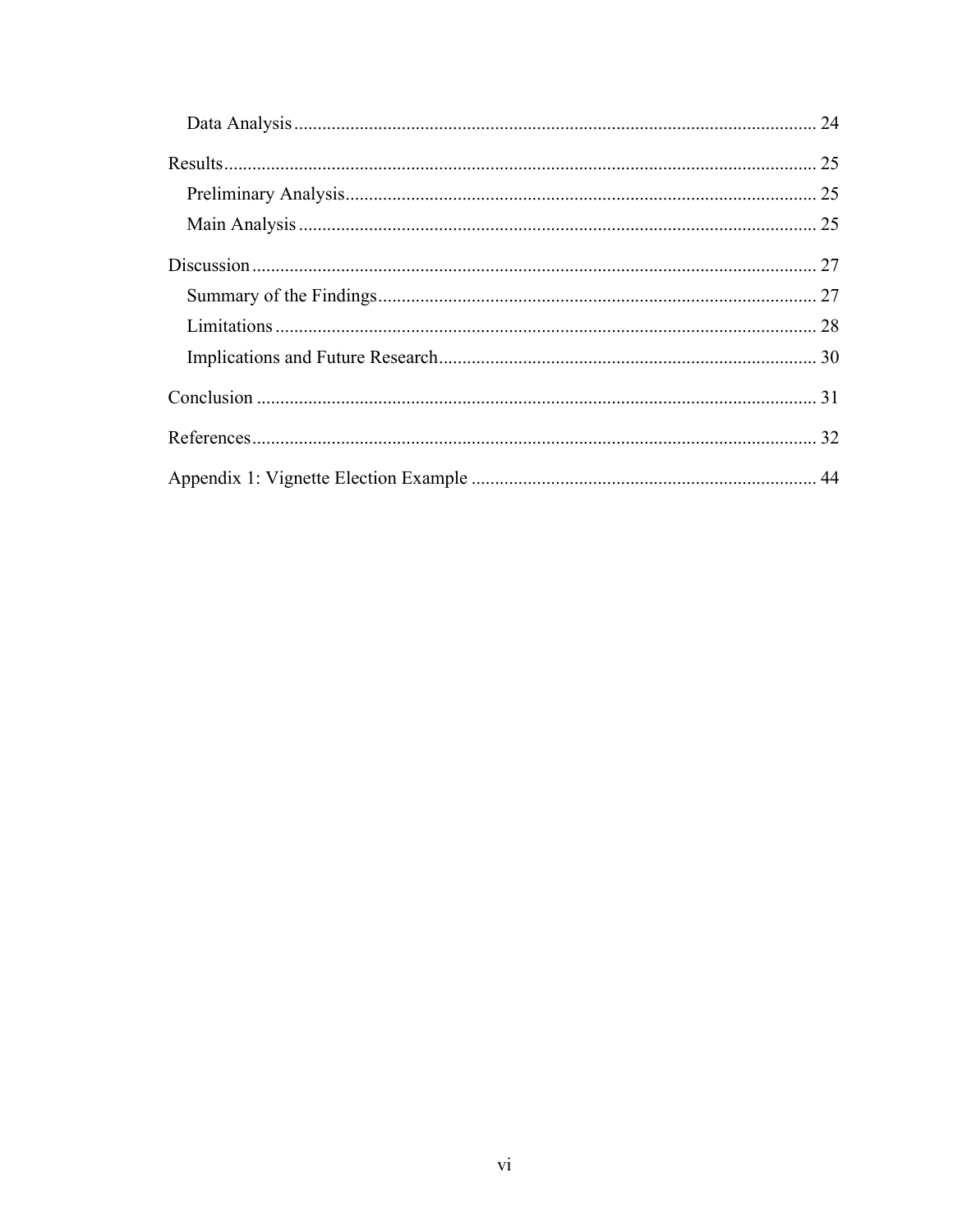### LIST OF FIGURES

| FIGURE 1: Opinion that men are better suited to politics than women over time4 |
|--------------------------------------------------------------------------------|
| FIGURE 2: A Visual Depiction of Research Questions and Hypotheses17            |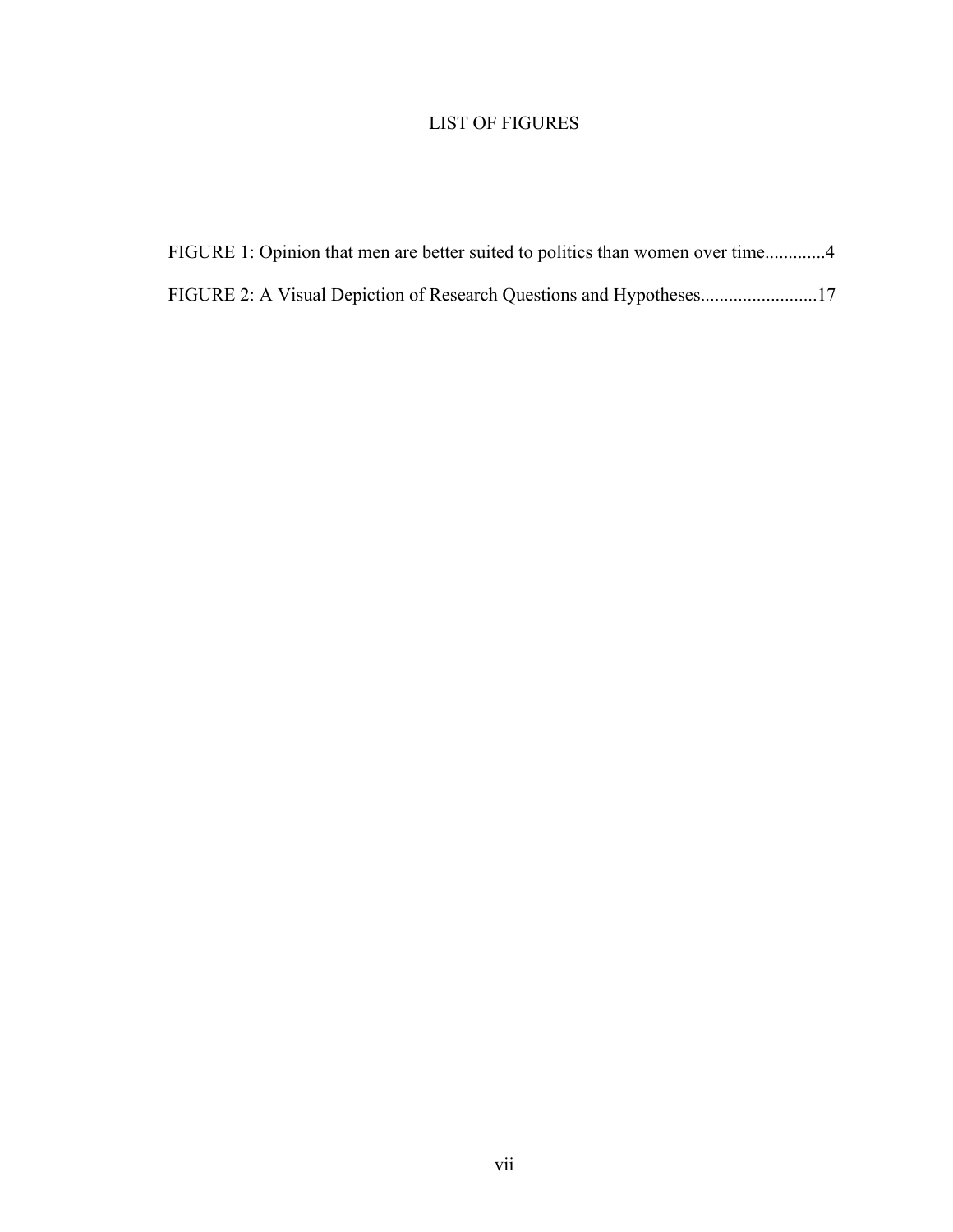### LIST OF TABLES

TABLE 1: Means and standard deviations for male and female candidates....................25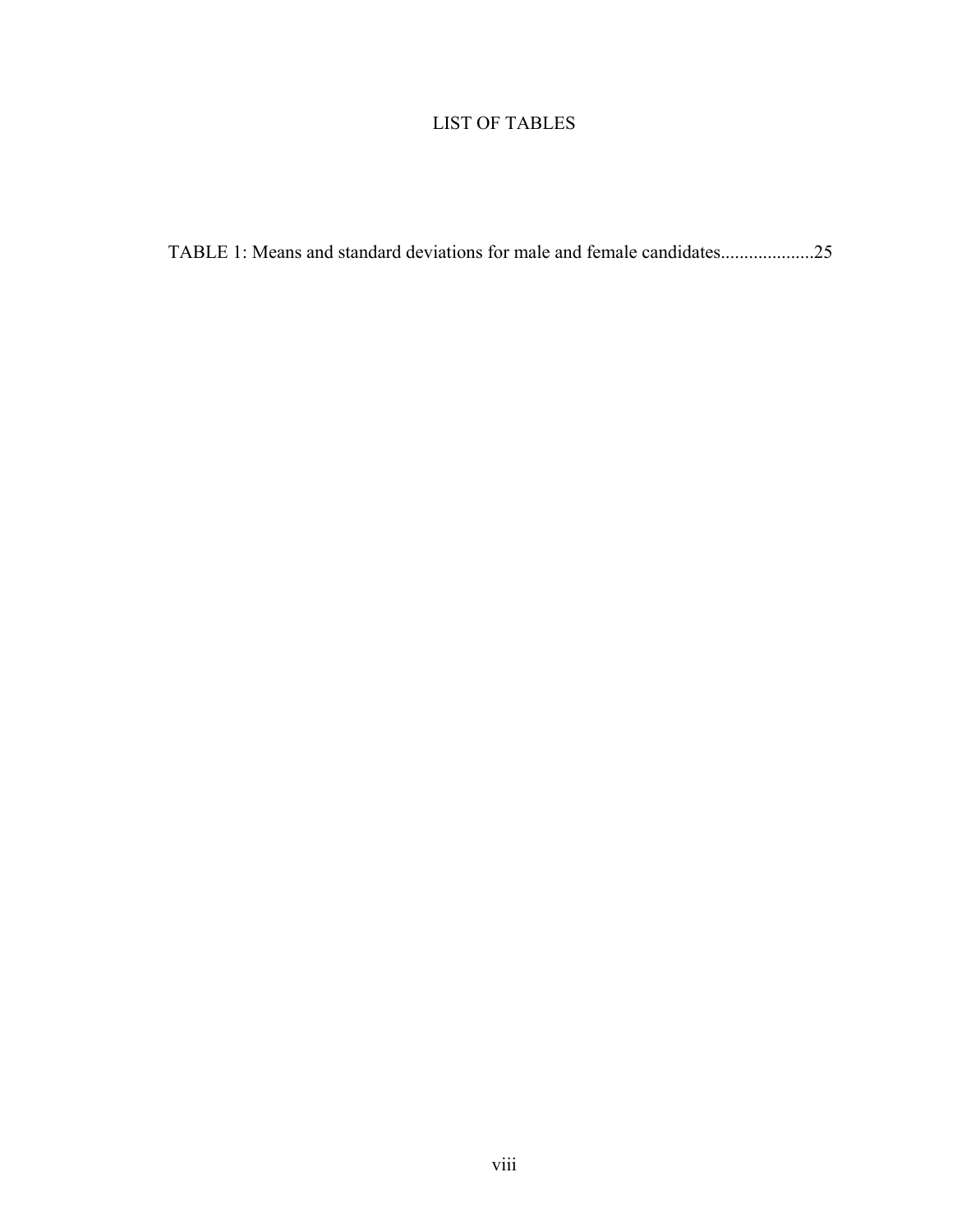#### **Introduction**

It's no secret that women aren't extraordinarily well-represented in government. Several nonprofit organizations with the aim of preparing women to run for public office, such as She Should Run and Vote Run Lead, have cropped up in recent years, yet public offices nationwide still go to men at unbalanced rates. Yet it's not just the ballot where women are chronically underrepresented: research has found that women are significantly underrepresented on primetime TV when compared with their male counterparts (Sink  $\&$ Mastro, 2017). Many gender stereotypes have persisted from decades past, including the common incidence of media depicting women in a sexually provocative or bossy and rude manner—rather than competent, intelligent, and kind.

Previous studies have linked higher levels of sexist portrayals of women in the media with a lower share of women candidates (Haraldsson & Wängnerud, 2019) and gender stereotypes are known to contribute to the mitigation of women's leadership emergence (Lawson & Lips, 2014). Yet even the mere portrayal of both males and females in leadership positions tends to correlate with female participants feeling more suitable to assume the role (Bosak & Sczesny, 2008). Beyond empowering women to take on leadership roles, political media—especially media with lead female characters have the potential to increase political engagement (Groshek & Krongard, 2016; Hoewe & Sherrill, 2019; Weinmann, 2017).

We suspect that media which portrays women as competent, capable leaders will in turn increase women's electability in the eyes of the public. Hoewe and Sherrill's 2019 study surveyed regular viewers of CBS's political television drama Madam Secretary, which portrays a non-stereotypical strong-yet-humane female lead, finding that viewing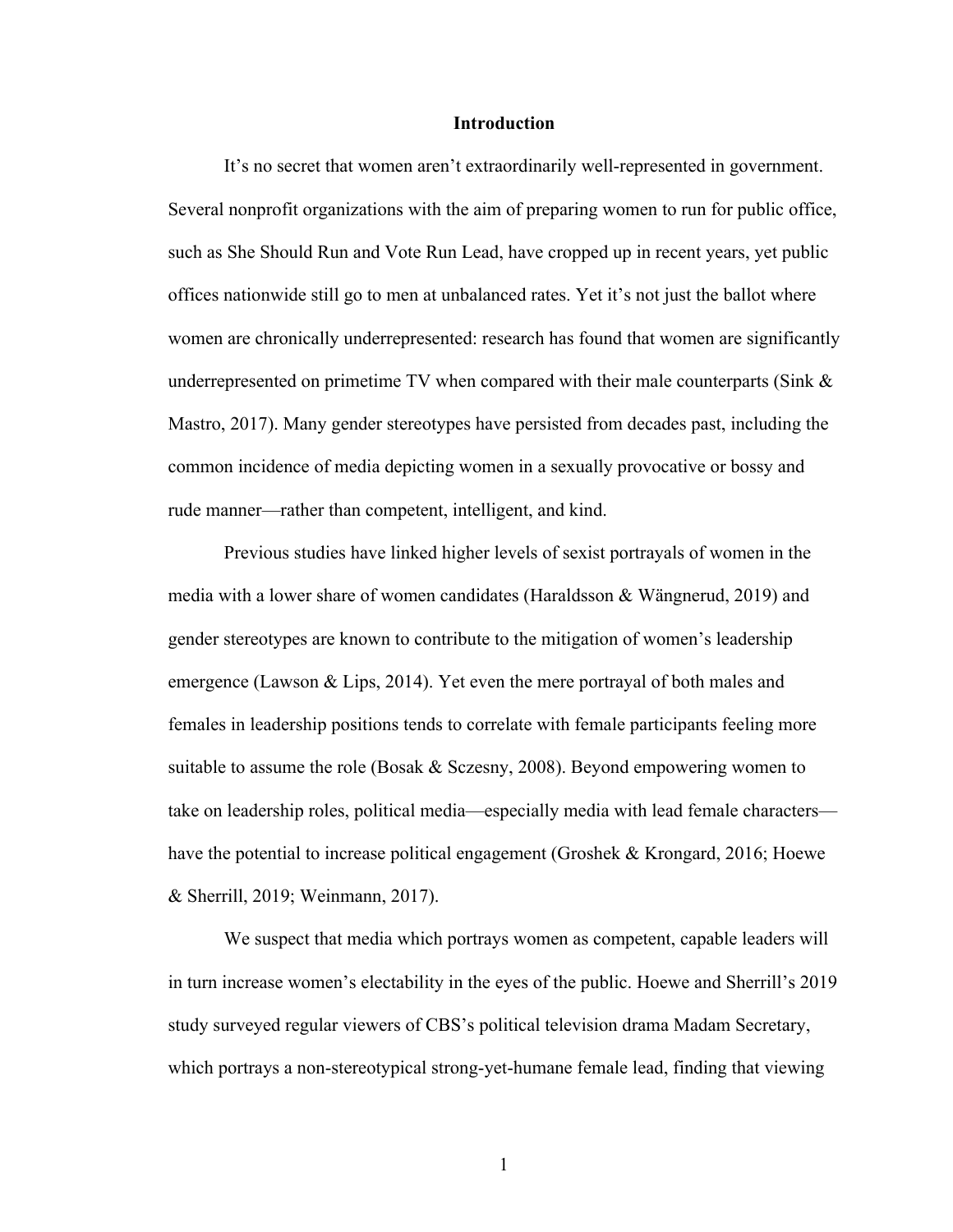the show had prosocial implications including increased political engagement. Other research indicates television dramas have the capability to influence political attitudes and behaviors (see Besley, 2006; Tenenboim-Weinblatt, 2009). There are reasons to suspect that viewing a non-stereotypical representation of a female leader may increase a person's likelihood of voting for a female candidate and/or donating to her campaign. Some understanding of the relationship between positive female representation in the media and willingness to elect women may help inform future research on the topic.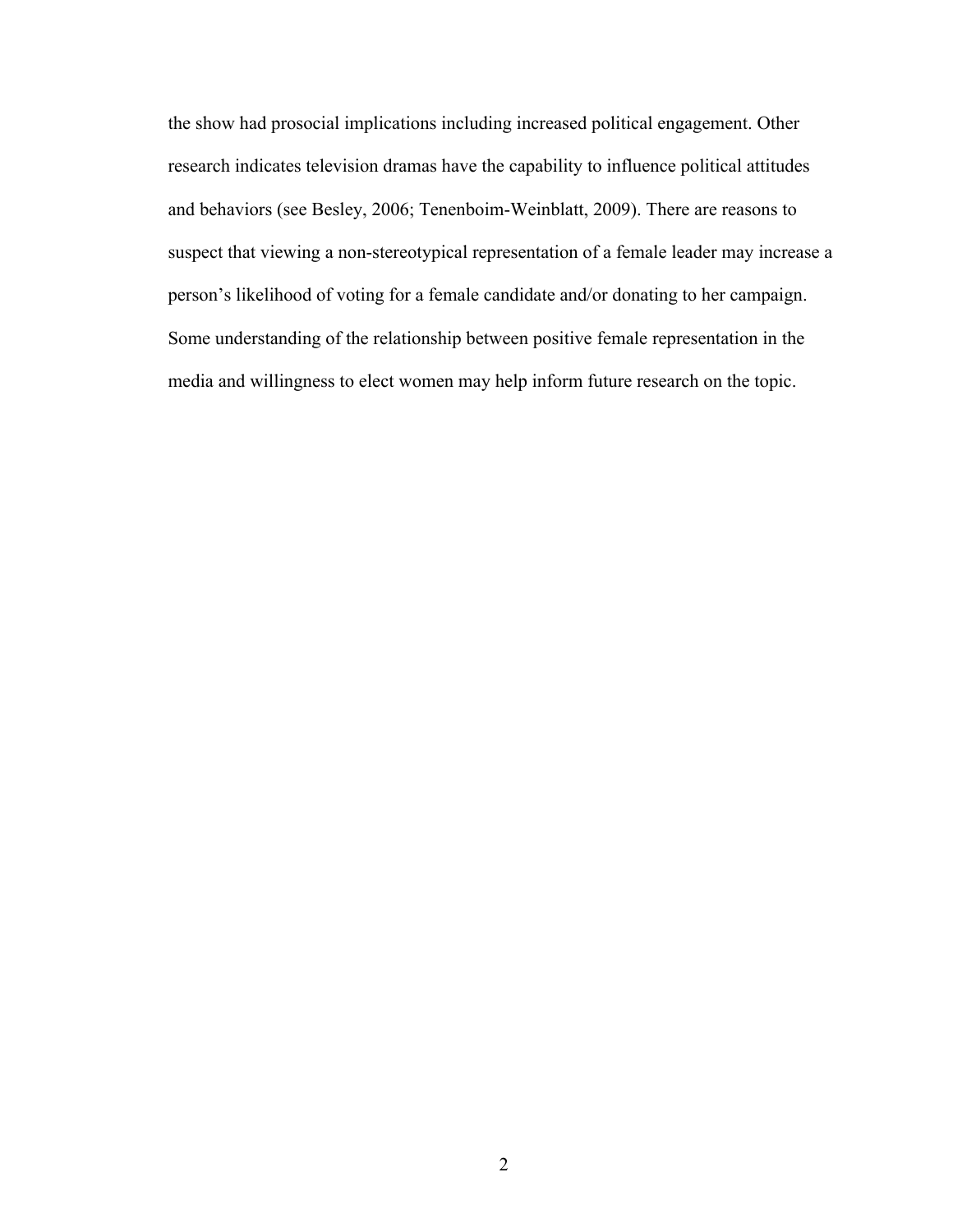#### **Literature Review**

#### **American Women in Politics**

As of 2021, the Center for American Women and Politics found that women occupy 26.7% of seats in the 117th Congress, 31.0% of state legislature seats, and 30.6% of state elective executive offices. On a municipal level, women make up 30.5% of officeholders. No level of government is exempt from disproportionate ratios, and these numbers become much worse for Republican women, women of color, and LGBTQ+ women (Center for American Women and Politics, 2021).

#### *Problematic outcomes*

The argument that women may be inherently different, perhaps in a way that bars most from being successful politicians, has its place in feminist literature but is highly controversial. In the past, some feminist scholars have doubted and attempted to erase sex differences in behavior, attitudes, and leadership styles (Ashmore & Sewell, 1998; Caplan, MacPherson, & Tobin, 1985; Fischer, 1993; Hollander & Howard, 2000). They expected that demonstrating a lack of real differences between women and men would culminate in equality. Such scholars argue that studies focusing on finding sex differences only serve as "self-fulfilling prophecies" because of researchers' tendencies to "exaggerate" information that validates their preconceptions (Hollander & Howard, 2000, p. 340). Others, such as Eagly (1995), argued that denying the existence of differences doesn't aid women in the goal of becoming more equal, and that natural differences do not make women inferior (see also Scarr, 1988). In more recent years, the focus has shifted to societal determinants of gender differences and looked at the inequalities of women as stemming from normative societal beliefs about gender and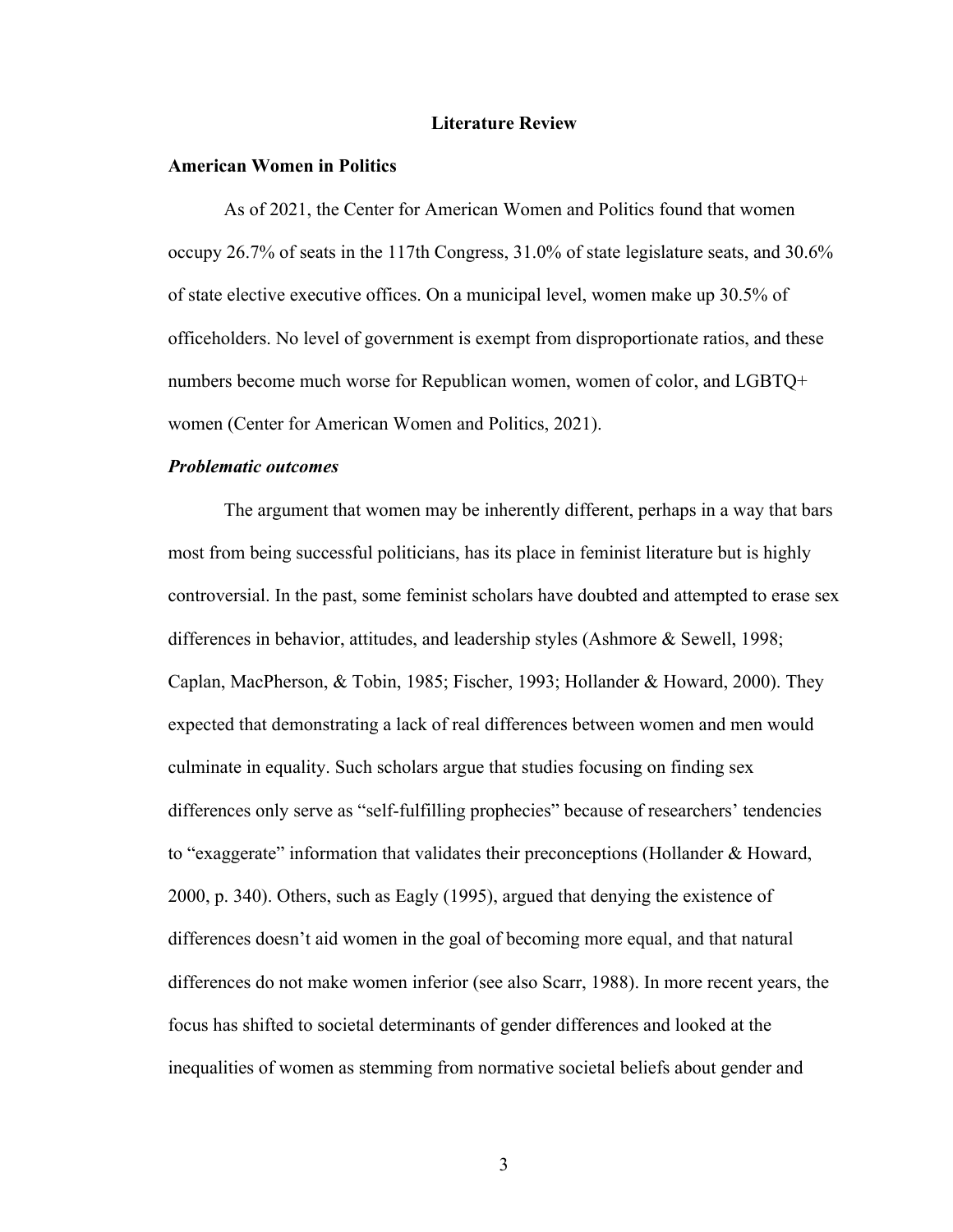gender differences, not the differences themselves (Poeschl, 2021; see also Hyde et al., 2019). If anything, differences should serve to reinforce the need for more women in elected office, as women likely have different and important opinions and experiences to bring to the table (e.g. Dahlerup,  $1988$ ;<sup>1</sup> Beckwith & Cowell-Meyers, 2007).

#### *Potential causes*

Public opinion towards women in politics has generally become more positive over time in the last fifty years (Smith et al., 2018; Eagly & Karau, 2002) (see Fig. 1) and more people indicate they would be willing to vote for a qualified female president than ever (Smith et al., 2018). These numbers, taken alone, should mean that the American public is better able to accept female leaders. Yet these trends don't match the proportion of actual women in office (Center for American Women and Politics, 2021).



Opinion that men are better suited than women to politics

*Figure 1*

<sup>1</sup> Dahlerup's (1988) research explored Scandinavian, not American, women in politics and the issues and policies more frequently brought up by female politicians.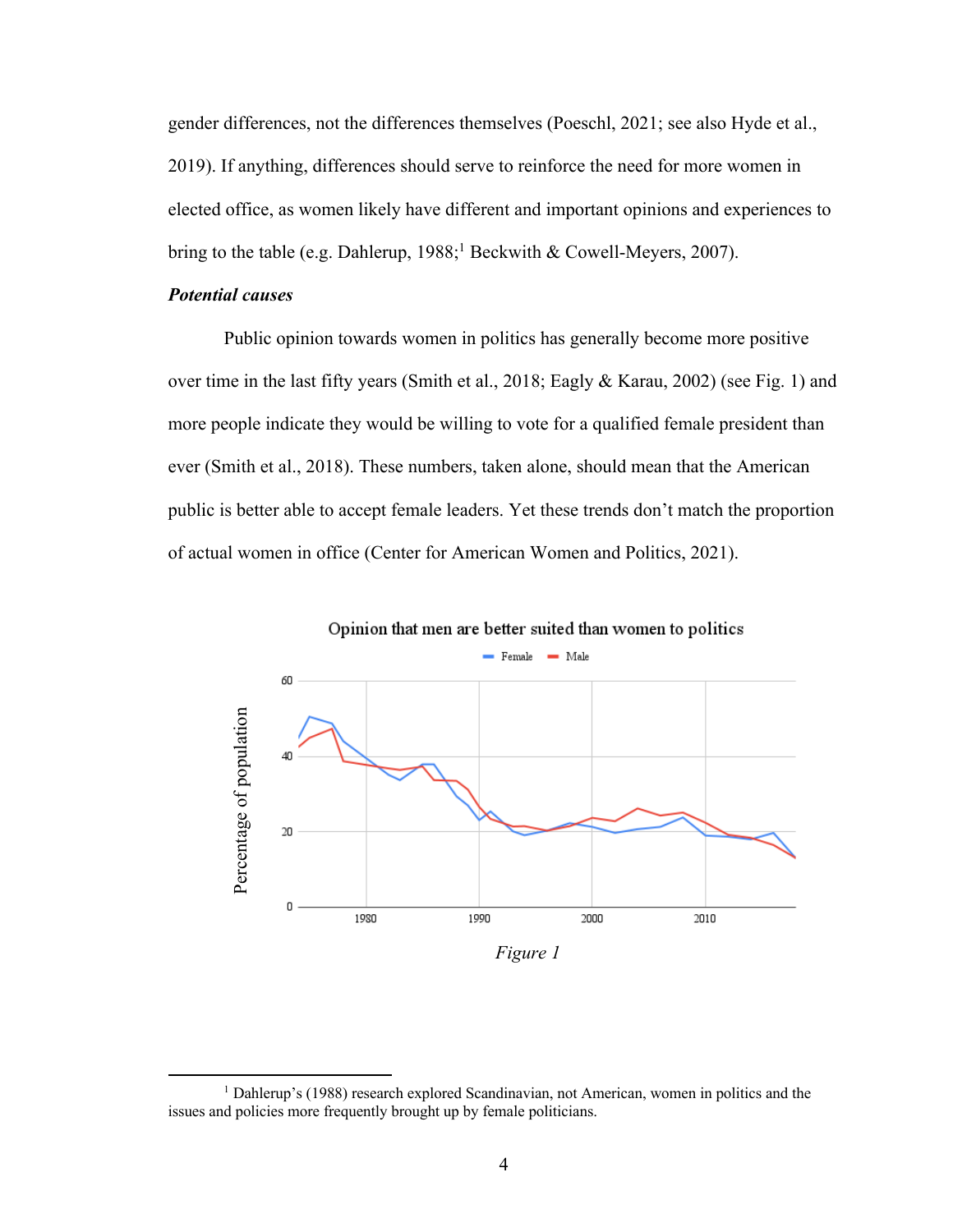Commonly cited for the deficit is the "incumbency advantage," or the idea that current officeholders tend to have an advantage in reelection to office (Carroll & Jenkins, 2001; Schwindt-Bayer, 2004). Current officeholders are predominantly male and therefore current male officeholders have an incumbency advantage over female challengers. Additionally, the eligibility pool theory (Fox  $\&$  Lawless, 2004) could still be a complicating factor. Two decades ago, scholars anticipated the percentage of women in politics to steadily improve as more women entered traditionally masculine pipeline careers, such as law or business (Duerst-Lahti, 1998), yet the number of women officeholders has not increased to match the proportion of women in relevant fields (Center for American Women and Politics, 2021; U.S. Census Bureau, 2018; U.S. Census Bureau, 2021). Sexism against women in the workplace is well documented, including in pipeline professions such as law and business (Baxter & Wright, 2000; Gervais & Hoffman, 2012; Lips, 2018), which could mean that women are experiencing the limiting effects of sexism quite early on the pathway to candidacy, when they are just emerging in their fields.

The key, and current barrier, to getting more women sworn in has been identified as the candidate emergence process—including, crucially, the initial decision to run (Fox & Lawless, 2004, see also Fowler & McClure, 1990; Niven, 1998; Sanbonmatsu, 2002). A large obstacle to women making the decision to run is gender socialization (Fowler  $\&$ McClure, 1990), defined by Wharton (2004) as processes over the lifetime through which gendered qualities and characteristics are acquired, leading to a sense of self.

Generally, men are more likely than women to be encouraged to run for office, and are also more likely to believe they are qualified than similarly qualified women (Fox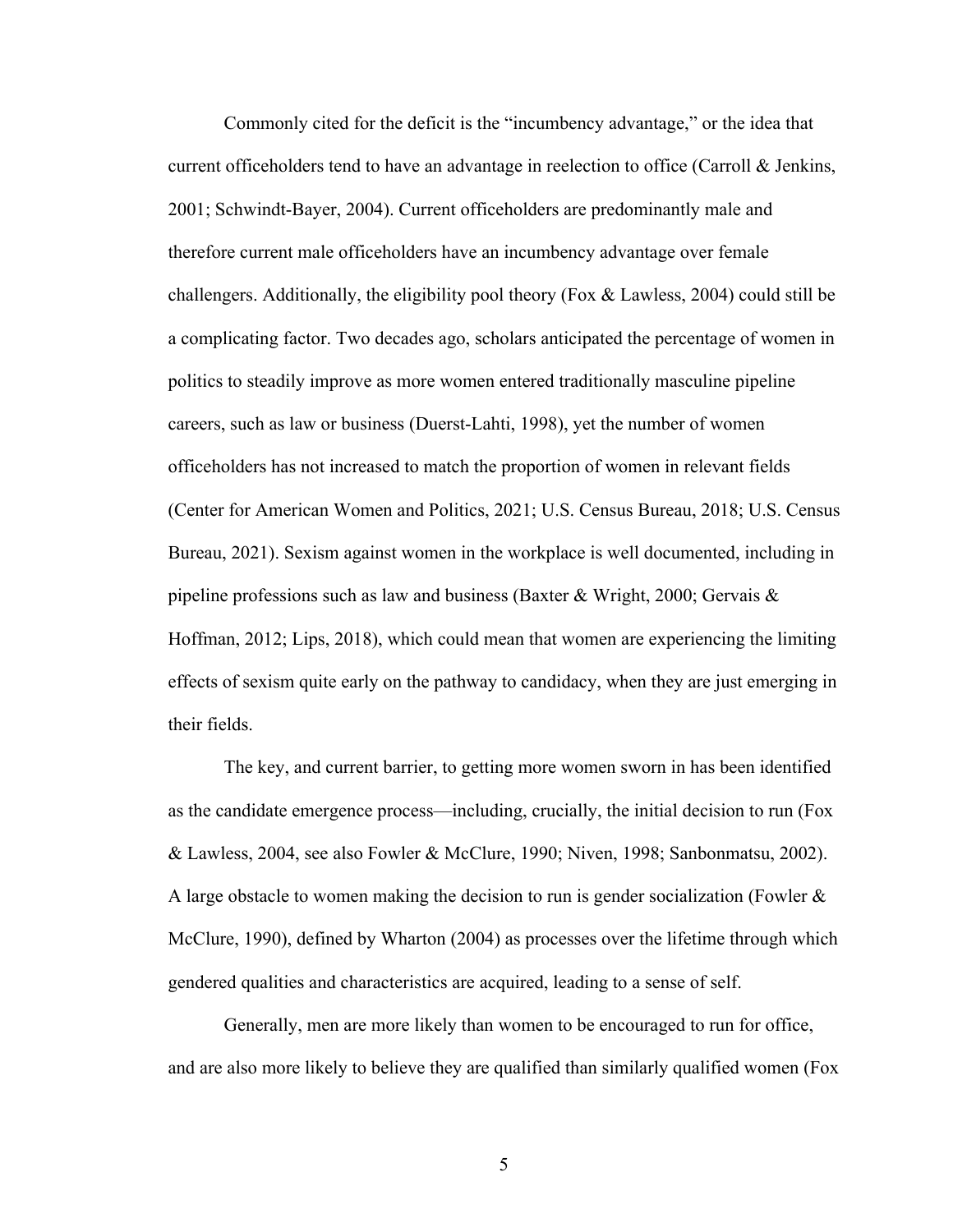& Lawless, 2004; see also Fowler & McClure, 1990; Niven, 1998; Sanbonmatsu, 2002; Swers, 2002). Fox and Lawless indicate three factors that may impact women's willingness to throw their hat into the ring: first, balancing family and career (Fox, Lawless, & Feeley, 2001), a burden which disproportionately affects women (UNDP, 2019; see also Fowler & McClure, 1990); second, the political culture of the place in which the woman would run, which can serve to discourage women from candidacy in more traditional and conservative states and municipalities, including in Republican party strongholds and the South<sup>2</sup> (Smith et al., 2018; Hill, 1981); and third, the motivations of the potential candidate, as women are more likely to run if there is a particular policy or policies which they are passionate about (Swers, 2002). Yet Fox and Lawless determined that none of these factors were especially significant in the women they studied—instead, they found that women's self-perceived qualifications were the strongest predictor of candidate emergence (Fox  $&$  Lawless, 2004). Given that media play a large role in gender socialization, it is reasonable to explore the impact of media on women's selfperception and the attitudes and behaviors towards women of the public at large. Gendered media not only socialize women to think differently about themselves and other women, but also men to think differently about women (Garretson, 2015; Harris & Scott, 2002; Signorielli, 1989).

#### **Women in the Media**

Though media is far from the only factor influencing gender socialization, it is certainly a contributing one. Women in general are portrayed on television less frequently (39.6%) than their male counterparts (60.4%), with no change since the 1990s (Sink  $\&$ 

<sup>&</sup>lt;sup>2</sup> Hill (1981) additionally suggests that women's emergence is greater in states that have a longer history of electing women and don't have a large income or educational disparity, providing insight into the type of cultures that would be beneficial to women's emergence as candidates.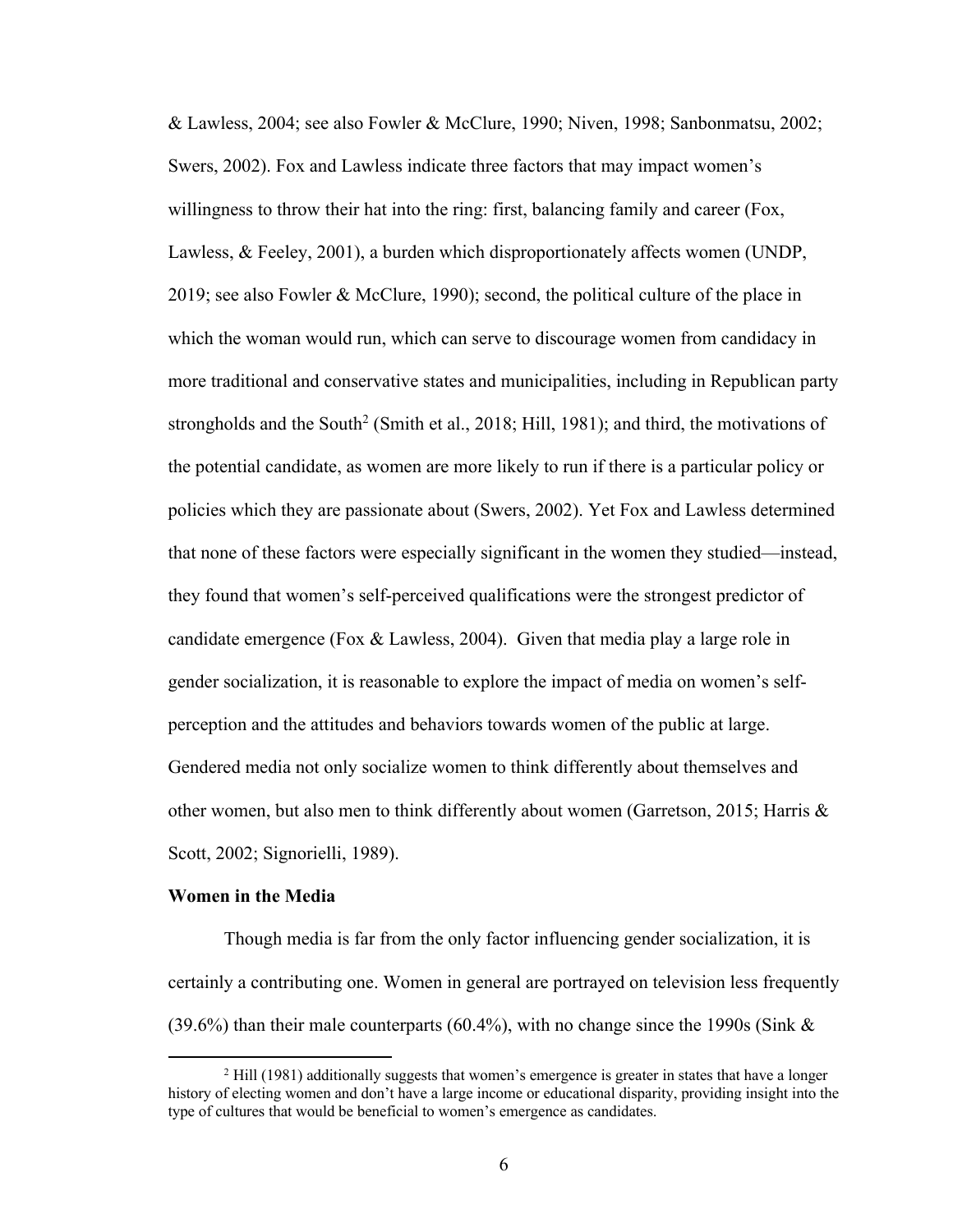Mastro, 2016; Signorielli & Bacue, 1999). Haraldsson & Wängnerud (2018) define media sexism as something which both "reflects sexism in society (media reproducing sexism)" but also "portrays a more gender-segregated picture than reality (media producing sexism)," (p. 524-525). The two create a cycle of reinforcement: stereotypes work their way into media, and the media create additional sexism and perpetuate stereotypes.

#### *Stereotypes portrayed in media*

Historically, women have been underrepresented in the media, especially in unconventional and vocational roles (Signorielli & Bacue, 1999), aligning with a postwar image of what it means to be a woman (Meyerowitz, 1994). Yet even in fourth-wave feminist times, women are significantly underrepresented on primetime TV (Sink & Mastro, 2017). Many gender stereotypes have persisted from decades past, with female characters typically portrayed in a submissive (Connell, 1987; Sink & Mastro, 2017), youthful (Gerbner et al., 1980; Harwood, 2007; Matthes, Prieler, & Adam, 2016), hypersexualized,<sup>3</sup> or hyperfeminized manner (Sink & Mastro, 2017; see also Harris & Scott, 2002), rather than competent, intelligent, and powerful leaders. These stereotypes persist in media due to traditional and conventional roles for women being emphasized in society and are therefore portrayed—and "exaggerated"—on-screen (Hollander & Howard, 2000, p. 340).

#### *Media as a stereotype creator*

These stereotypical depictions of women, derived from societal expectations and gender norms, affect real women in two primary ways. First, women are "primed" to

<sup>&</sup>lt;sup>3</sup> It is worth noting that Sink & Mastro (2017) surprisingly found that men were more likely to be objectified on television than women, a trend they call "hunkvertising" in advertisements and reality television. They note that this does not come close to approaching the level of the sexualization of women in the media (p. 17).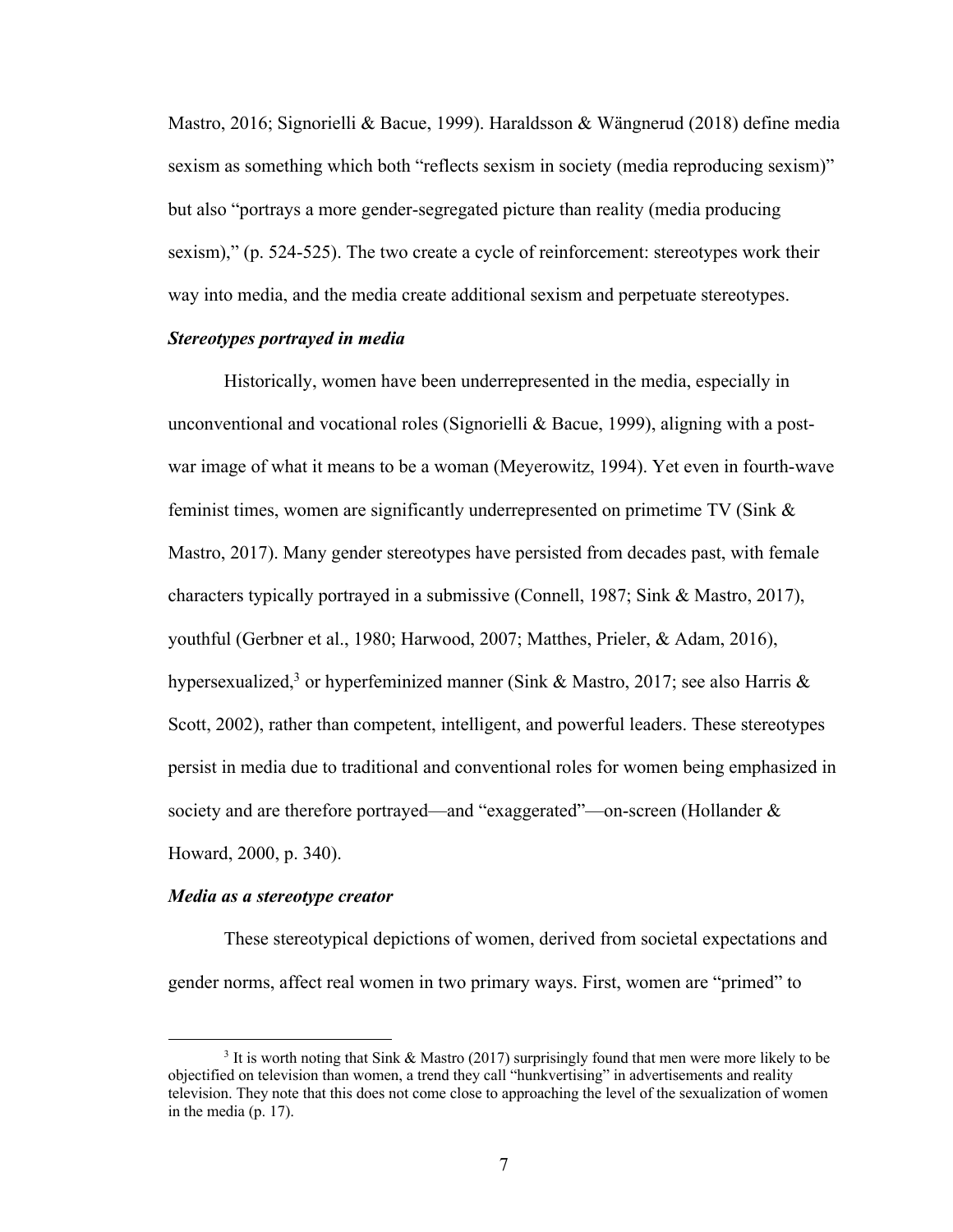conform to conventional and traditional roles; second, the broader public is "primed" to view women in a stereotypical and conventional manner. Priming theory, which stems from agenda-setting theory, is a mass communication theory which argues that individuals are exposed to certain themes or issues, which changes how they evaluate themselves and others (Weaver, McCombs, & Shaw, 1998; McCombs & Shaw, 1972). For example, young women exposed to sexually objectifying modern media are subsequently associated with higher levels of self-objectification (Fardouly et al., 2015), and women shown portrayals of other women in stereotypical (e.g., homemaking, beauty) fields rather than STEM fields did more poorly on math exams (Luong & Knobloch, 2017). Media exposure also seems to impede women's aspirations, whether educational or vocational (Davies et al., 2002).

Ambient sexism involves sexism experienced indirectly, through witnessing others be treated in a sexist manner (Bradley-Geist, Rivera, & Geringer, 2015; Glomb et al., 1997). Though not typically applied to television media, the term and its related theories can encompass television media when the female characters are depicted in situations experiencing sexism. Ambient sexism is associated with decreased self-esteem in the viewer, potentially leading the viewer to believe they or others like them are unqualified for their aspirations or ambitions (Bradley-Geist, Rivera, & Geringer, 2015; Glomb et al., 1997). They believe there are additional barriers standing between them and their ambitions, regardless of whether those barriers actually exist (Bradley-Geist, Rivera, & Geringer, 2015). The consistent exposure to messages that reinforce gender stereotypes could be causing women to seek to align themselves with those stereotypes, or at least to avoid deviating from the norm. These trends apply specifically to leadership emergence: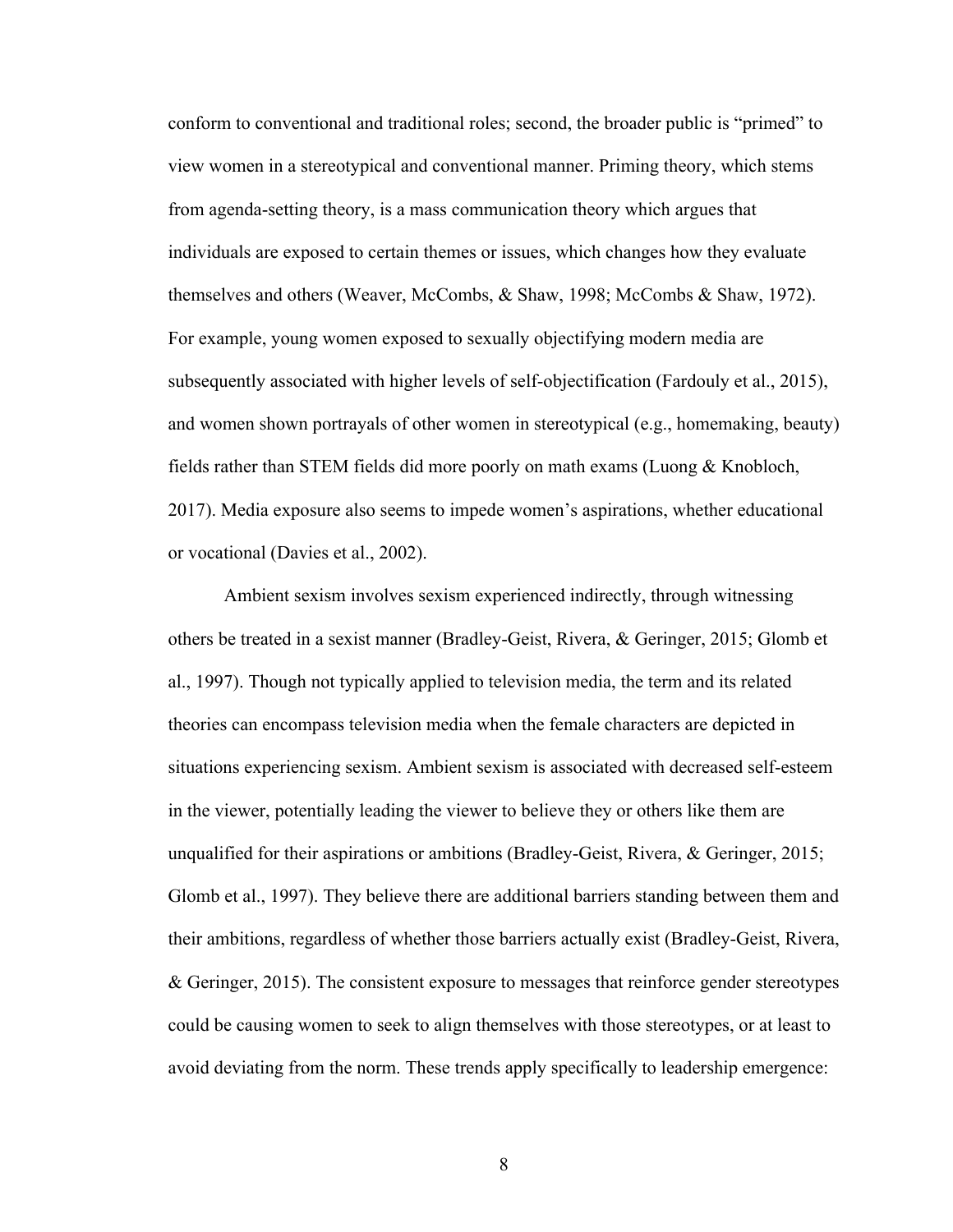regions of the United States with higher levels of sexist portrayals of women in the media correspond with a lower share of women candidates (Haraldsson & Wängnerud, 2019), and gender stereotypes are known to contribute to the mitigation of women's leadership emergence (Lawson & Lips, 2014).

For the broader public, TV viewing in general—and especially TV viewing of shows that contain very little positive portrayal of women—are associated with more sexist views of women in society (Garretson, 2015; Signorielli, 1989). Beliefs about gender roles, sex, and values are influenced by exposure to such media (Harris & Scott, 2002). While this may not be the "golden age" for women on television that some believe it is (Sink & Mastro, 2017), there is evidence that this could be changing. Increases in positive portrayals of women and minorities have been shown to increase social tolerance (Billard, 2019; Garretson, 2015), and the casting of women in roles which involve outside employment and prestigious occupations steadily increased from the 1970s through the late 1990s (Signorielli & Bacue, 1999) into the current century. Perhaps it is these more positive portrayals of women that could create a sort of reverse ambient sexism; the public viewing competent and intelligent women characters may be more likely to view real women in a positive light.

#### **Fictional Political Media and its Impact**

Fictional political television media are a type of television drama in which government officeholders are depicted managing state, national, or international crises. Popular American examples include *Scandal* (ABC)*, The Good Wife* (CBS)*,* and *Madam Secretary* (CBS)*,* which have been praised for their capable and intelligent female leads (Sink & Mastro, 2017)*,* and also include male-led shows such as *House of Cards* (HBO),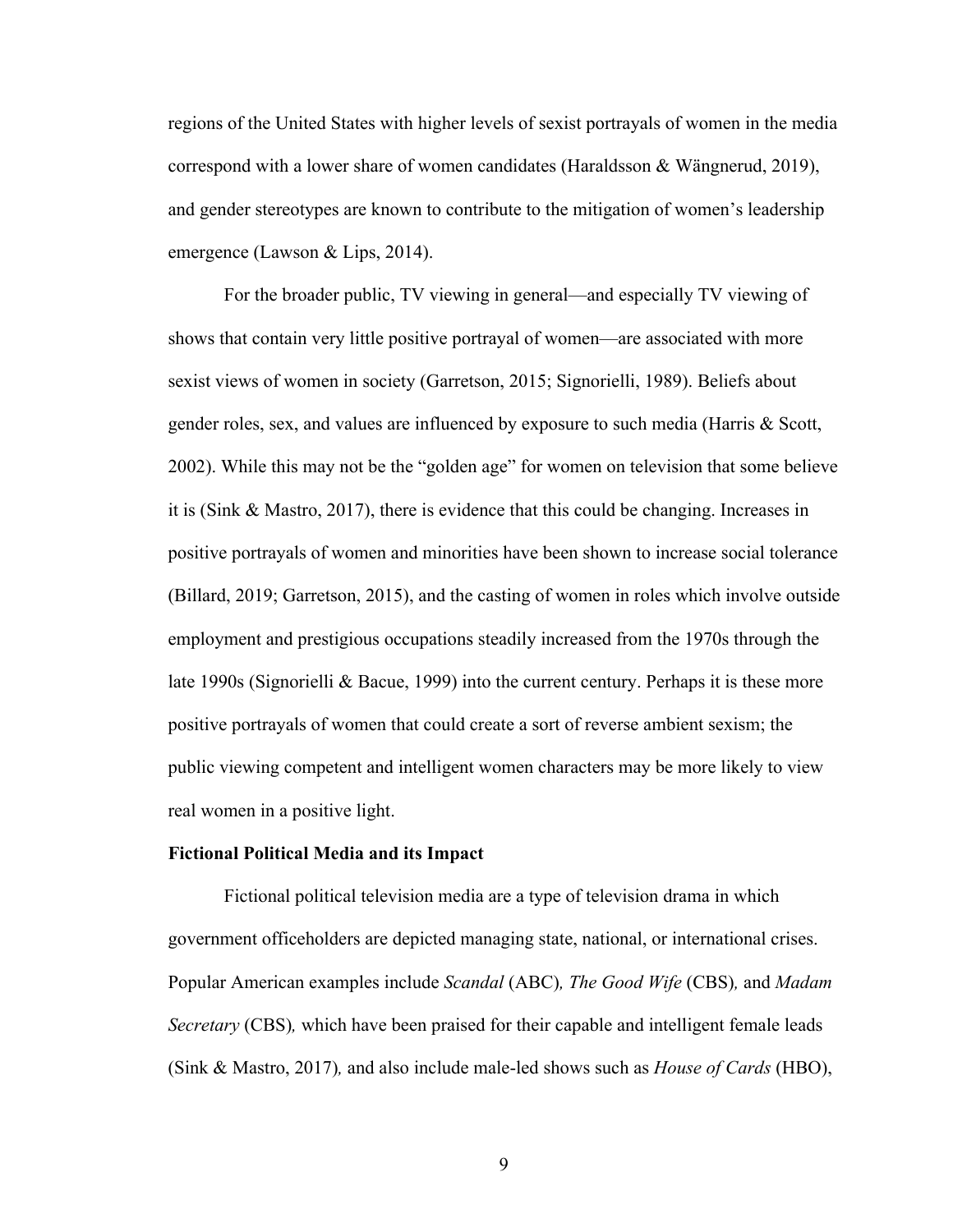*Designated Survivor* (ABC), and *The West Wing* (NBC). Fictional political television shows can often be categorized as entertainment-education as they deal with very real social issues, though often only in hypotheticals (e.g. *Madam Secretary* season 4, episode 15, "The Unnamed," which features a female Secretary of State advocating for and seeking to aid the Rohingya people, a minority ethnic group. The episode discusses the issue at length in a hypothetical scenario and follows up with slides for more real-world information and action) (Hall et al., 2018). Entertainment education programs fit within the dual-process model of entertainment experience, posited by Bartsch and Schneider (2014). This model claims that a lasting impression on viewers, including further interest in the issues presented, can be achieved via entertainment that is simultaneously "fun" (or includes hedonic motivation) and also "thought-provoking" (or includes eudaimonic motivation) (Bartsch & Schneider, 2014; see also Weinmann, 2017).

#### *Fictional Political Television's Effect on Leadership Emergence*

Even the mere portrayal of both males and females in leadership positions tends to correlate with female participants feeling more suitable to assume the role (Bosak  $\&$ Sczesny, 2008). Shows such as *Madam Secretary, The Good Wife,* and *Scandal* have been cited as notably featuring strong, intelligent female leads (Russell, 2016; Schwind, 2017) but unfortunately are in the minority of shows that air (Hoewe & Sherrill, 2019; Sink & Mastro, 2017).

It's possible that positive female representation in political television media would have a stronger impact on increasing women candidates than simply having more women in elected positions (Haraldsson & Wängnerud, 2019), which suggests that fictionalized accounts of women in office may, for now, be a more useful tool to getting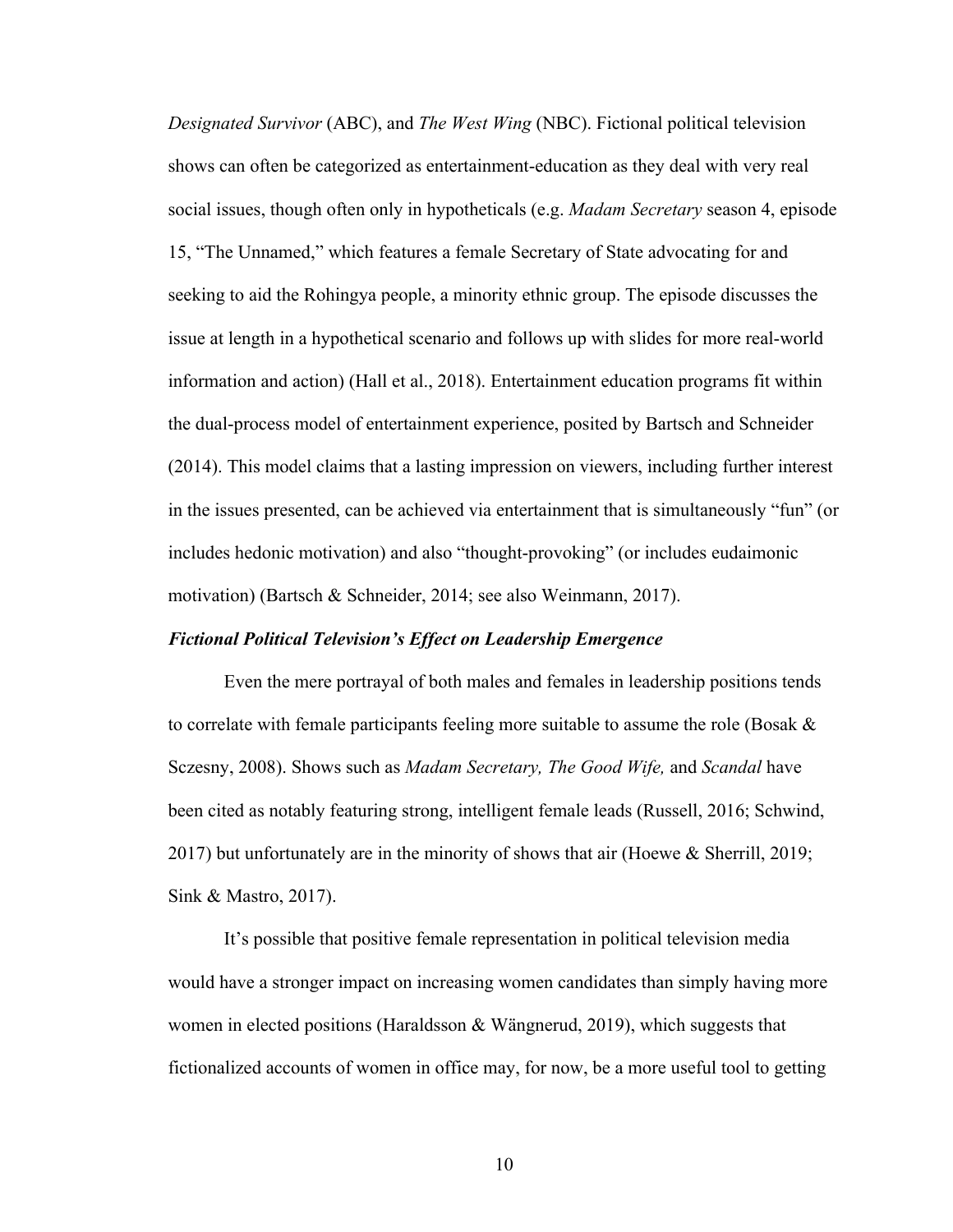women to run than additional real-world examples. The positive fictional media representation required to effect real change would likely need to steer away from portraying women with less agency, credibility, and space than their male counterparts (Haraldsson & Wängnerud, 2019). The position of power also needs to be perceived as attainable, though this is less significant if the female character and the female viewer are in different fields (e.g., a woman aspiring to election to the school board viewing the portrayal of a female national Secretary of State) (Luong, Knobloch-Westerick, & Niewiesk, 2019). These researchers have identified a loose framework within which television producers can safely expect their show to have prosocial impacts, rather than exacerbating the gap and further deepening divides, while still maintaining creative control.

#### *Fictional Political Television's Effect on Voters*

The effects of television viewing on the public's political opinion and behavior is far from a new field (see, for example, Holbert, Hill, & Lee, 2014; Moy & Scheufele, 2000; Swigger, 2017; Weinmann, 2017). Fictional political media have specifically been shown to have the potential to increase political engagement, in voting as well as campaigning and engaging in political discussion (Hoewe & Sherrill, 2019; Groshek & Krongard, 2016; Weinmann, 2017), indicating that such media have a prosocial impact on their audiences. Television drama has been shown to be capable of influencing political opinions (e.g. Gerbner et al., 1984, Slater, Rouner, & Long, 2006), or at least the audience's interpretation of the issue discussed (Tenenboim-Weinblatt, 2009). When it does influence actual ideology, the strength of the effect has been found to be dependent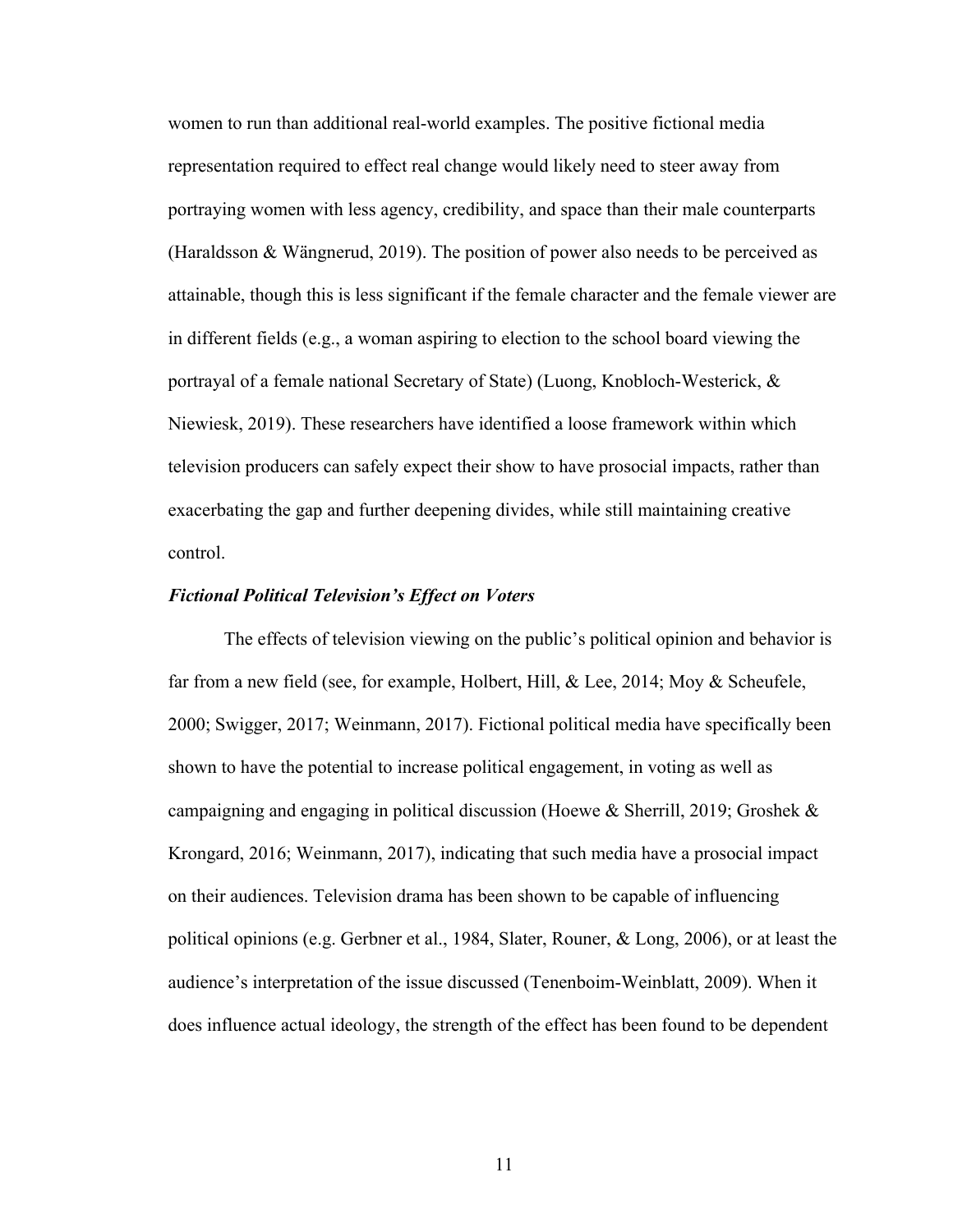on preexisting ideology and transportation of the narrative (Slater, Rouner, & Long, 2006).

It may be that drama is the key found in fiction, especially when compared with cable news programs, which contributes significantly to the political opinions and understanding of viewers (Gerbner et al., 1984). Holbert (2005) suggests that this may be due to television's ability to connect the viewer with characters and stories, putting a face on what otherwise might be abstract political issues such as abortion, gender roles, or law enforcement. This theory falls under the umbrella of parasocial relationships and transportation.

#### *Parasocial Relationships & Transportation*

Sherrill & Hoewe (2019) define narrative transportation as "the mental process of entering the world of the narrative," (see also Appel et al., 2015). A viewer finding themselves transported into the world of the narrative is more likely to accept the ideas presented (Sherrill & Hoewe, 2019). Green and Brock (2000) find transportation leading to similar reactions and emotions as would be present in a personal experience. This identification with characters is part of what is known as parasocial relationships, which Sherill & Hoewe (2019) classify as one-sided relationships formed over time spent with a character, for example over the course of a television season or series. Rubin and McHugh (1987) found that the perceived competence of characters was a factor in the development of such relationships, and therefore necessary for a strong effect on viewer's opinions. Rubin and Perse (1987) hypothesize that a viewer may be just as persuaded by a fictional character with whom they have a "relationship" as they would be in a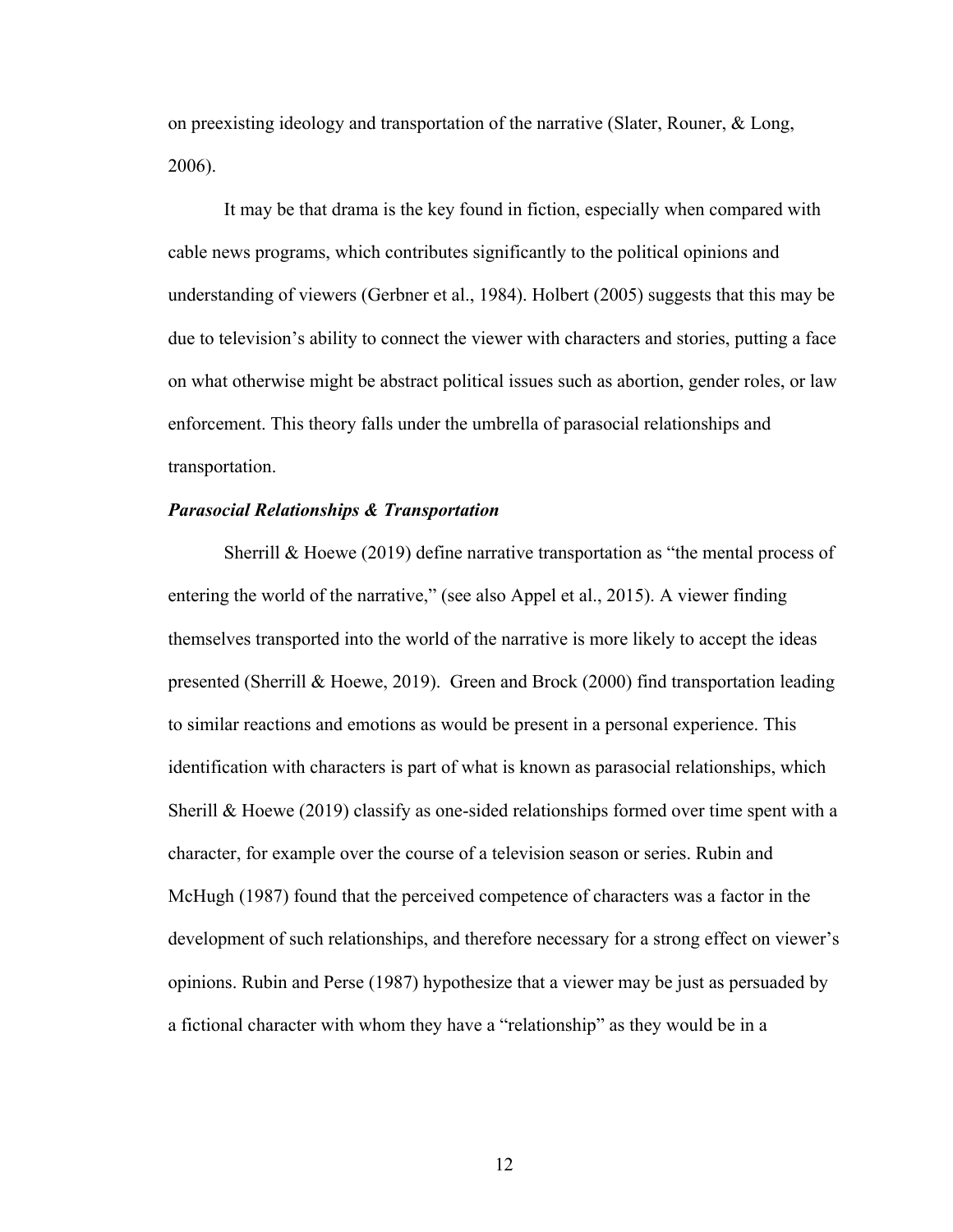conversation with an actual person, suggesting that fictional women leaders may have the power to serve in pseudo-mentor roles, or, at the very least, as opinion leaders.

With or without the presence of parasocial relationships, portrayals of the everyday effects of policy may help the viewer think more deeply and critically about the issues in the polls. It may allow the viewer to develop empathy for the real people affected by certain policies (Mutz  $&$  Nir, 2010). Especially among individuals not interested in politics, the emotional connections created by transportation and/or parasocial relationships can serve to get viewers to a baseline level of understanding of the issues (Bartsch & Schneider, 2014). Political television may also allow the viewer to sympathize with the difficulties of holding public office, as they are better able to see the often complex and hidden moving parts behind decisions officeholders must make (see Holbrook & Hill, 2005; Phalen, Kim, & Osellame, 2001).

#### *Potential Effect of Airtime on Issues*

While a typical local news station may cover issues for typically anywhere between 20 seconds and three minutes, a television series can devote episodes or even entire seasons to political issues and cover them with greater intensity (Holbrook & Hill, 2005). Time seems to play a significant role in the political opinion development of individuals, as researchers found heavy television viewers becoming more moderate rather than ideologically liberal or conservative as they watched an increasing amount of television (Gerbner et al., 1982). More recent research found heavy television viewers' opinions shifted significantly on political and social issues (Garretson, 2015, and that even more limited exposure—such as a couple of hours—changed viewers' beliefs on political corruption (Mulligan & Habel, 2012).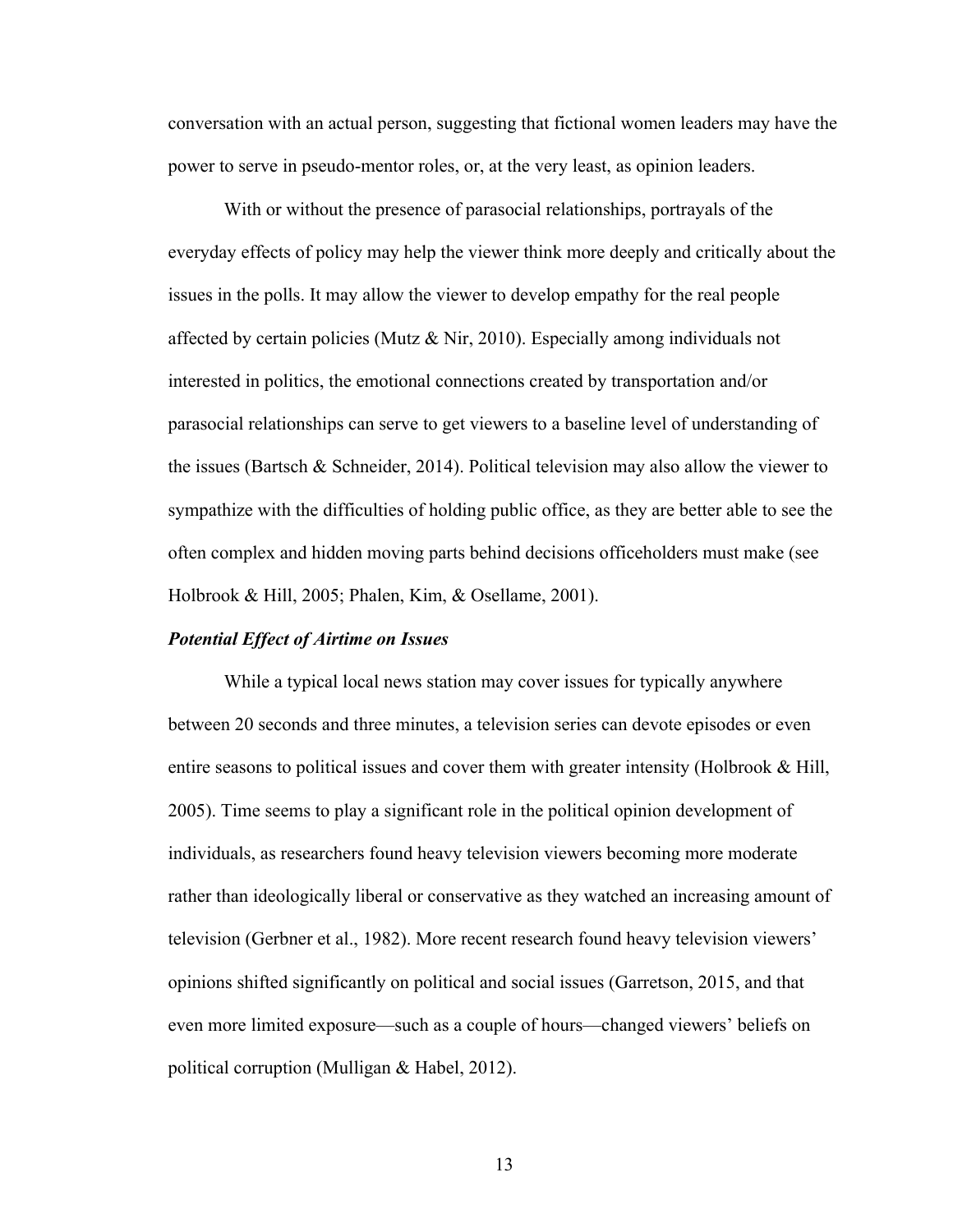Meanwhile, the effects of a high level of consumption time pose a problem as long as television content remains predominantly sexist. In 1989, researchers found heavy television viewers as having more sexist views for the time period, at which time the majority of women characters were fairly traditional (Signorielli, 1989). Not much has changed in thirty years' time—most women characters on television still tend to fit into categories of submissiveness, hypersexuality, and stereotypical occupations (Sink & Mastro, 2017). As Sherrill & Hoewe (2019) conclude, little has changed over time in women's representation and that representation's effects.

#### **Madam Secretary in the Research**

The CBS television show *Madam Secretary* has been the subject of several studies on the impact of feminist political television media. The series is an American political drama from CBS which ran for six seasons from 2014-2019, amassing a total of 120 episodes. It stars Téa Leoni as Elizabeth McCord, a mother of three, CIA analyst, and political science professor who becomes the United States Secretary of State after the sudden death of her predecessor. Eventually, Secretary McCord successfully campaigns for the United States presidency. A creation of Barbara Hall, the show focuses on international crises and diplomacy, office politics, and the personal lives of McCord and her family (Andreeva, 2014). The show has received academic attention and praise, including for "present[ing] a new model for a fictional political woman…privilege[ing] maternal thinking as a foreign policy strategy," (Russell, 2016). Another found the McCord character "able to stand up for herself" (Schwind, 2017). Yet some scholars find the show a far cry from where feminist television ought to be. A few find McCord void of necessary flaws and therefore setting "unrealistic standards for actual women who aspire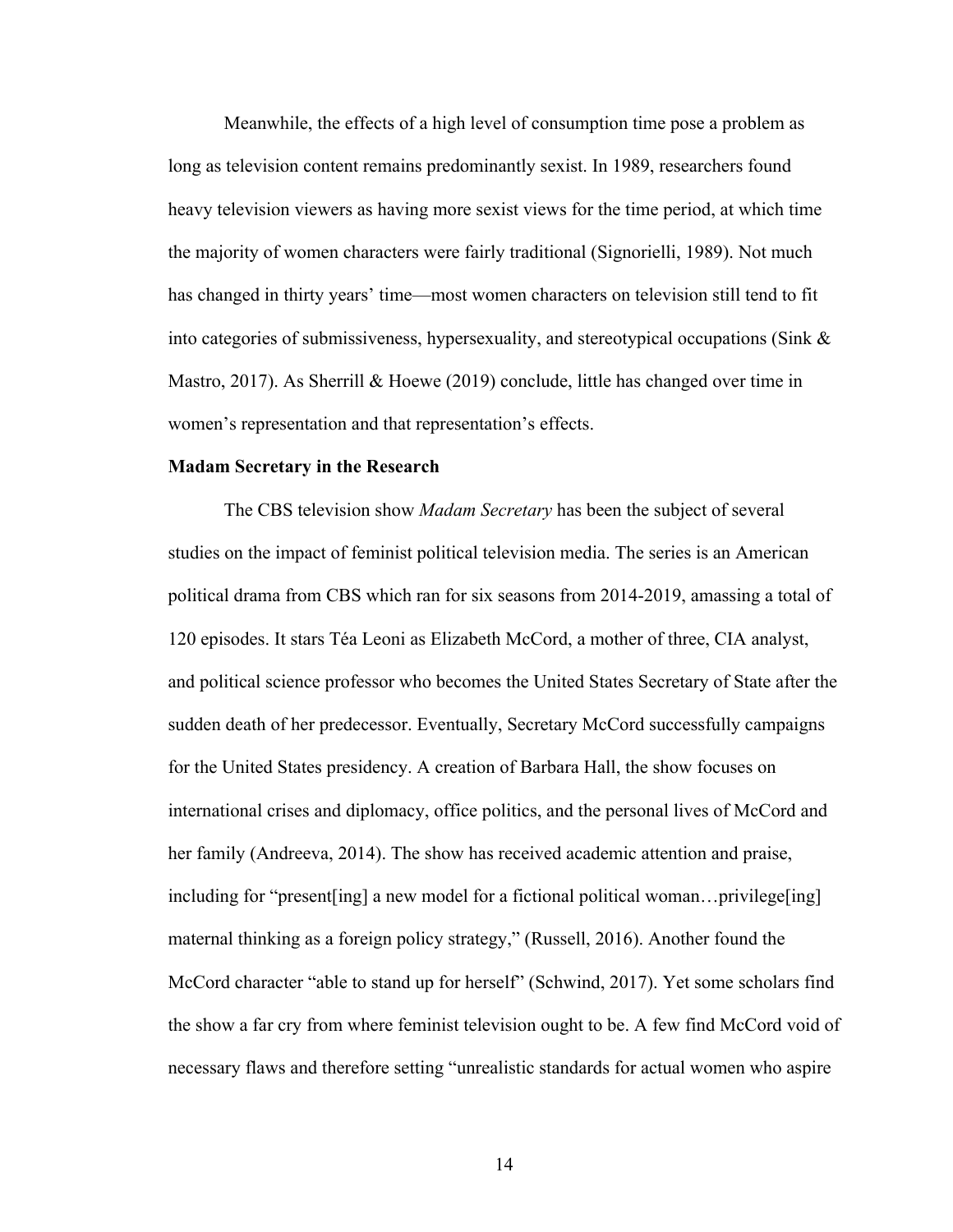for political office," (Schwind, 2017) or "operat[ing] from existing codes that do not let [her] establish a new image of feminine identity in TV politics," (Caprioglio, 2018), i.e. the code of a privileged white upper-middle-class woman.

#### **Research Limitations and Gaps**

Most of the present paper's cited studies are limited in scope, which makes them difficult to generalize to a nation where politics swing widely by county, city, and even neighborhood lines. It is nearly impossible to study women's public leadership emergence as a whole, including diverse and interdisciplinary subjects such as the initial factors influencing the decision to run, recruiting candidates, campaigns, media coverage of candidates, public attitudes, and actual elections. Consequently, studies are limited to mere portions of the process, typically concentrated in specific geographical regions. Such research is typically of a quantitative nature and may also be missing the lived experiences of women who have seriously considered running for office but been dissuaded.

Additionally, beyond studies indicating that viewers may become more politically engaged due to viewing fictional political television (Hoewe & Sherrill, 2019; Groshek & Krongard, 2016; Weinmann, 2017)—which also largely assumes that those viewers weren't necessarily previously apt to become politically engaged, thus influencing their decision of television shows to watch—little research has drawn any clear lines between the direct portrayal of a fictional political female actor and how a viewer of that character may behave in an election involving both male and female candidates. This is the intersection of research where this study chooses to focus.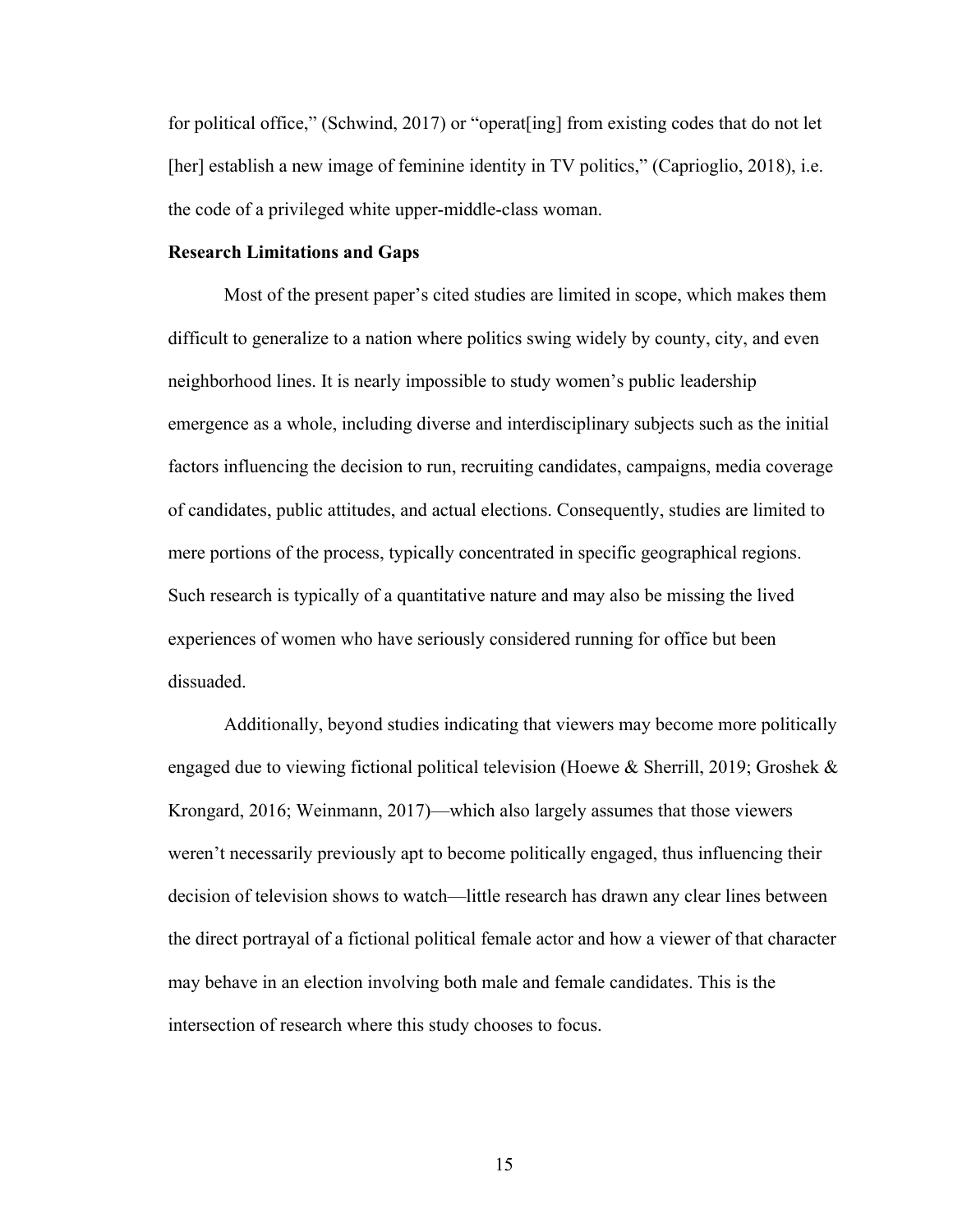#### **Research Questions**

The objective of the present experimental study is to understand the impact that a fictional television media featuring a positive female leader has on the public's perception of the electability of women and on their willingness to support women's campaigns. The researcher poses the following questions:

RQ1: Does exposure to fictional positive female leaders influence a person's willingness to vote for a female candidate?

RQ2: Does exposure to fictional positive female leaders influence a person's perception of a female candidate's likability and competence?

RQ3: Does exposure to fictional positive female leaders influence a person's willingness to donate to a female candidate's campaign?

Based on existing research finding a prosocial impact after viewing television media featuring positive female leaders, the present study predicts that viewing the fictional female leader will increase a person's likelihood of voting for a female candidate, perceiving that candidate as both more likable and more competent, and donating to a female candidate's campaign. As such, the following hypotheses are proposed (see Figure 2).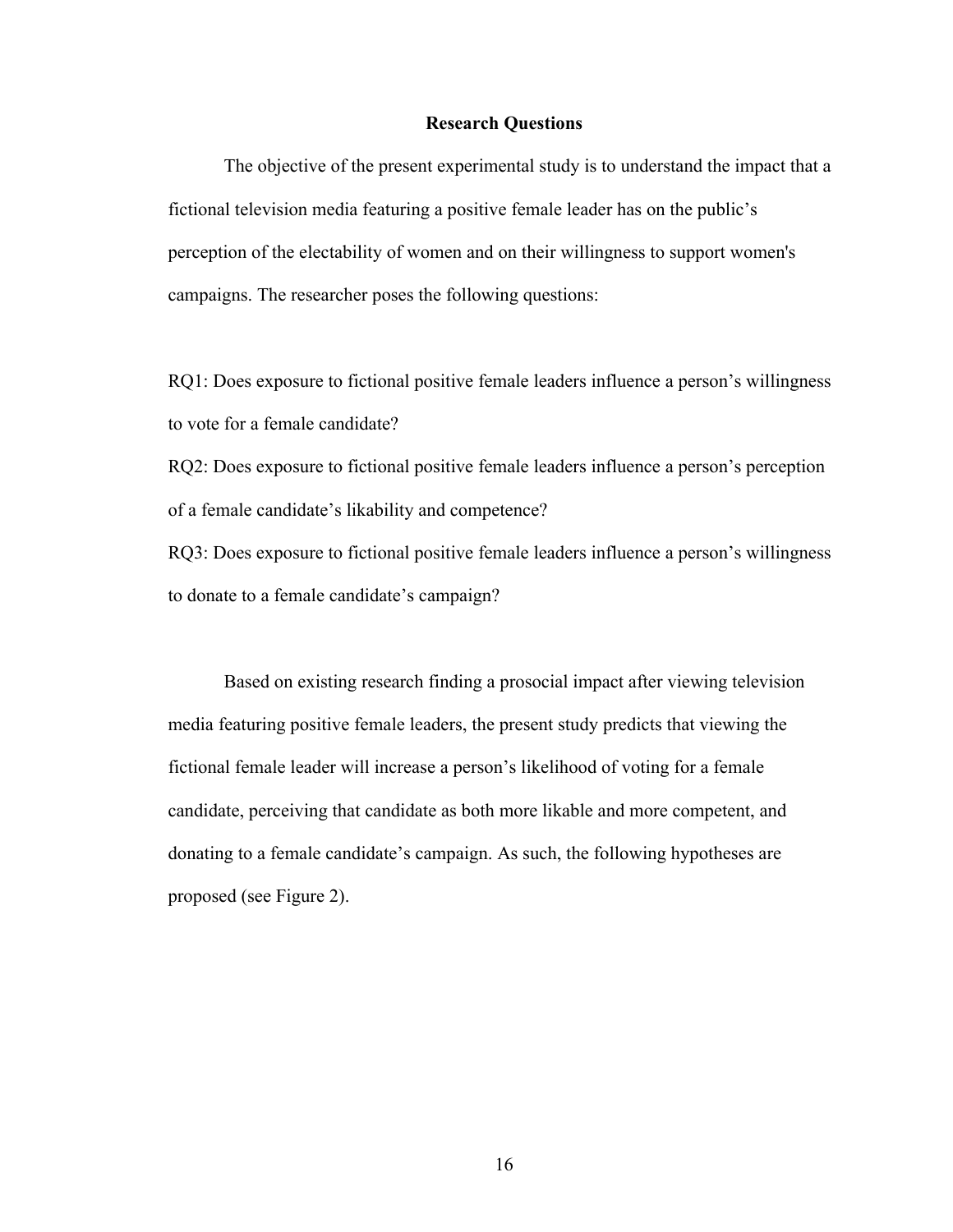

*Figure 2: A Visual Depiction of Research Questions and Hypotheses*

H1: Participants who watch the stimulus featuring a female leader will be more likely than the control group to vote for female candidates.

H2: Participants who watch the stimulus featuring a female leader will be more likely than the control group to perceive female candidates as likable.

H3: Participants who watch the stimulus featuring a female leader will be more likely than the control group to perceive female candidates as competent.

H4: Participants who watch the stimulus featuring a female leader will be more likely than the control group to donate monetarily to a female candidate's campaign.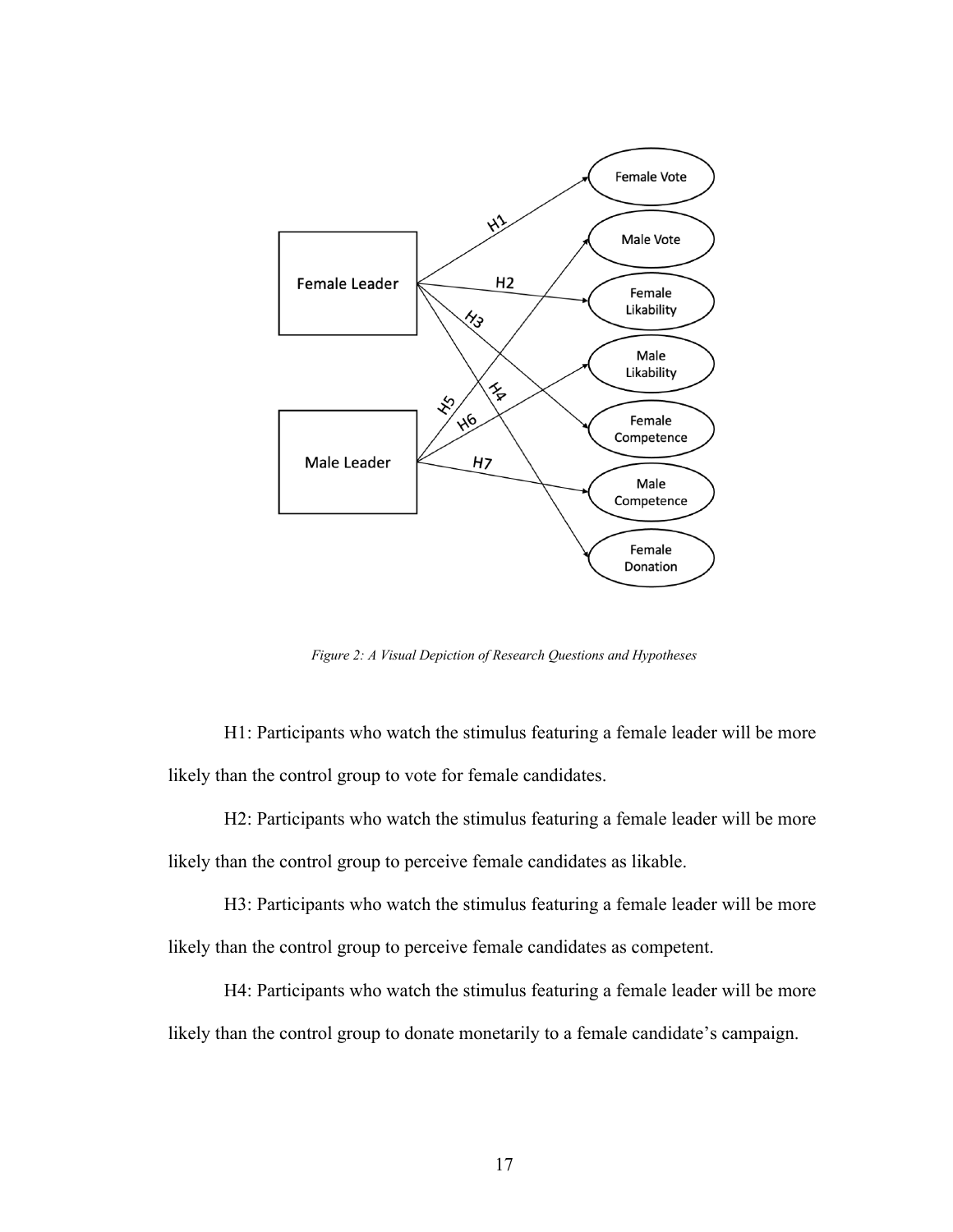H5: Participants who watch the control video featuring a male leader will be no more likely than the general population to vote for female candidates and will therefore be more likely to vote for male candidates.

H6: Participants who watch the control video featuring a male leader will be no more likely than the general population to perceive female candidates as likable and will therefore be more likely to perceive male candidates as likable.

H7: Participants who watch the control video featuring a male leader will be no more likely than the general population to perceive female candidates as competent and will therefore be more likely to perceive male candidates as competent.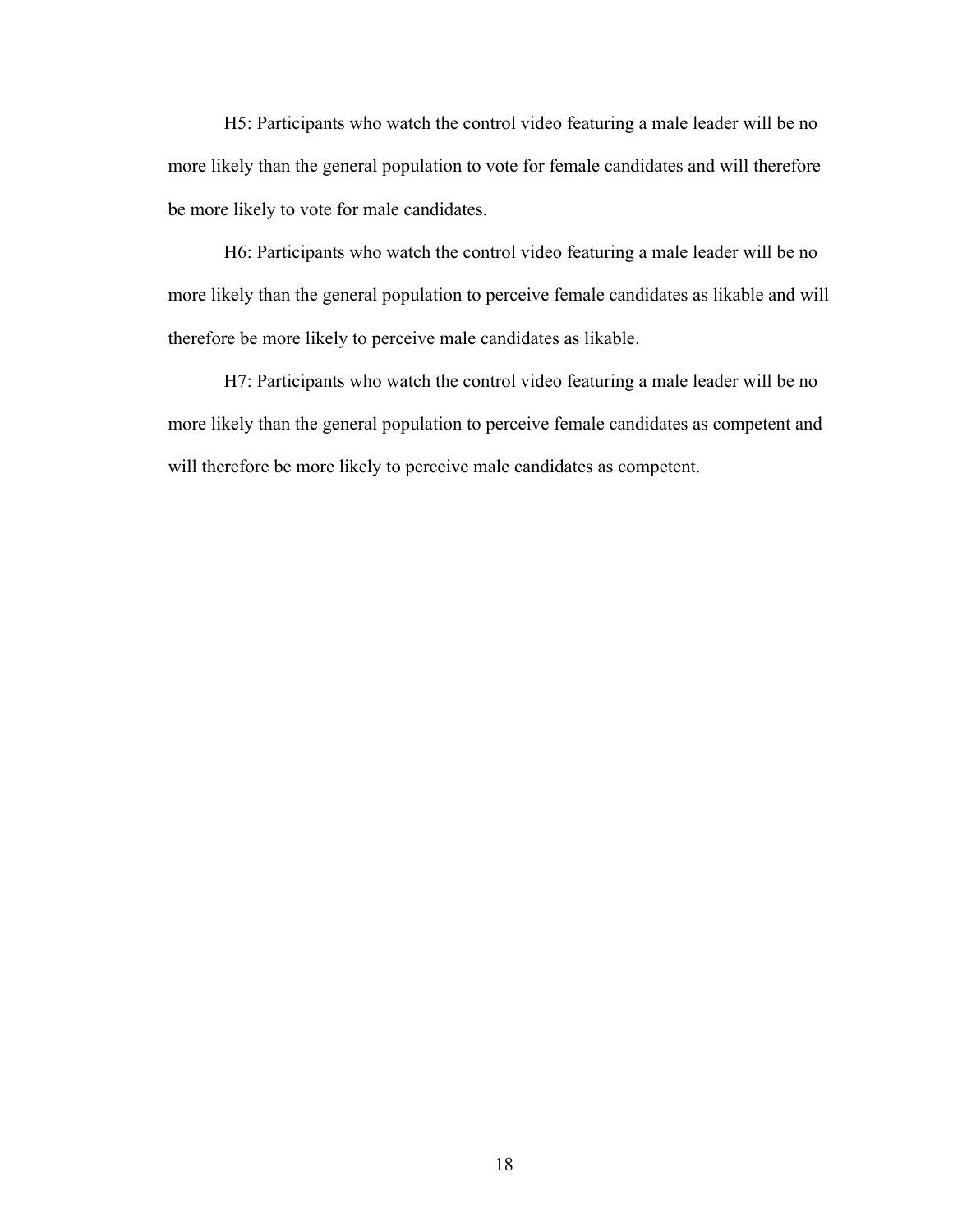#### **Methods**

#### **Overview**

In order to test the previously stated hypotheses, a between-subjects digital experiment was conducted. After initial screening and setting up an in-person appointment in a campus research lab, participants viewed a 15-minute clip of the CBS political drama *Madam Secretary* featuring either a male or female leader coping with international crises. They were then asked to complete five randomized vignette election tasks between similar male and female candidates, rate these candidates on likability and competence, make a choice about donating to a certain candidate's campaign, and answer several questions for controlling factors.

The selection of *Madam Secretary* was based on similar factors to its inclusion in Hoewe & Sherrill's 2019 study; that is, its strong political focus and strong lead female character. Sink and Mastro (2017) also note *Madam Secretary* among other popular examples that represent "the exception" rather than the norm in modern programming (p.16). The show deals with real political issues, if in fictional-yet-realistic situations, allowing the viewer to feel a sense of realism and find the show relevant to current politics. The show has been examined as a "new model for fictional political media," (Russell, 2016) that manages to both humanize and laude a woman for her leadership capacities. *Madam Secretary* has been the subject of choice for a host of research into political, feminist, and political-feminist television media.

#### **Pilot Study**

The researcher conducted a pilot study of the two clips used prior to the beginning of research. Two 15-minute packaged clips of *Madam Secretary* were edited, the first a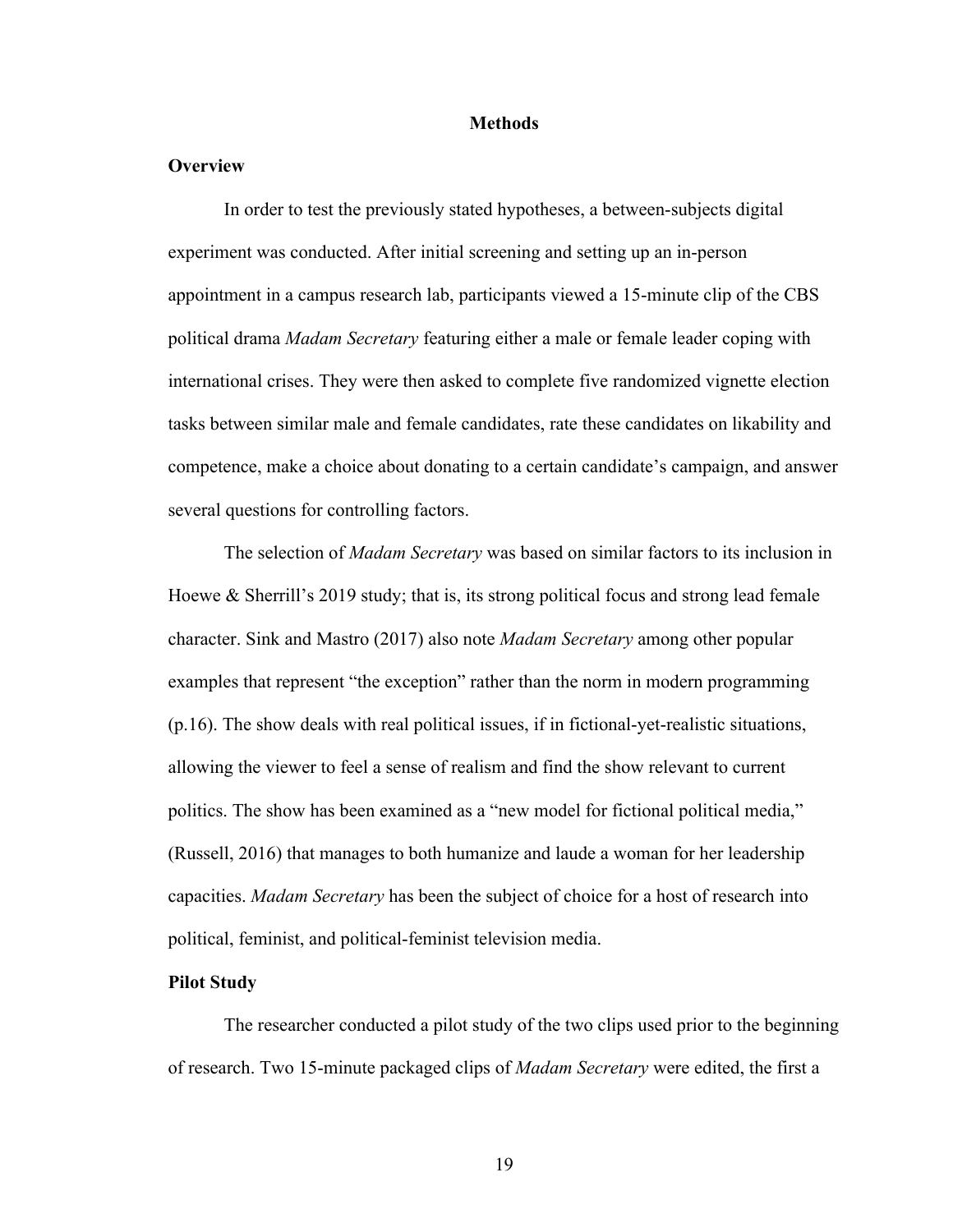stimulus containing clips from two episodes (Season 3, Episode 1, "Sea Change" and Season 2, Episode 19, "Desperate Remedies") with a female leader, character Secretary of State Elizabeth McCord, dealing with climate change and a possible pandemic, respectively. The second clip, the control, was edited from two episodes (Season 3, Episode 1, "Sea Change" and Season 5, Episode 17, "The Common Defense") with a male leader, character President Conrad Dalton, dealing with climate change and a possible pandemic, respectively. The two videos were edited to be as close in duration as possible (the stimulus is 15:37 in length, the control 16:02) and to contain similar features and contents (e.g. level of excitement/aggression, focus on political issues, conservative or liberal bias). The results of the pilot study indicated that the clips chosen were suitable and had no significant differences in terms of whether the participants found them exciting, enjoyable, boring, interesting, confusing, focused on politics, or containing conservative or liberal bias. Though the difference was not statistically significant, the control (male) clip was rated somewhat more aggressive by several participants than the stimulus (female). As such, we choose to include the same questionnaire asking study participants how aggressive, exciting, enjoyable, etc. the video was in order to be able to control for any factors should they have become significant.

#### **Recruitment and Timeframe**

This study made use of a convenience sample. Social media and university classes were used to recruit participants. Calls for participants were distributed through the researcher and research assistants' various social media accounts, and invitation slides were shared by various Brigham Young University professors in their classrooms. The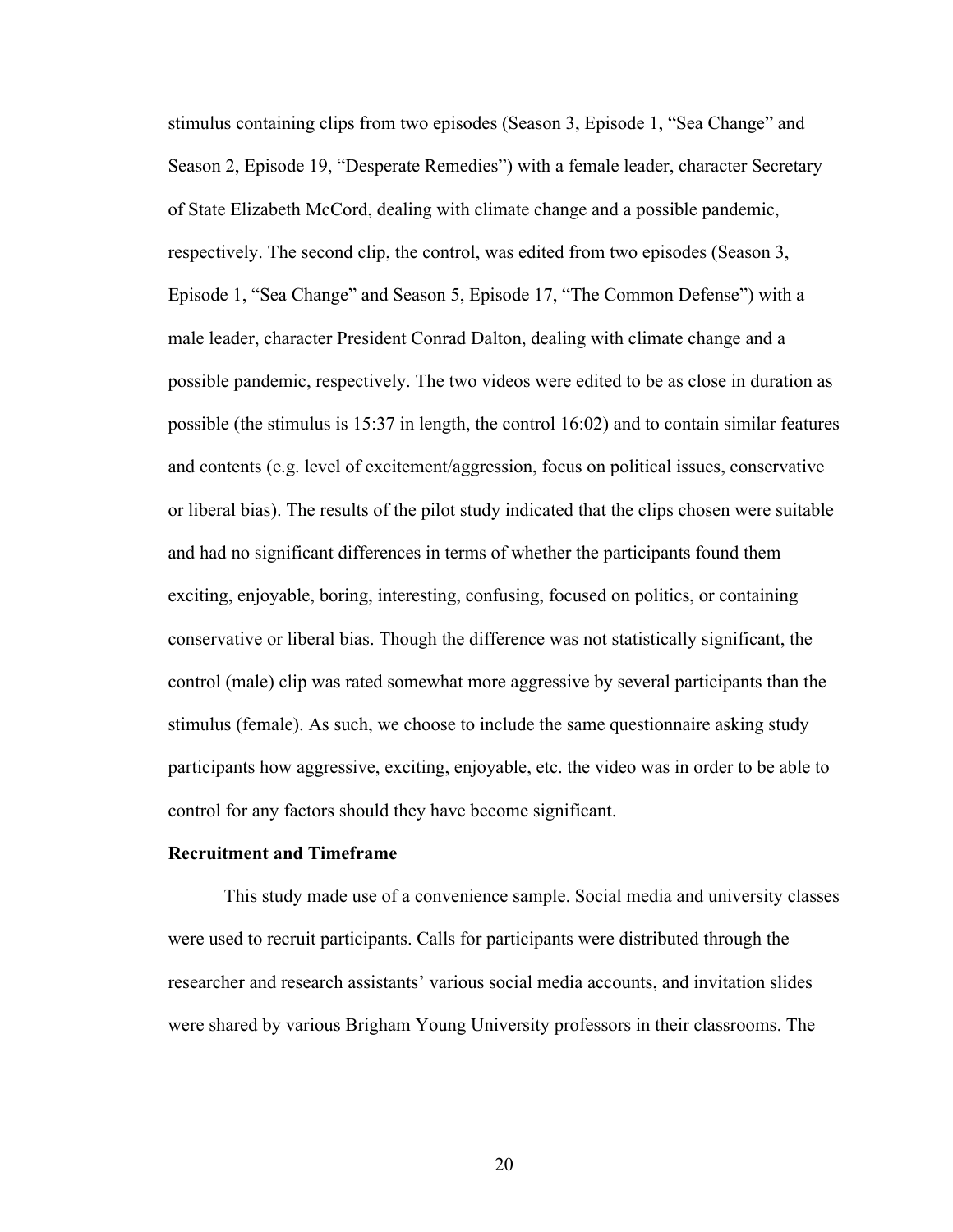study was carried out from February 23 to March 24, 2021, following approval in October 2020 by the Internal Review Board of Brigham Young University.

#### **Sample**

A sample of 104 participants was collected. It consisted of young adults within the Provo, Utah area, largely attending one of the area's two universities. Participants were only screened to ensure they were above the age of 18 and that they were willing and able to come to the lab in person, and no participants were excluded for any other reason. Because of the composition of the schools and the community, the sample was predominantly white (84.62%) and politically conservative (48.08%). Participants ranged in age from 18-25 with a median age of 21. Female participants (59.62%) constituted over half of the sample. Male participants (39.42%) made up roughly two fifths of the pool and non-binary participants (1.06%) one percent. The gender disparity may have been due to recruiting taking place largely on social media apps Instagram and Facebook, promoted by primarily female research assistants. Republicans (48.08%) made up roughly half of the sample, Independent and Unaffiliated voters (28.85%) over a quarter, and Democrats (21.15%) approximately a fifth.

#### **Procedure**

Participants took part in the study in person at a Brigham Young University research lab supervised by trained undergraduate research assistants. In compliance with CDC guidelines and university policies during the coronavirus pandemic, all RAs wore masks and sanitized computers and other high-touch surfaces in between research participants.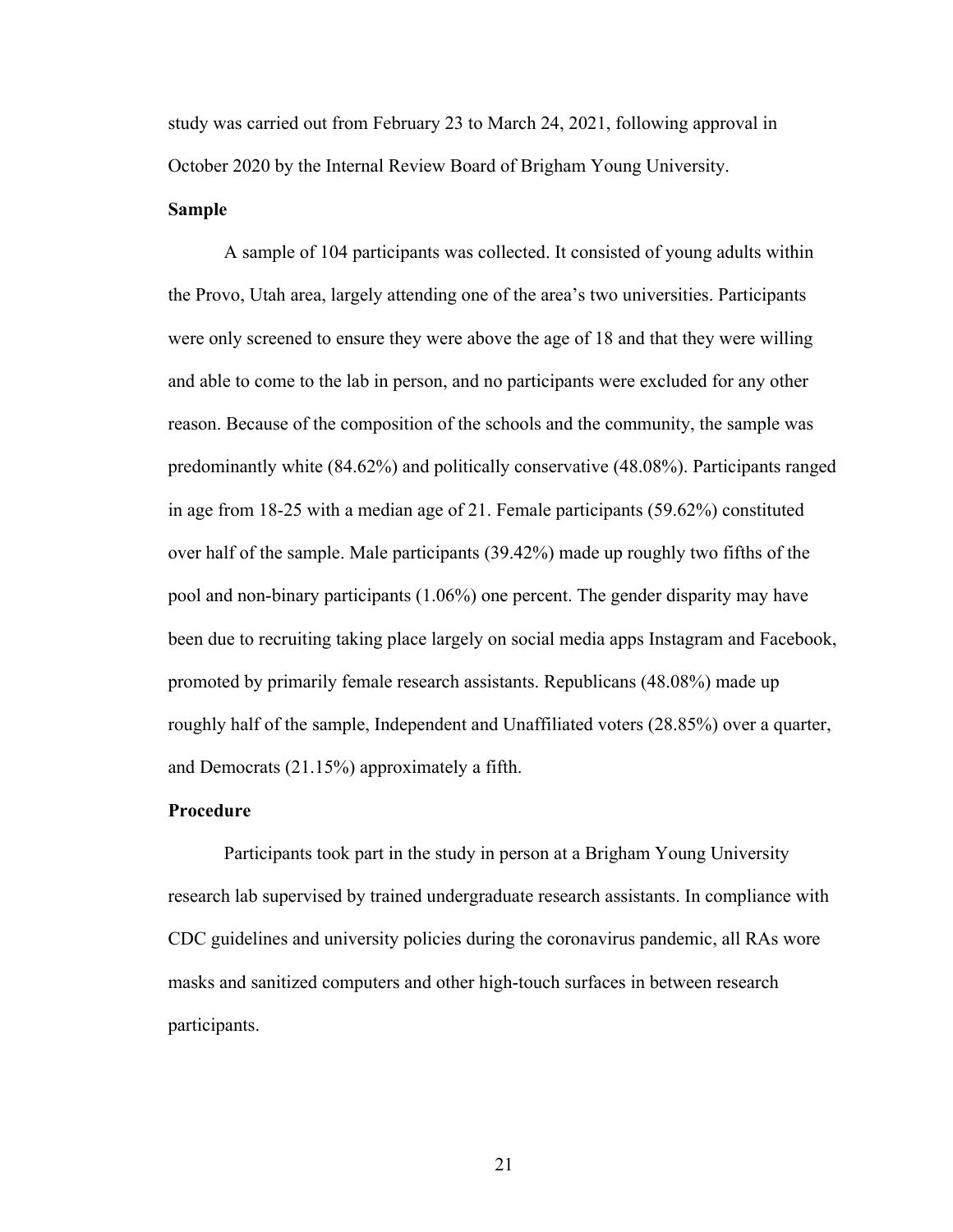#### *Informed Consent and Demographic Questionnaire*

Participants first read and completed the informed consent and were asked if they have any questions. They filled out a brief questionnaire asking demographic questions including gender, age, ethnicity, and political party affiliation.

#### *Control/Stimulus Applied*

The participants were randomly assigned to one of the two conditions in the independent-groups design. Each condition involved viewing a 15-minute clip from *Madam Secretary* featuring either a woman leading in political situations or a man, as described previously. The participants viewed the clip on a large flat-screen TV in a darkened and temperature-controlled room, with the research assistant leaving them alone but within earshot to watch the clip.

#### *Vignette Election*

After viewing the stimulus, half of the participants were randomly assigned to first complete five vignette election experiences with hypothetical candidates. "Elections" were presented between two nonpartisan municipal candidates, a male and a female. In each matchup the information presented for candidates "running" against each other was the same (i.e. each research participant saw the same ages, marital status, number of children, and biography for Candidate A and Candidate B), however, which profile appears first and the gender and name of each candidate was randomly assigned (see Appendix 1). In each case, participants were asked to select for which candidate they would be most likely to cast their vote and then to rate them on their "likability" and "competence" using a 5-point Likert scale of 1 (not at all) to 5 (extremely) for each individual attribute. This activity was repeated five times with five different matchups of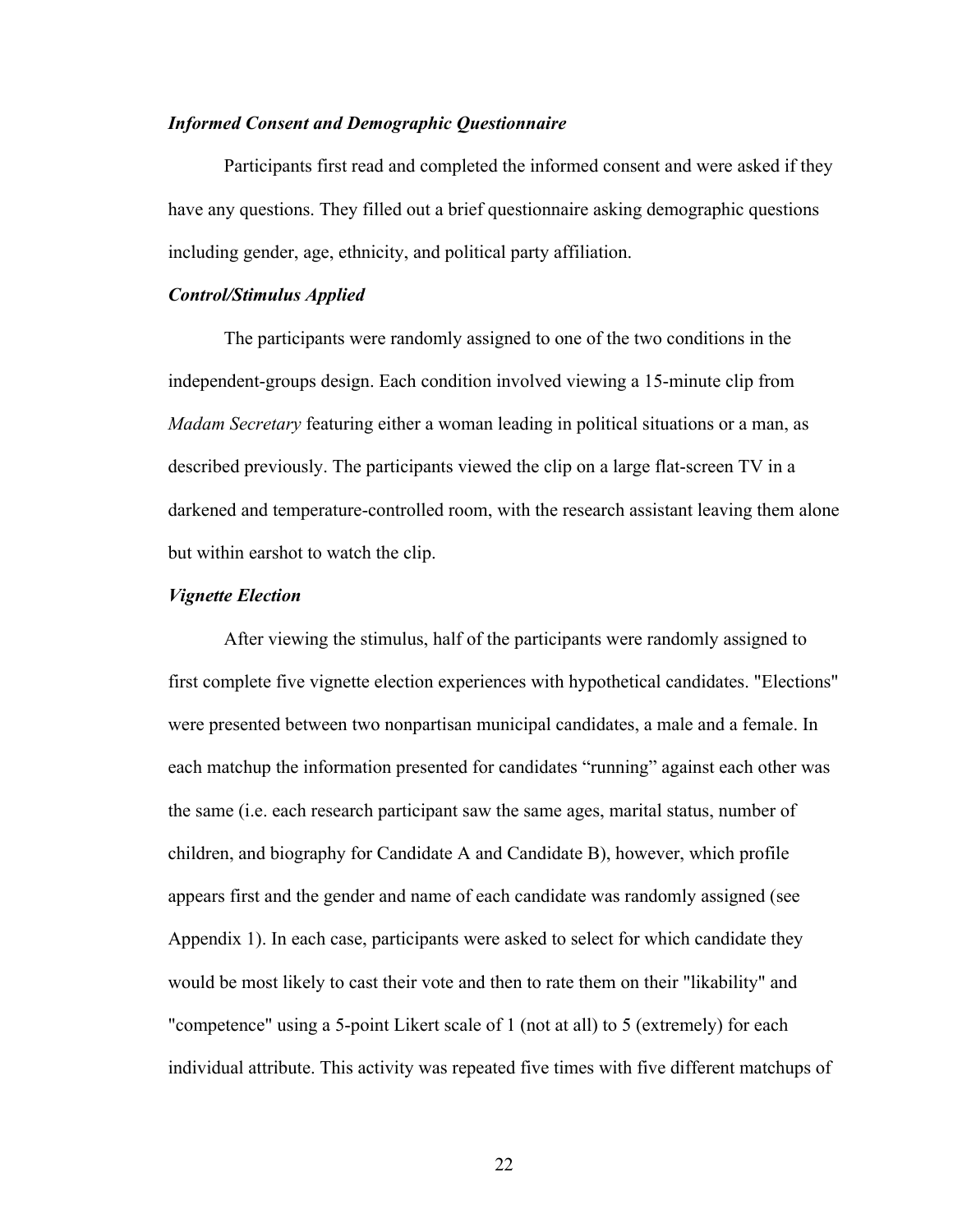candidate biographies with randomized genders and names. The candidates in each election were similar in terms of qualifications, life experience, and writing style. Each pairing of contesting candidates remained the same, however, the gender of Candidate A and B randomly switched between male and female, with one traditionally masculine name and one traditionally feminine name in each mock election race (see Appendix 1).

#### *Donation Task*

Following the vignette election tasks, the participants who were randomly assigned to first complete the vignette elections were then shown the profile of a female who they were led to believe was a real candidate for school board in the Provo area, which included an image and short biography. Participants were asked if they would like to donate a portion of their compensation to the candidate's campaign, and to indicate the amount they would like to donate, ranging from \$0.00 to their entire compensation of \$10.00. The remaining 50% of participants completed this task before moving on to the vignette election experience. The compensation in the donation task was not actually subtracted from the participant's compensation, even in the event they chose to donate. The other half of the research participants were randomly selected to have the "donation" portion of the questionnaire appear before the vignette election experience to counterbalance effects that reading about a "real" female candidate may have on their vote choices.

#### *Controlling Factors Survey and Debrief*

At the end of the experience, participants were asked to rate the clip they had seen on a variety of factors found to differ moderately in the pilot study. A debriefing at the very end of the survey explained to the participant that no portion of their compensation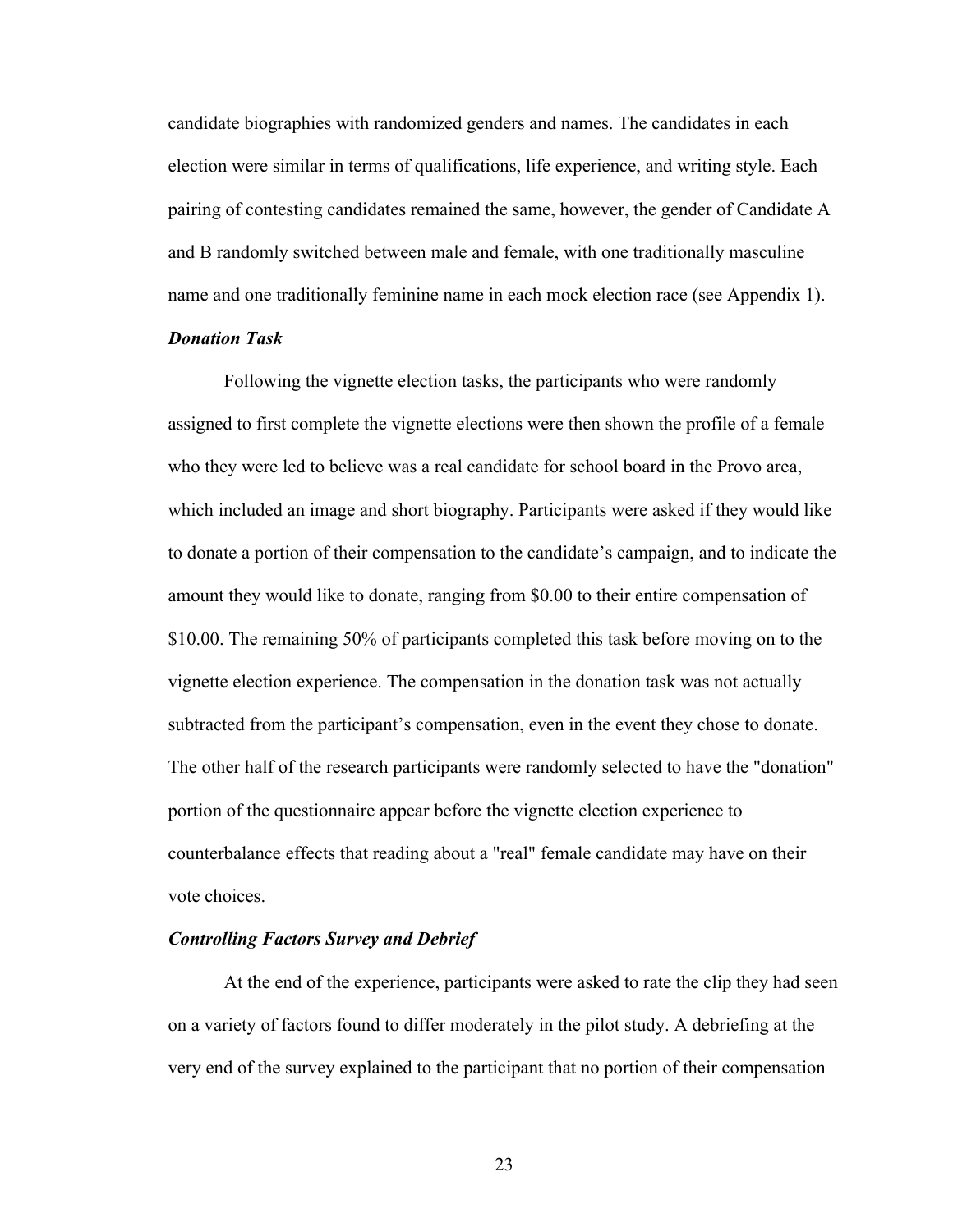was donated, and the reason for the deception and lack of complete information surrounding the study.

### **Data Analysis**

A 2 (condition) x (sex) MANCOVA was conducted to examine video viewed on political support of candidate and financial donation. Age and political party preference were controlled for in the analysis, as were differences found between the stimulus and control videos in the pilot study.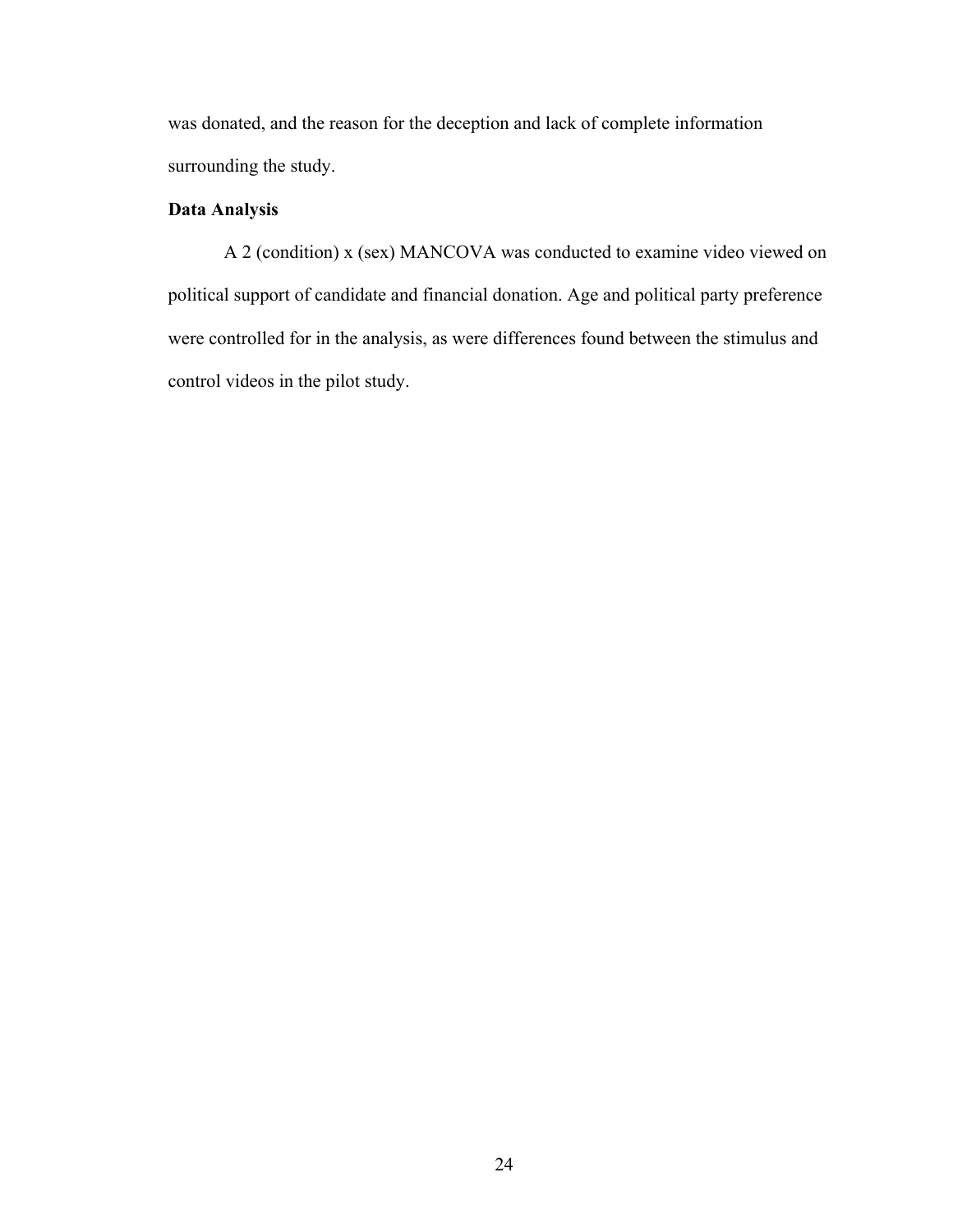#### **Results**

#### **Preliminary Analysis**

A series of paired-samples t-tests in a preliminary analysis at the midpoint of the study revealed that participants liked the female candidates more, t  $(103) = 2.62$ ,  $p = .01$ , but did not find them more competent than male candidates, t  $(103) = .90$ , p = .37. Table 1 shows means and standard deviations for both. Participants were also equally likely to vote for a female as a male candidate,  $t(103) = 1.35$ ,  $p = .18$ .

| <b>Candidate rating</b>    |                        |                        |                         |  |  |
|----------------------------|------------------------|------------------------|-------------------------|--|--|
| <b>Gender of candidate</b> | <b>Likability (SD)</b> | <b>Competence (SD)</b> | <b>Times voted (SD)</b> |  |  |
| Woman                      | 4.16(.50)              | 4.04(0.48)             | 2.64(1.09)              |  |  |
| Man                        | 4.05(0.49)             | 4.00(.58)              | 1.36(1.08)              |  |  |

Table 1: Means and standard deviations for male and female candidates

#### **Main Analysis**

A multivariate analysis of covariance (MANOVA) was conducted to examine differences in video on voting preference, candidate likability and competence, and donation amount. Gender and party affiliations were explored as moderators. Variables that differed on the pilot test (aggressiveness, focus on politics, conservative bias, and liberal bias) were used as control variables.

The MANOVA revealed a non-significant multivariate effect of video,  $F(6, 57) =$ 1.32, p = .27, gender, F  $(6, 57)$  = 1.58, p = .27, and party affiliation, F  $(18, 161)$  = 1.12,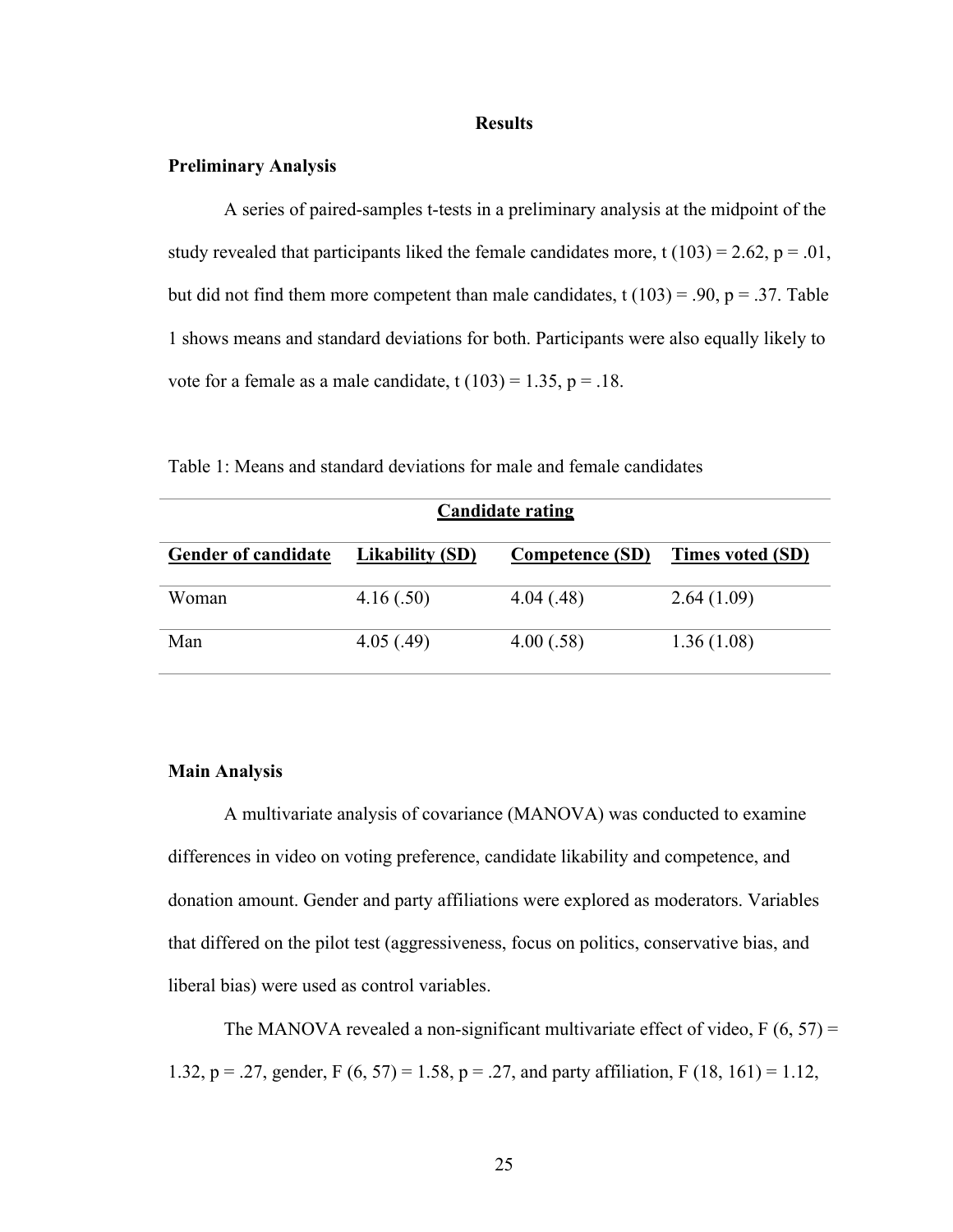$p = .33$ . Additionally, there were no interactions between video and party, F (18, 161) = .59,  $p = .91$ , video and gender,  $F (6, 57) = 1.45$ ,  $p = .21$ , or between video, party, and gender,  $F(6, 57) = 1.44$ ,  $p = .22$ . In other words, the gender of the leader in the clips participants viewed did not influence their voting preference, how much they liked or felt a male or female candidate was competent, nor how much they donated to a female candidate.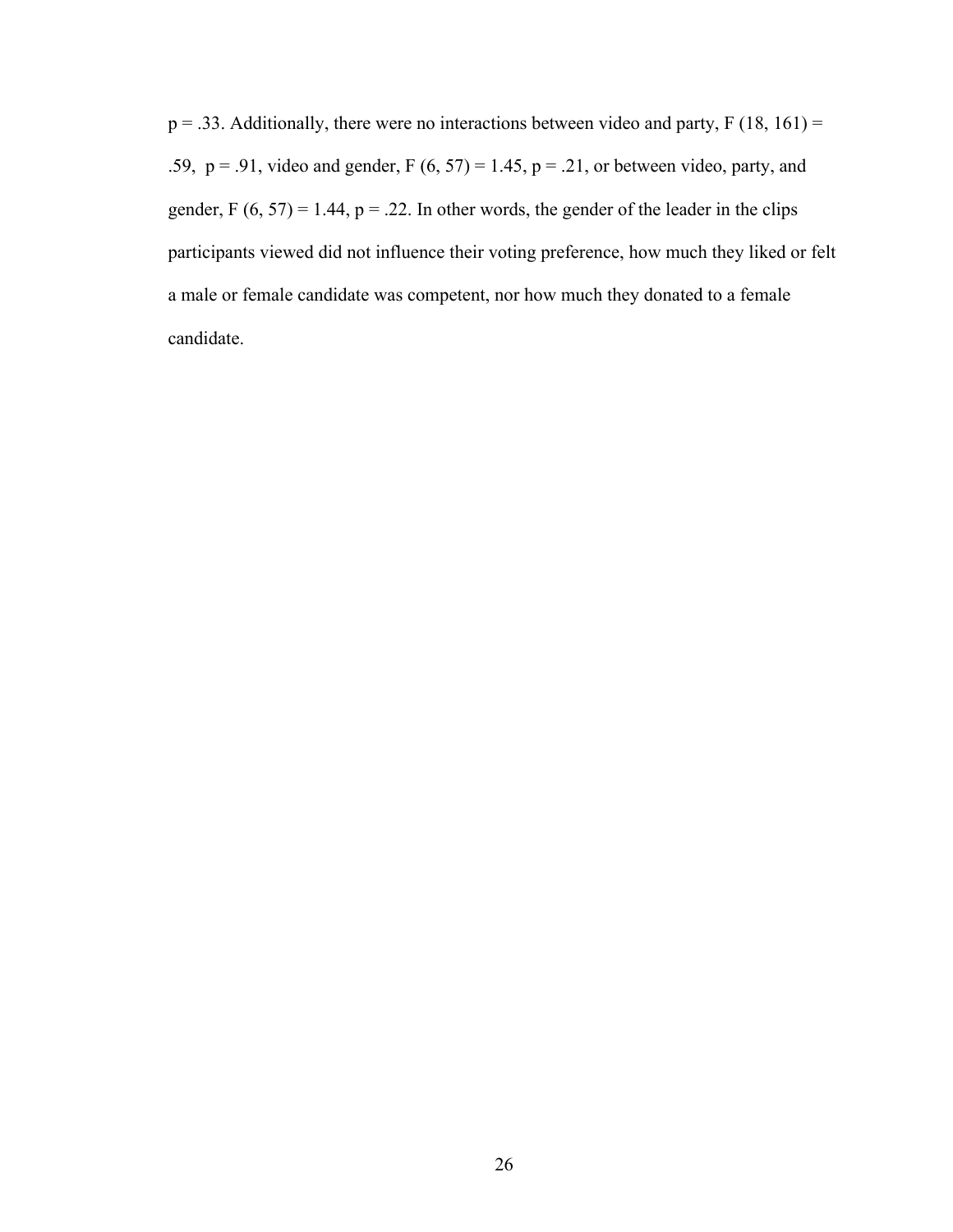#### **Discussion**

#### **Summary of the Findings**

Overall, the stimuli viewed had no significant impact on participants' willingness to vote for women, find them competent or likable, or donate to a woman's campaign. These findings ran contrary to the researchers' hypotheses, which predicted that the participants who viewed the stimulus tape with a strong female lead would be more likely than those who viewed the male lead to vote for women in hypothetical municipal elections, find the women involved in said elections likable and competent, and donate more money to a real woman candidate's campaign. That is, a member of the public viewing 15 minutes of a strong female character's leadership would not necessarily be more likely to vote for or support women in a subsequent election. This makes it clear that if any political attitudinal or behavioral change surrounding women is possible with the influence of television political dramas, it will likely need to be under longer or different conditions. Those creating or looking to create dramatic television media with the intention of having a prosocial effect on the audience concerning their opinions of and willingness to elect women would likely best serve their aims by creating content of a longer duration. This will allow the viewer to spend more time with the fictional female leader and have a better chance of developing parasocial relationships with the character or feeling transported into the narrative as a whole.

Though the researcher's hypothesis expected that, consistent with previous research (e.g. Haraldsson & Wängnerud, 2018, Haraldsson & Wängnerud, 2019; Hoewe & Sherrill, 2019) exposure to non-stereotypical media would result in somewhat lessened bias against female candidates, nonsignificant results are not entirely surprising given the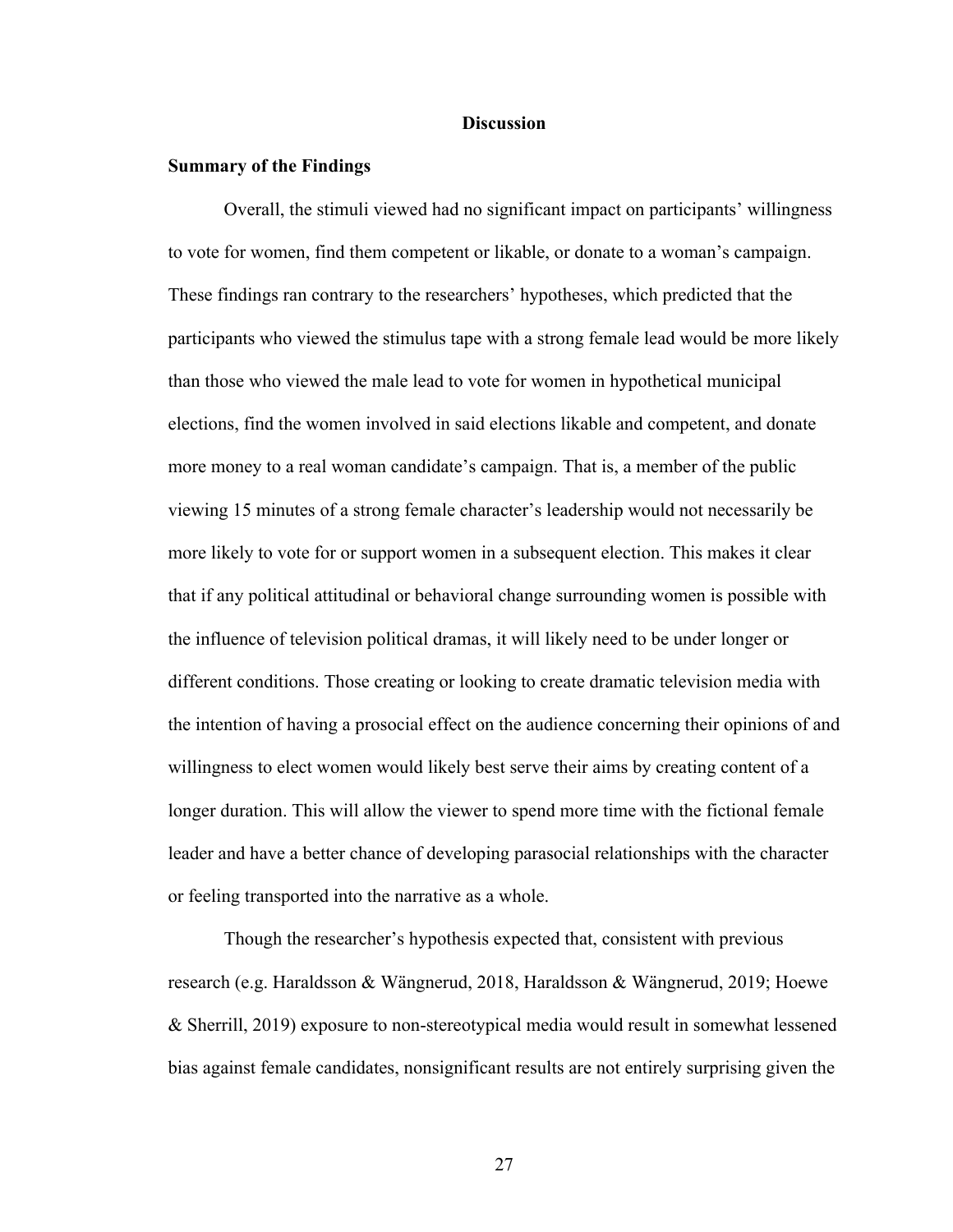context of the study. No other research appears to have been conducted with so brief an exposure to the stimuli (in the case of this study due to the researcher's limitations, a mere 15 minutes). Media are also only one factor affecting gender socialization and bias. *Madam Secretary* itself may, for some, do more harm than good in this regard; as some critics find the title character "unrealistic" (Schwind, 2017) or still somewhat conforming to existing codes and stereotypes (Caprioglio, 2018). A different character entirely may be needed, as audiences tend to latch on to certain characters over others.

Though there was no significant difference between those who were exposed to the stimulus and the control, the hypothetical women candidates included in this study's vignette elections were voted for in 51% of matchups, a much higher number than expected by the researchers. This seems to suggest to the researchers that the participants may not have noticed or considered the gendered names of the hypothetical candidates in the vignette elections (see Appendix 1). The limitations of this study, its implications, and the potential avenues forward will be discussed in the following sections.

#### **Limitations**

A significant problem in this study is the relatively brief exposure to the stimuli. Each clip was a mere 15 minutes long, which is hardly the amount of viewing time likely required to make any significant impact on the biases and beliefs of a single voter. The limited duration was largely due to a lack of resources on the researchers' part—with more time and funding, a longer study could have been undertaken. Transportation and parasocial relationships may take time to develop, and as discussed in the literature review, time spent with the political dramatic media seems to play a crucial role in the development and change of political opinions. Mulligan and Habel (2013) were able to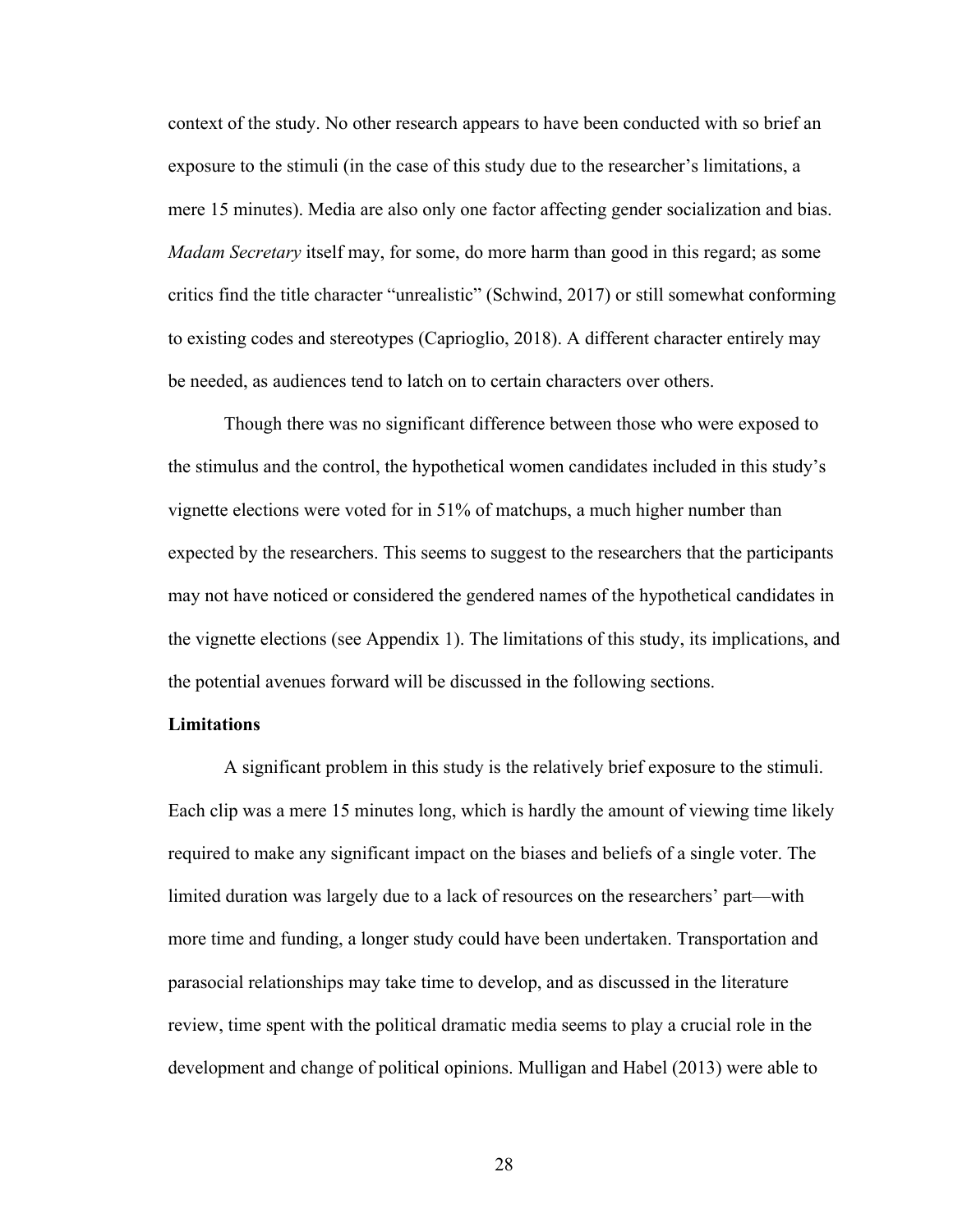find evidence of change in individuals' willingness to believe in conspiracies about political corruption after a feature length film; a duration significantly longer and more involved than a 15-minute clip.

This study also may have erred in choosing a television show featuring such a high-level fictional official (the Secretary of State) and asking participants to then vote in municipal elections—the participant may find the necessary leadership qualities and abilities for a woman in each position to be too different from one another to have connected the two.

Due to the study's location and procedural limitations, the population of the study serves as a significant limitation. Consisting only of individuals 18-25 living in Utah County and the surrounding region, the pool was predominantly white (84.62%), majority female (59.62%), and made up of more political conservatives (48.08%) than any other political ideology. Due to participants being recruited heavily on social media platforms Facebook and Instagram and from there self-selected, only those interested in the study and its compensation would have selected themselves for the research. Especially during the COVID-19 pandemic, some potential participants may have opted not to join the inperson study due to health concerns.

Additionally, during the socially and politically tumultuous year of 2021, several factors may have influenced the decision making of participants. The use of a pandemic as a hypothetical issue in the stimulus and control videos may have influenced the results due to the highly politicized nature of reactions to the COVID-19 pandemic. The election and swearing-in of the first woman United States Vice President, Kamala Harris, just prior to the beginning of the study, also may have influenced participants' behaviors; they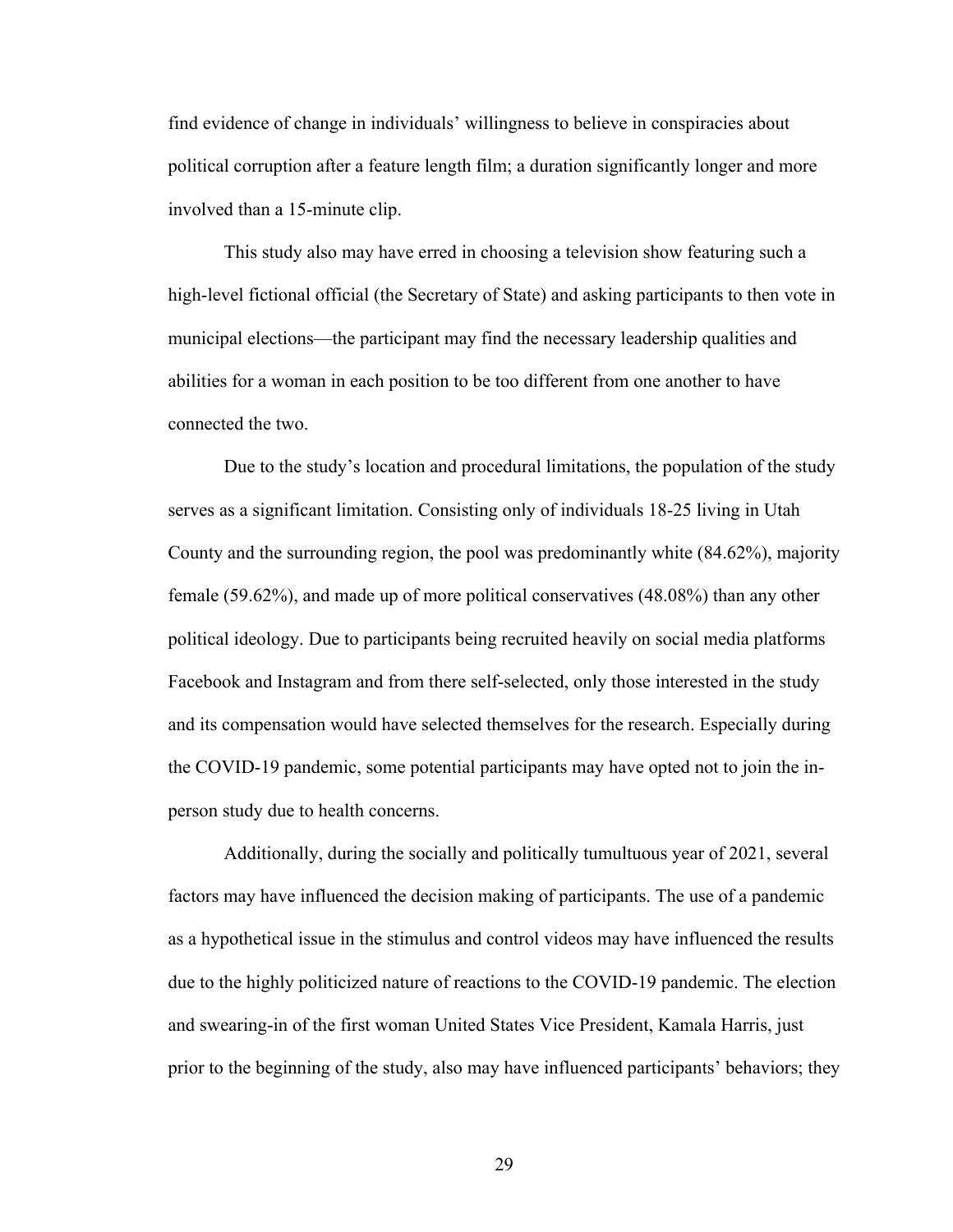may have seen women's representation as less of a problem and thus seen the glass ceiling in politics as more or less shattered, conversely, they could have been inspired by Harris's real-life example and been more likely to vote for women candidates in the first place. It's difficult to tell what kind and just how much of an impact these and similar coexisting factors may have had on the results of the study.

Though media are certainly an important factor affecting gender socialization, they are only one factor, and television media make up only a portion of media available today, especially with the prevalence of social media and the recent boom of short video sharing platform TikTok. Additional research will be necessary to measure how popular portrayals on short video sharing platforms will impact women's gender socialization and leadership emergence as well as voters' behavior, especially considering the number of teenage and young adult consumers such platforms command. Unfortunately, the nature of most research is merely correlative, as causal studies can be difficult to set up.

#### **Implications and Future Research**

Though any number of complicating factors could have contributed to the lack of significant results in this study, the clearest assumption to draw is that fifteen minutes of television, no matter how counter-stereotypical, is not sufficient to change beliefs or biases in voters in the period following viewing. As Billard (2019) suggests, prosocial effects, especially reduction of prejudice, may be more likely to occur over regular viewing over time rather than a "drench" method of viewing a program all at once. Thus, it may be necessary for content creators looking to impact their audiences' beliefs around and behavior towards women to create content of a longer duration in order to benefit from the effects of parasocial relationships and transportation.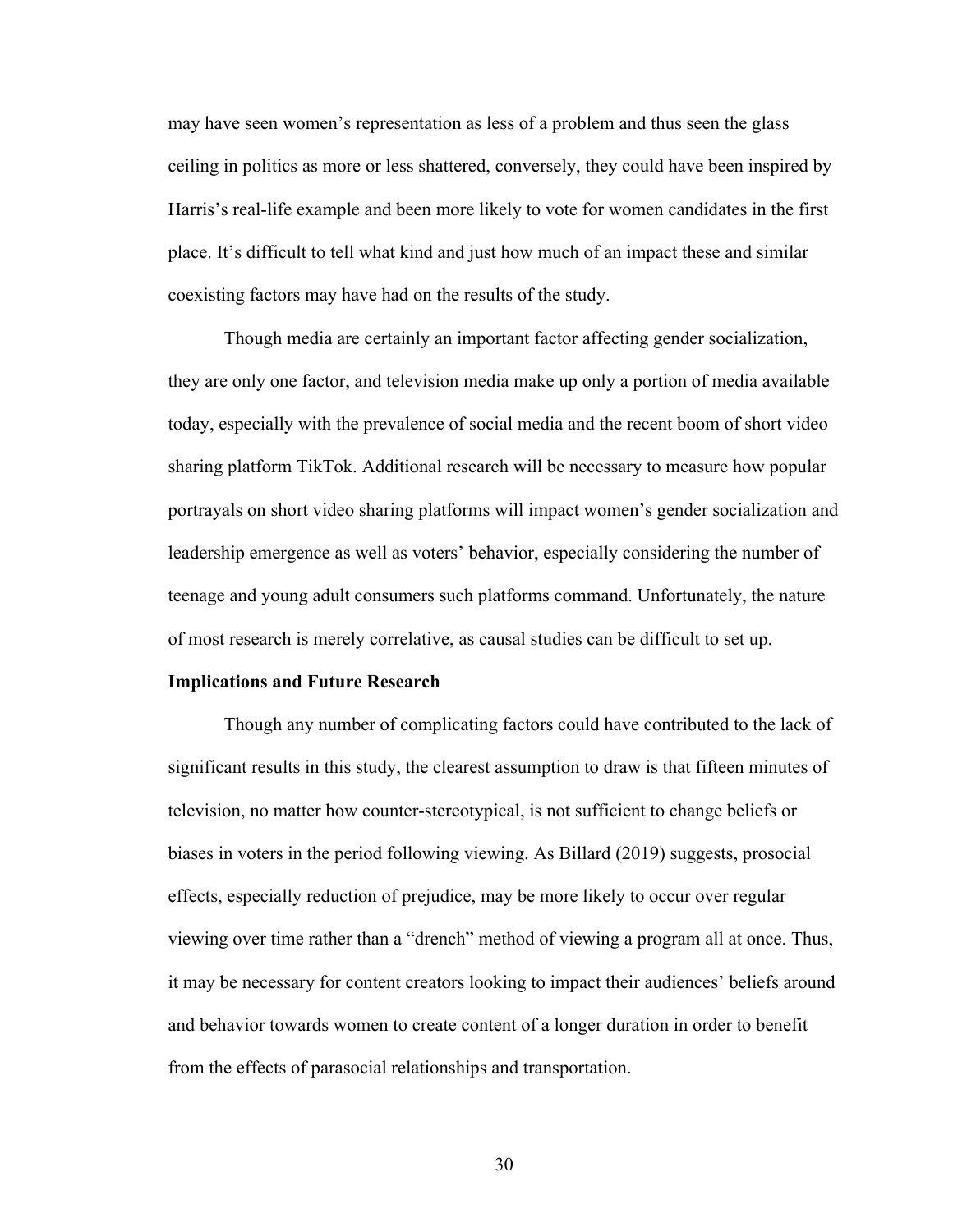The researcher suggests repeating the experiment with regular, appointment-based viewing of the television program, as well as testing individual participants for voting bias before and after their viewing experience. Additional study also ought to be conducted among more diverse populations, including older populations, non-white populations, and politically liberal populations.

#### **Conclusion**

This study found no significant difference in the willingness of the public to vote for women, rate women candidates as more likable or competent, or donate to women's campaigns following a counter-stereotypical television viewing treatment. However, the prosocial effects of counter-stereotypical political television have been demonstrated by past researchers and yet leave many avenues to be explored. Duration of time audiences spend with positive female characters ought to be considered by dramatic television content creators hoping to positively impact their viewers' beliefs and behaviors surrounding electing women to office. Though 15 minutes of television may not be enough to change a voter's mind in the measured instance, evidence exists that a longer duration or regular but spread-out viewing of such media may be able to contribute to the effort to close the gap in women officeholders at all levels of government. With quite a long way to go and no quick progress being made, this research is a step in the direction of identifying possible media solutions.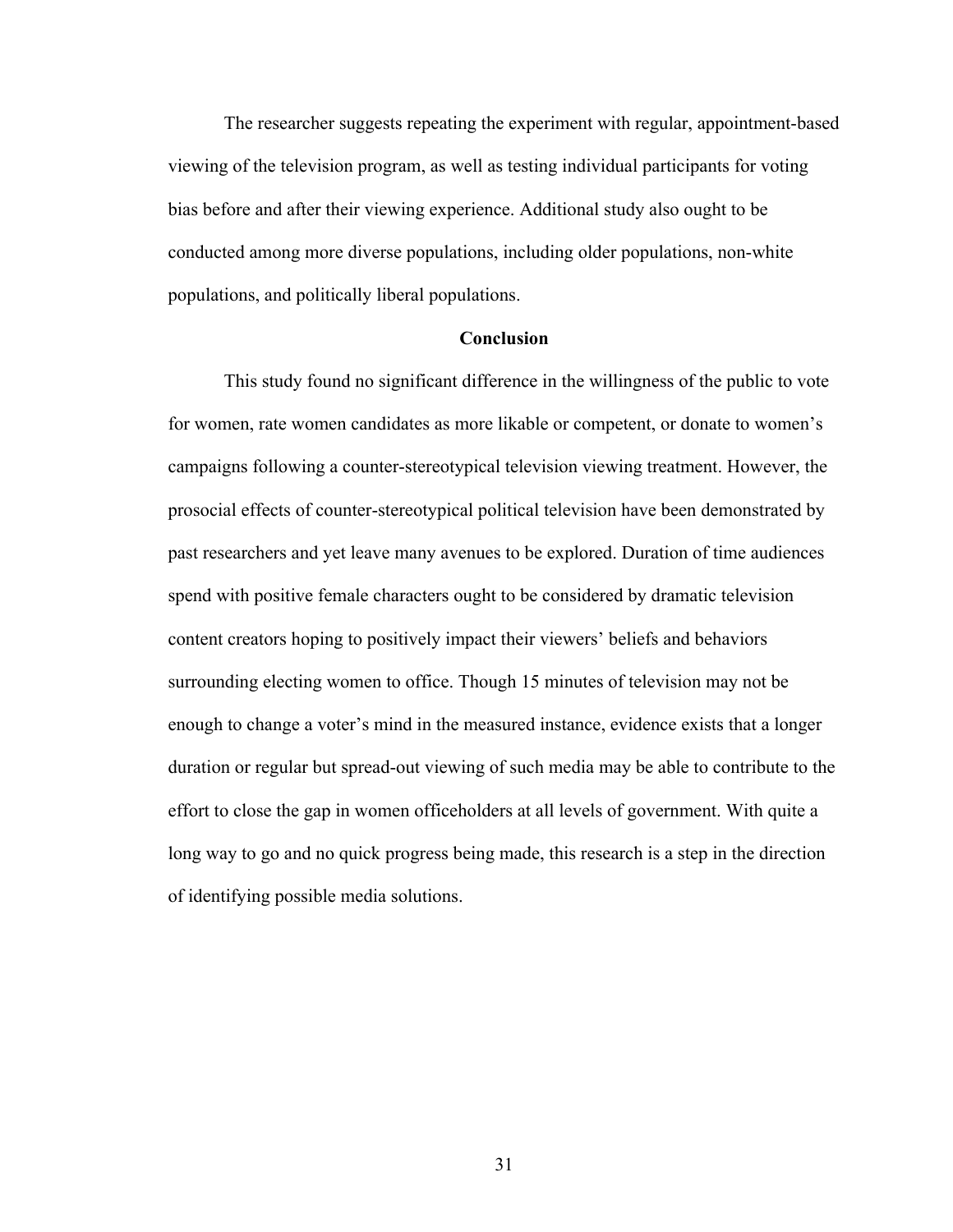#### **References**

- Andreeva, N. (2014, January 28). *CBS' Female Secretary of State Drama from Barbara Hall & Morgan Freeman Gets Pilot Order*. Deadline. Retrieved January 11, 2022, from https://deadline.com/2014/01/female-secretary-of-state-drama-cbs-pilotorder-672178/
- Appel, M., Gnambs, T., Richter, T., & Green, M. C. (2015). The Transportation Scale– Short Form (TS–SF). *Media Psychology*, *18*(2), 243–266. https://doi.org/10.1080/15213269.2014.987400
- Ashmore, R. D., & Sewell, A. D. (1998). Sex/Gender and the Individual. *The Plenum Series in Social/Clinical Psychology*, 377–408. https://doi.org/10.1007/978-1- 4419-8580-4\_16
- Bartsch, A., & Schneider, F. M. (2014). Entertainment and Politics Revisited: How nonescapist forms of entertainment can stimulate political interest and information seeking. *Journal of Communication*, *64*(3), 369–396. https://doi.org/10.1111/jcom.12095
- Baxter, J., & Wright, E. O. (2000). The Glass Ceiling Hypothesis. *Gender & Society*, *14*(2), 275–294. https://doi.org/10.1177/089124300014002004
- Beckwith, K., & Cowell-Meyers, K. (2007). Sheer Numbers: Critical Representation Thresholds and Women's Political Representation. *Perspectives on Politics*, *5*(03), 553. https://doi.org/10.1017/s153759270707154x
- Besley, J. C. (2006). The role of entertainment television and its interactions with individual values in explaining political participation. *Harvard International*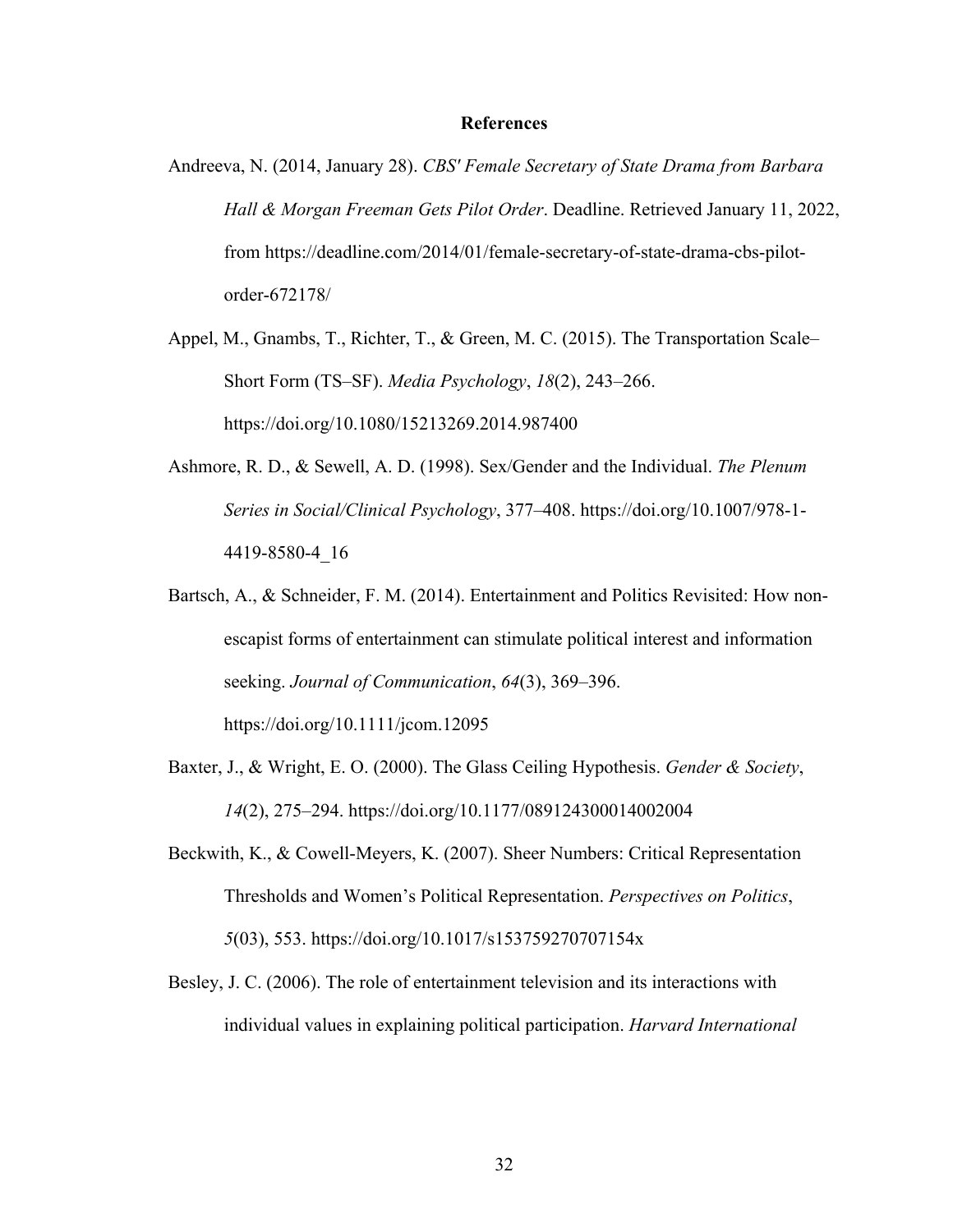*Journal of Press/Politics*, *11*(2), 41–63.

https://doi.org/10.1177/1081180x06286702

- Billard, T. J. (2019). Experimental Evidence for Differences in the Prosocial Effects of Binge-Watched Versus Appointment-Viewed Television Programs. *Journalism & Mass Communication Quarterly*, *96*(4), 1025–1051. https://doi.org/10.1177/1077699019843856
- Bosak, J., & Sczesny, S. (2008). Am I the Right Candidate? Self-Ascribed Fit of Women and Men to a Leadership Position. *Sex Roles*, *58*(9–10), 682–688. https://doi.org/10.1007/s11199-007-9380-4
- Bradley-Geist, J. C., Rivera, I., & Geringer, S. D. (2015). The Collateral Damage of Ambient Sexism: Observing Sexism Impacts Bystander Self-Esteem and Career Aspirations. *Sex Roles*, *73*(1–2), 29–42. https://doi.org/10.1007/s11199-015-0512 y
- Campbell, D. E., & Wolbrecht, C. (2006). See Jane Run: Women Politicians as Role Models for Adolescents. *The Journal of Politics*, *68*(2), 233–247. https://doi.org/10.1111/j.1468-2508.2006.00402.x
- Caplan, P. J., MacPherson, G. M., & Tobin, P. (1985). Do sex-related differences in spatial abilities exist? A multilevel critique with new data. *American Psychologist*, *40*(7), 786–799. https://doi.org/10.1037/0003-066x.40.7.786
- Caprioglio, T. (2018). *Women Near Tv's White House: Power, Gender, and Race on Us Narrative Television* (Thesis). University of New Mexico. https://digitalrepository.unm.edu/fll\_etds/127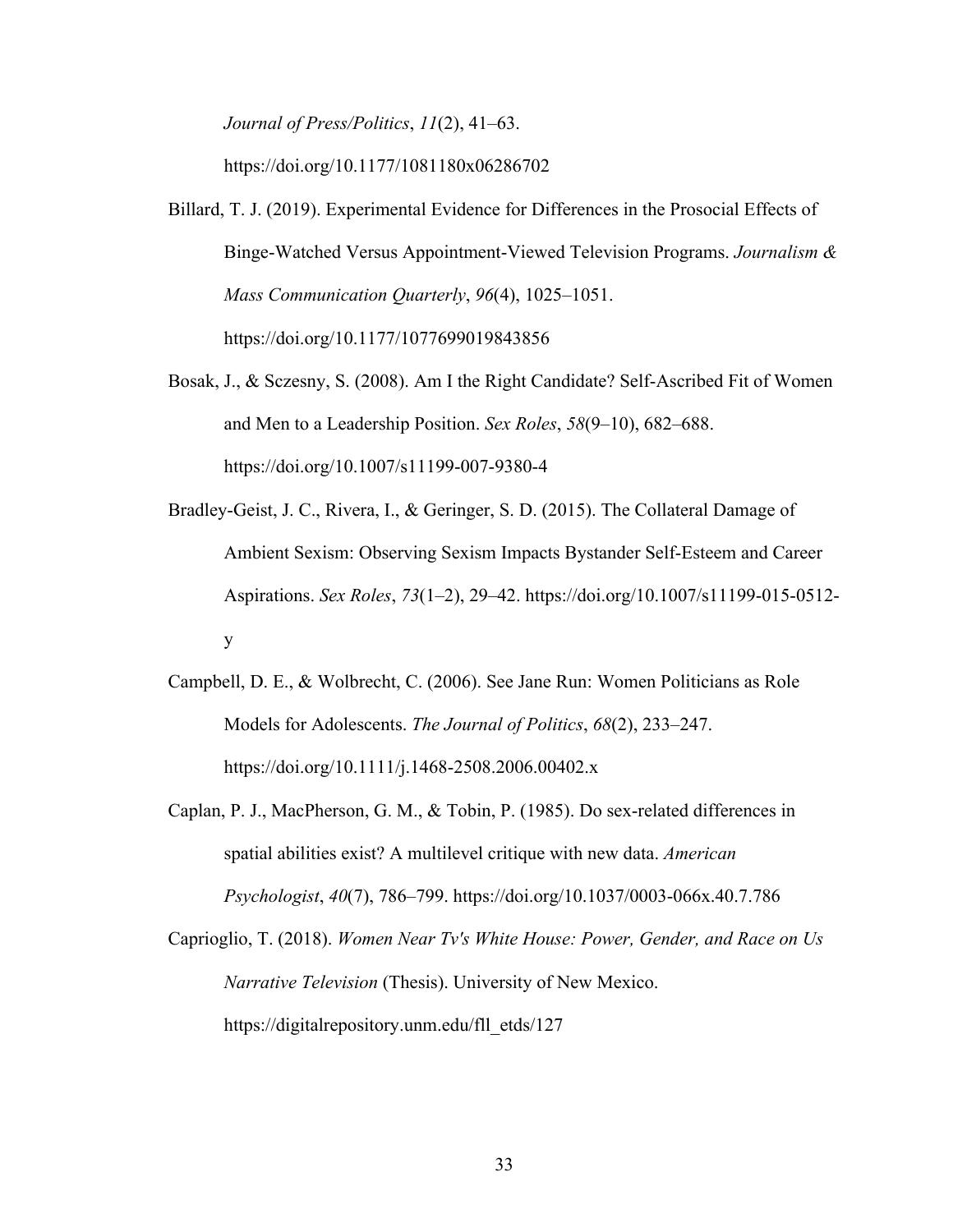- Carroll, S. J., & Jenkins, K. (2001). Do Term Limits Help Women Get Elected? *Social Science Quarterly*, *82*(1), 197–201. https://doi.org/10.1111/0038-4941.00017
- Center for American Women and Politics, Eagleton Institute of Politics, Rutgers University. (2021, June 29). *Women in Elective Office 2021*. CAWP. https://cawp.rutgers.edu/women-elective-office-2021

Connell, R. W. (1987). Gender and Power: Society, the Person, and Sexual Politics. *Bulletin of Science, Technology & Society*, *8*(4), 445. https://doi.org/10.1177/027046768800800490

Conway, M. M., Steuernagel, G. A., & Ahern, D. W. (1997). *Women and Political Participation: Cultural Change in the Political Arena* (1st Edition). CQ Press.

Dahlerup, D. (1988). From a Small to a Large Minority: Women in Scandinavian Politics. *Scandinavian Political Studies*, *11*(4), 275–298. https://doi.org/10.1111/j.1467-9477.1988.tb00372.x

- Davies, P. G., Spencer, S. J., Quinn, D. M., & Gerhardstein, R. (2002). Consuming Images: How Television Commercials that Elicit Stereotype Threat Can Restrain Women Academically and Professionally. *Personality and Social Psychology Bulletin*, *28*(12), 1615–1628. https://doi.org/10.1177/014616702237644
- Duerst-Lahti, G. (1998). Networks of Champions: Leadership, Access, and Advocacy in the U.S. House of Representatives. *Political Science Quarterly*, *113*(4), 719–720. https://doi.org/10.2307/2658262
- Eagly, A. H. (1995). The science and politics of comparing women and men. *American Psychologist*, *50*(3), 145–158. https://doi.org/10.1037/0003-066x.50.3.145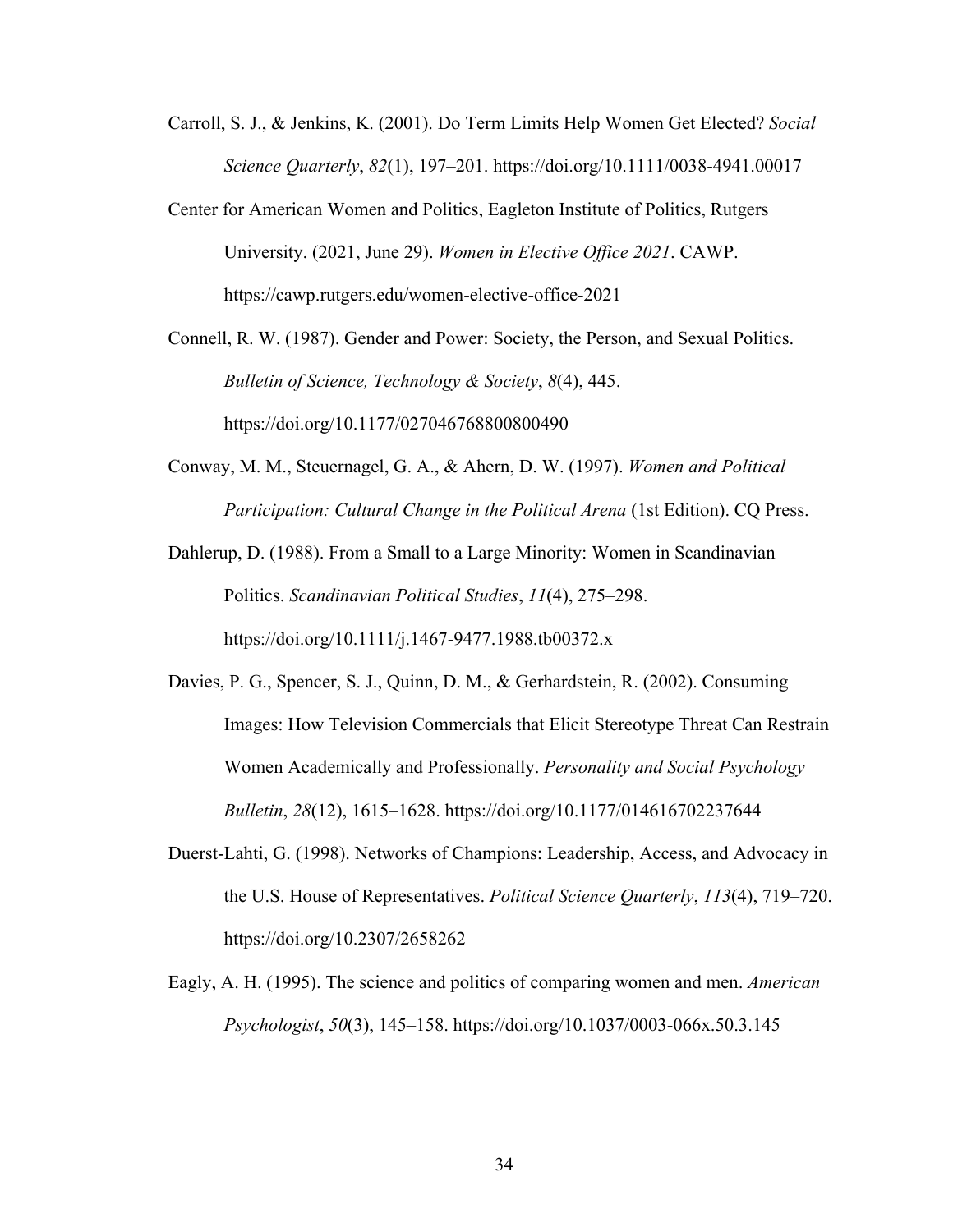- Eagly, A. H., & Karau, S. J. (2002). Role congruity theory of prejudice toward female leaders. *Psychological Review*, *109*(3), 573–598. https://doi.org/10.1037/0033- 295x.109.3.573
- Espírito-Santo, A., Freire, A., & Serra-Silva, S. (2018). Does women's descriptive representation matter for policy preferences? The role of political parties. *Party Politics*, *26*(2), 227–237. https://doi.org/10.1177/1354068818764011
- Fardouly, J., Diedrichs, P. C., Vartanian, L. R., & Halliwell, E. (2015). Social comparisons on social media: The impact of Facebook on young women's body image concerns and mood. *Body Image*, *13*, 38–45. https://doi.org/10.1016/j.bodyim.2014.12.002
- Fischer, A. H. (1993). Sex Differences in Emotionality: Fact or Stereotype? *Feminism & Psychology*, *3*(3), 303–318. https://doi.org/10.1177/0959353593033002
- Fowler, L. L., & McClure, R. D. (1990). Political Ambition: Who Decides to Run for Congress. *The Journal of Politics*, *52*(3), 965–967. https://doi.org/10.2307/2131834
- Fox, R. L., & Lawless, J. L. (2004). Entering the Arena? Gender and the Decision to Run for Office. *American Journal of Political Science*, *48*(2), 264–280. https://doi.org/10.2307/1519882
- Fox, R. L., Lawless, J. L., & Feeley, C. (2001). Gender and the Decision to Run for Office. *Legislative Studies Quarterly*, *26*(3), 411. https://doi.org/10.2307/440330
- Garretson, J. J. (2015). Does change in minority and women's representation on television matter?: A 30-year study of television portrayals and social tolerance.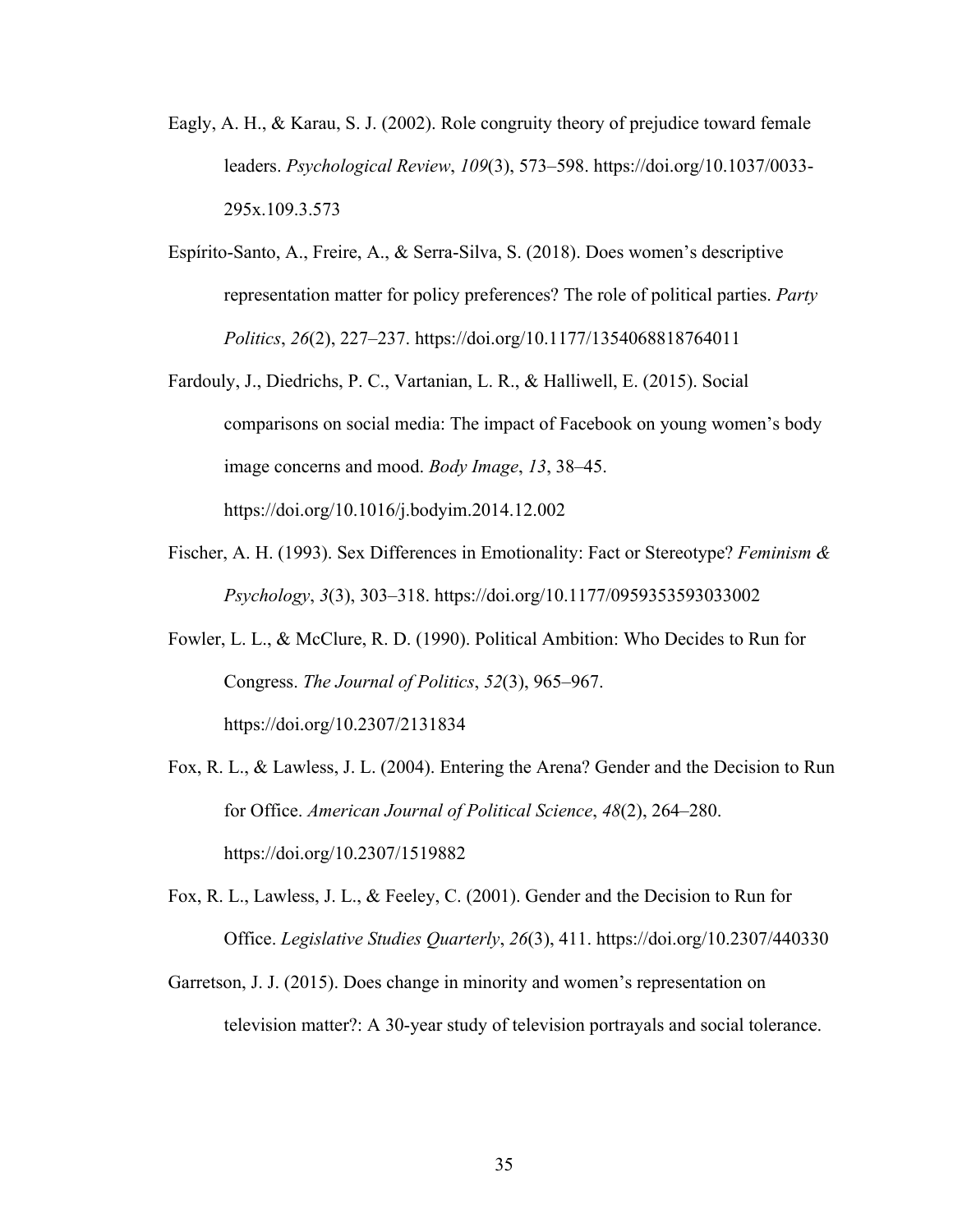*Politics, Groups, and Identities*, *3*(4), 615–632.

https://doi.org/10.1080/21565503.2015.1050405

- Gerbner, G., Gross, L., Signorielli, N., & Morgan, M. (1980). Television Violence, Victimization, and Power. *American Behavioral Scientist*, *23*(5), 705–716.
- Gerbner, G., Gross, L., Morgan, M., & Signorielli, N. (1982). Charting the Mainstream: Television's contributions to political orientations. *Journal of Communication*, *32*(2), 100–127. https://doi.org/10.1111/j.1460-2466.1982.tb00500.x
- Gervais, S. J., & Hoffman, L. (2012). Just Think About It: Mindfulness, Sexism, and Prejudice Toward Feminists. *Sex Roles*, *68*(5–6), 283–295. https://doi.org/10.1007/s11199-012-0241-4
- Glomb, T. M., Richman, W. L., Hulin, C. L., Drasgow, F., Schneider, K. T., & Fitzgerald, L. F. (1997). Ambient Sexual Harassment: An Integrated Model of Antecedents and Consequences. *Organizational Behavior and Human Decision Processes*, *71*(3), 309–328. https://doi.org/10.1006/obhd.1997.2728
- Green, M. C., & Brock, T. C. (2000). The role of transportation in the persuasiveness of public narratives. *Journal of Personality and Social Psychology*, *79*(5), 701–721. https://doi.org/10.1037/0022-3514.79.5.701
- Groshek, J., & Krongard, S. (2016). Netflix and Engage? Implications for Streaming Television on Political Participation during the 2016 US Presidential Campaign. *Social Sciences*, *5*(4), 65. https://doi.org/10.3390/socsci5040065
- Hall, B. & Gregory, J. (Writers), & Enriquez Alcala, F. (Director). (2018, March 25). The Unnamed (Season 4, Episode 15) [TV series episode]. In M. Freeman, B. Hall, L.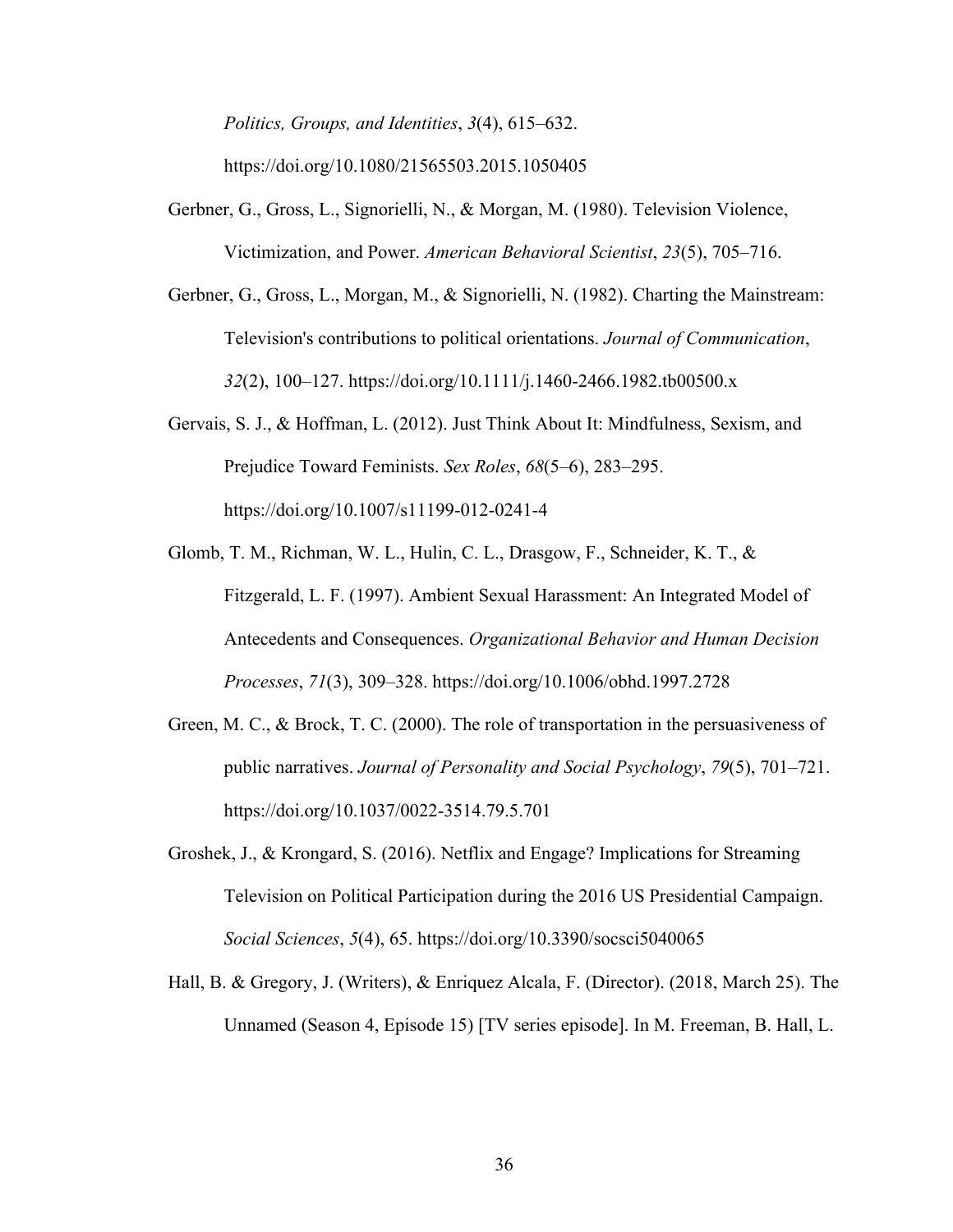McCreary (Executive Producers), *Madam Secretary*. Barbara Hall Productions, Revelations Entertainment; CBS Television Studios.

- Haraldsson, A., & Wängnerud, L. (2019). The effect of media sexism on women's political ambition: evidence from a worldwide study. *Feminist Media Studies*, *19*(4), 523–541. https://doi.org/10.1080/14680777.2018.1468797
- Harris, R., & Scott, C. L. (2002). Effects of Sex in the Media. *Media Effects*, 317–342. https://doi.org/10.4324/9781410602428-16
- Harwood, J. (2007). Understanding Communication and Aging: Developing Knowledge and Awareness. *Journal of Women & Aging*, *21*(1), 79–80. https://doi.org/10.1080/08952840802633818
- Hill, D. B. (1981). Political Culture and Female Political Representation. *The Journal of Politics*, *43*(1), 159–168. https://doi.org/10.2307/2130244
- Hoewe, J., & Sherrill, L. A. (2019). The Influence of Female Lead Characters in Political TV Shows: Links to Political Engagement. *Journal of Broadcasting & Electronic Media*, *63*(1), 59–76. https://doi.org/10.1080/08838151.2019.1570782
- Holbert, R. L., Hill, M. R., & Lee, J. (2014). The political relevance of entertainment media. In C. Reinemann (Ed.), *Political Communication* (pp. 427–446). De Gruyter Mouton. https://doi.org/10.1515/9783110238174.427
- Holbrook, R. A., & Hill, T. G. (2005). Agenda-setting and Priming in Prime Time Television: Crime dramas as political cues. *Political Communication*, *22*(3), 277– 295. https://doi.org/10.1080/10584600591006519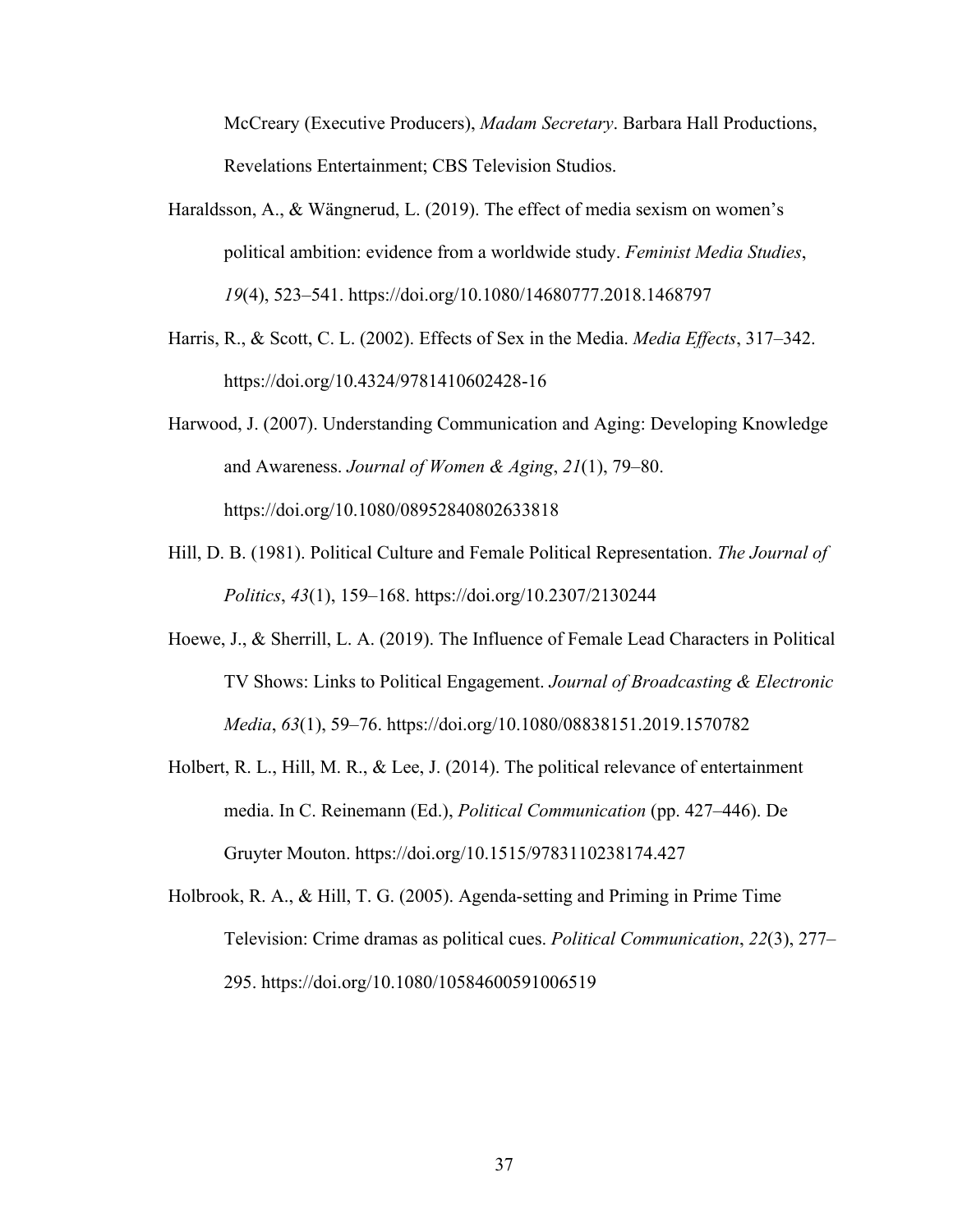- Hollander, J. A., & Howard, J. A. (2000). Social Psychological Theories on Social Inequalities. *Social Psychology Quarterly*, *63*(4), 338–351. https://doi.org/10.2307/2695844
- Hyde, J. S., Bigler, R. S., Joel, D., Tate, C. C., & van Anders, S. M. (2019). The future of sex and gender in psychology: Five challenges to the gender binary. *American Psychologist, 74*, 171-193. https://doi.org/10.1037/amp0000307
- Irving, B. (1975). *Women and Politics: The Academic Bandwagon?* Liverpool University Press. https://doi.org/10.2307/27508196
- Lawson, K. M., & Lips, H. M. (2014). The role of self-perceived agency and job attainability in women's impressions of successful women in masculine occupations. *Journal of Applied Social Psychology*, *44*(6), 433–441. https://doi.org/10.1111/jasp.12236
- Lips, H. M. (2018). *Gender: The Basics: 2nd edition* (2nd ed.). Routledge.
- Luong, K. T., & Knobloch-Westerwick, S. (2016). Can the Media Help Women Be Better at Math? Stereotype Threat, Selective Exposure, Media Effects, and Women's Math Performance. *Human Communication Research*, *43*(2), 193–213. https://doi.org/10.1111/hcre.12101
- Luong, K. T., Knobloch-Westerwick, S., & Niewiesk, S. (2019). Superstars within reach: The role of perceived attainability and role congruity in media role models on women's social comparisons. *Communication Monographs*, *87*(1), 4–24. https://doi.org/10.1080/03637751.2019.1622143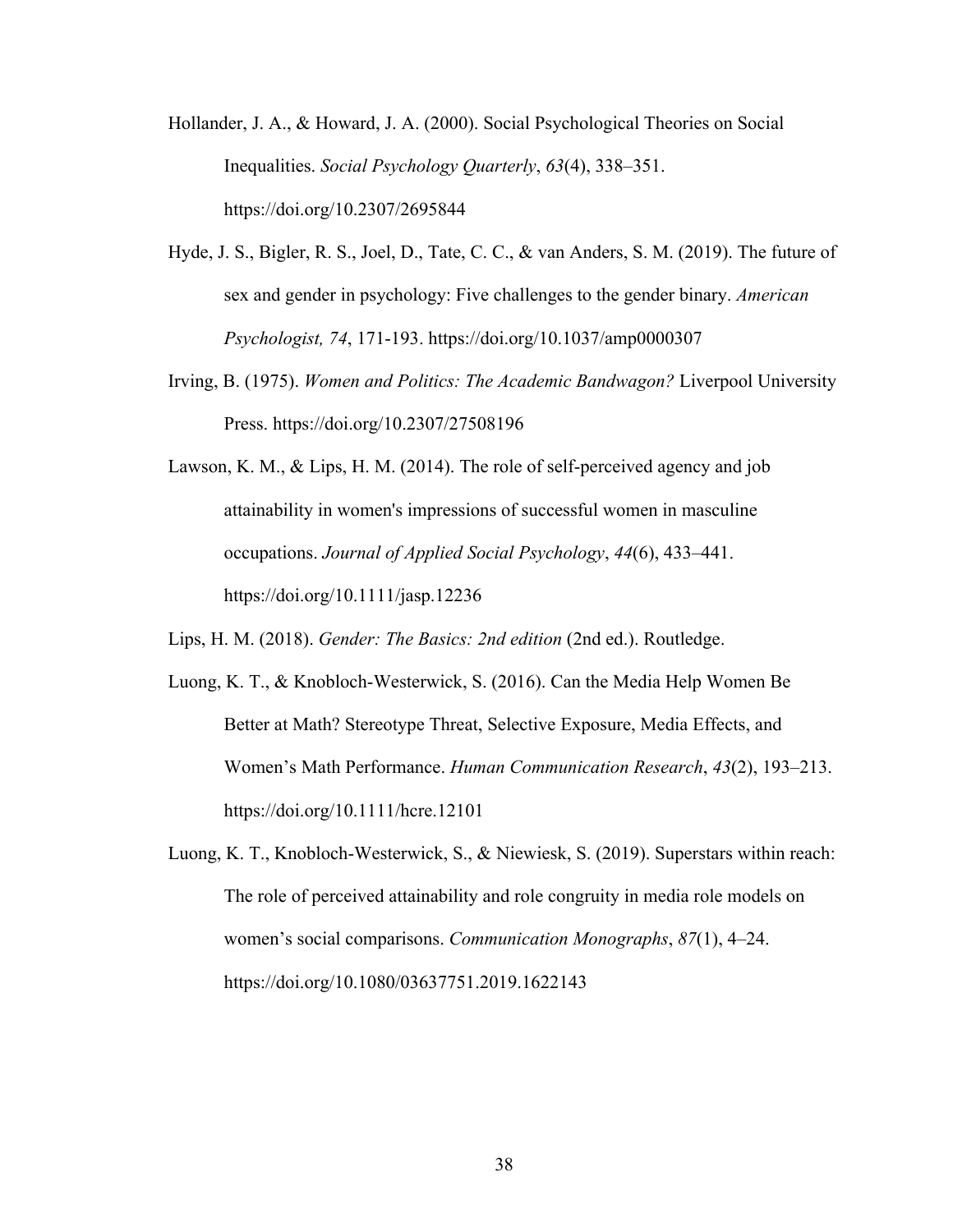- Matthes, J., Prieler, M., & Adam, K. (2016). Gender-Role Portrayals in Television Advertising Across the Globe. *Sex Roles*, *75*(7–8), 314–327. https://doi.org/10.1007/s11199-016-0617-y
- McCombs, M. E., & Shaw, D. L. (1972). The Agenda-Setting Function of Mass Media. *Public Opinion Quarterly*, *36*(2), 176. https://doi.org/10.1086/267990

Meyerowitz, J. (1994). *Not June Cleaver: Women and Gender in Postwar America, 1945–1960 (Critical Perspectives on the Past)* (First Edition). Temple University Press.

- Moy, P., & Scheufele, D. A. (2000). Media Effects on Political and Social Trust. *Journalism & Mass Communication Quarterly*, *77*(4), 744–759. https://doi.org/10.1177/107769900007700403
- Mulligan, K., & Habel, P. (2012). The implications of fictional media for political beliefs. *American Politics Research*, *41*(1), 122–146. https://doi.org/10.1177/1532673x12453758
- Mutz, D. C., & Nir, L. (2010). Not necessarily the news: Does fictional television influence real-world policy preferences? *Mass Communication and Society*, *13*(2), 196–217. https://doi.org/10.1080/15205430902813856
- Niven, D. (1998). Party Elites and Women Candidates. *Women & Politics*, *19*(2), 57–80. https://doi.org/10.1300/j014v19n02\_03
- Phalen, P. F., Kim, J., & Osellame, J. (2011). Imagined Presidencies: The representation of political power in television fiction. *The Journal of Popular Culture*, *45*(3), 532–550. https://doi.org/10.1111/j.1540-5931.2011.00812.x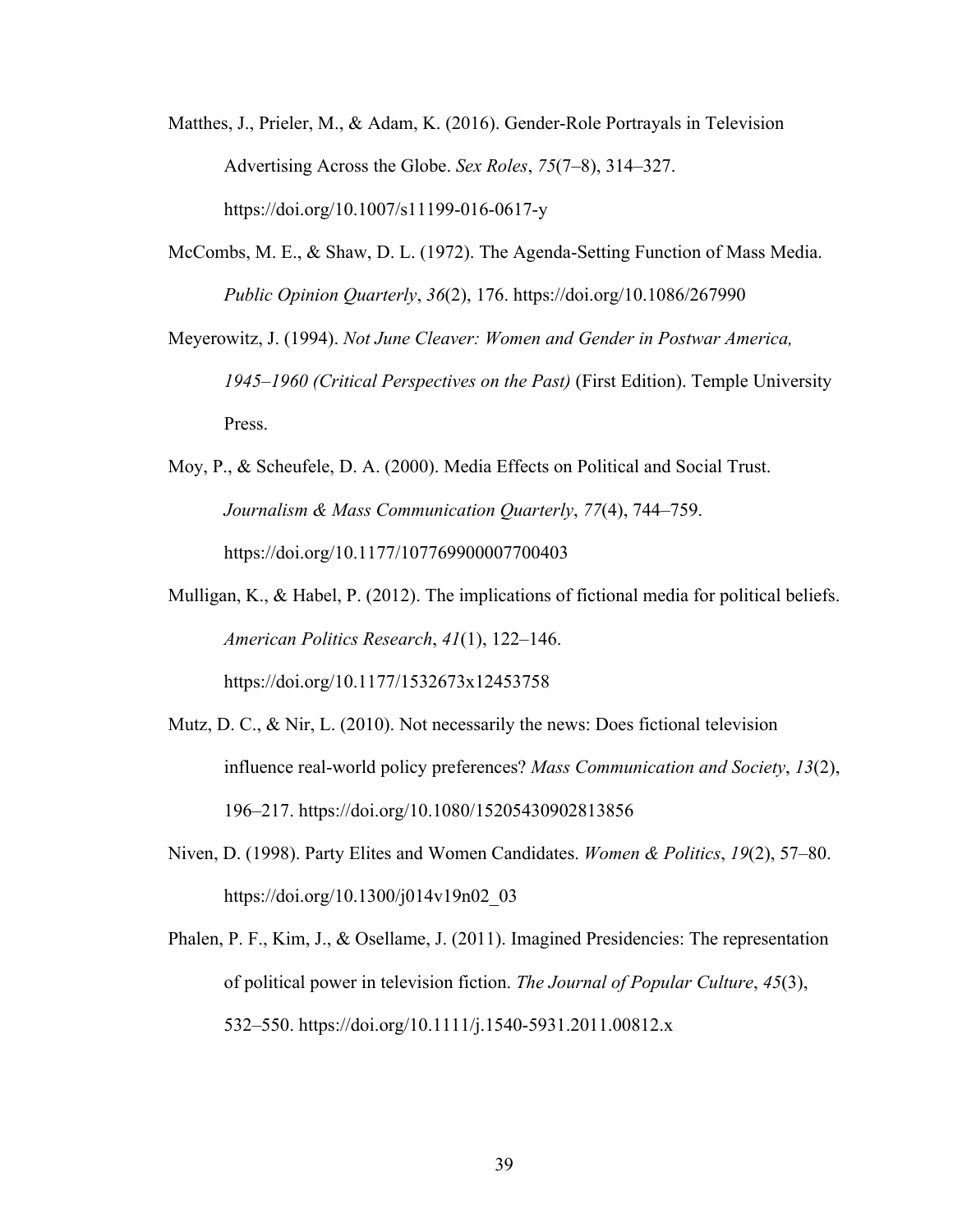- Poeschl, G. (2021). A hundred years of debates on sex differences: developing research for social change. *Journal of Social and Political Psychology*, *9*(1), 221–235. https://doi.org/10.5964/jspp.6399
- Rubin, R. B., & McHugh, M. P. (1987). Development of parasocial interaction relationships. *Journal of Broadcasting & Electronic Media*, *31*(3), 279–292. https://doi.org/10.1080/08838158709386664
- Rubin, A. M., & Perse, E. M. (1987). Audience Activity and Soap Opera Involvement: A uses and effects investigation. *Human Communication Research*, *14*(2), 246–268. https://doi.org/10.1111/j.1468-2958.1987.tb00129.x
- Russell, Z. C. (2016). *The State of Affairs of Fictional Political Women: A critical rhetorical analysis of the television series Madam Secretary* (Thesis). Ball State University.

https://cardinalscholar.bsu.edu/bitstream/handle/123456789/200195/RussellZ\_20

16-2\_BODY.pdf?sequence=1&isAllowed=y

- Sanbonmatsu, K. (2002). Gender Stereotypes and Vote Choice. *American Journal of Political Science*, *46*(1), 20–34. https://doi.org/10.2307/3088412
- Scarr, S. (1988). Race and gender as psychological variables: Social and ethical issues. *American Psychologist*, *43*(1), 56–59. https://doi.org/10.1037/0003-066x.43.1.56
- Schwind, K. L. (2017). *Politics, Feminism, and Popular Television: Madam Secretary as a Politician, Wife, and Mother* (Thesis). University of Denver. https://digitalcommons.du.edu/etd/1307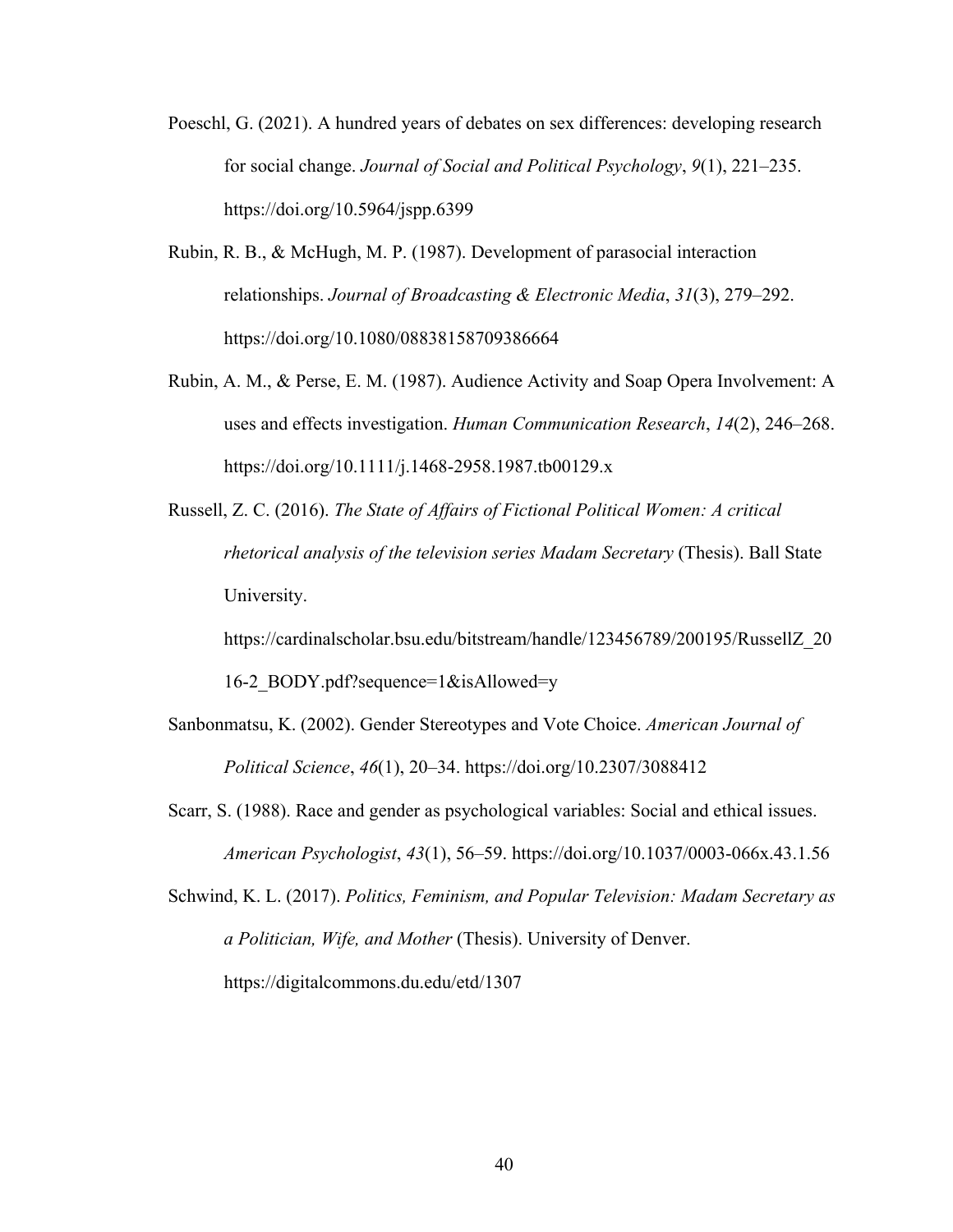- Schwindt-Bayer, L. A. (2004). The incumbency disadvantage and women's election to legislative office. *Electoral Studies*, *24*(2), 227–244. https://doi.org/10.1016/j.electstud.2004.05.001
- Signorielli, N. (1989). Television and conceptions about sex roles: Maintaining conventionality and the status quo. *Sex Roles*, *21*(5–6), 341–360. https://doi.org/10.1007/bf00289596
- Signorielli, N., & Bacue, A. (1999). Recognition and respect: A content analysis of prime-time television characters across three decades. *Sex Roles: A Journal of Research*, *40*(7/8), 527–544. https://doi.org/10.1023/a:1018883912900
- Sink, A., & Mastro, D. (2016). Depictions of Gender on Primetime Television: A Quantitative Content Analysis. *Mass Communication and Society*, *20*(1), 3–22. https://doi.org/10.1080/15205436.2016.1212243
- Slater, M. D., Rouner, D., & Long, M. (2006). Television Dramas and Support for Controversial Public Policies: Effects and Mechanisms. *Journal of Communication*, *56*(2), 235–252. https://doi.org/10.1111/j.1460- 2466.2006.00017.x
- Smith, T. W., Davern, M., Freese, J., & Morgan, S. (1972–2018). *General Social Surveys* [Dataset]. National Science Foundation, University of Chicago. https://gssdataexplorer.norc.org
- Swers, M. L. (2004). The Difference Women Make: The Policy Impact of Women in Congress. *Contemporary Sociology*. Published. https://doi.org/10.1177/009430610403300102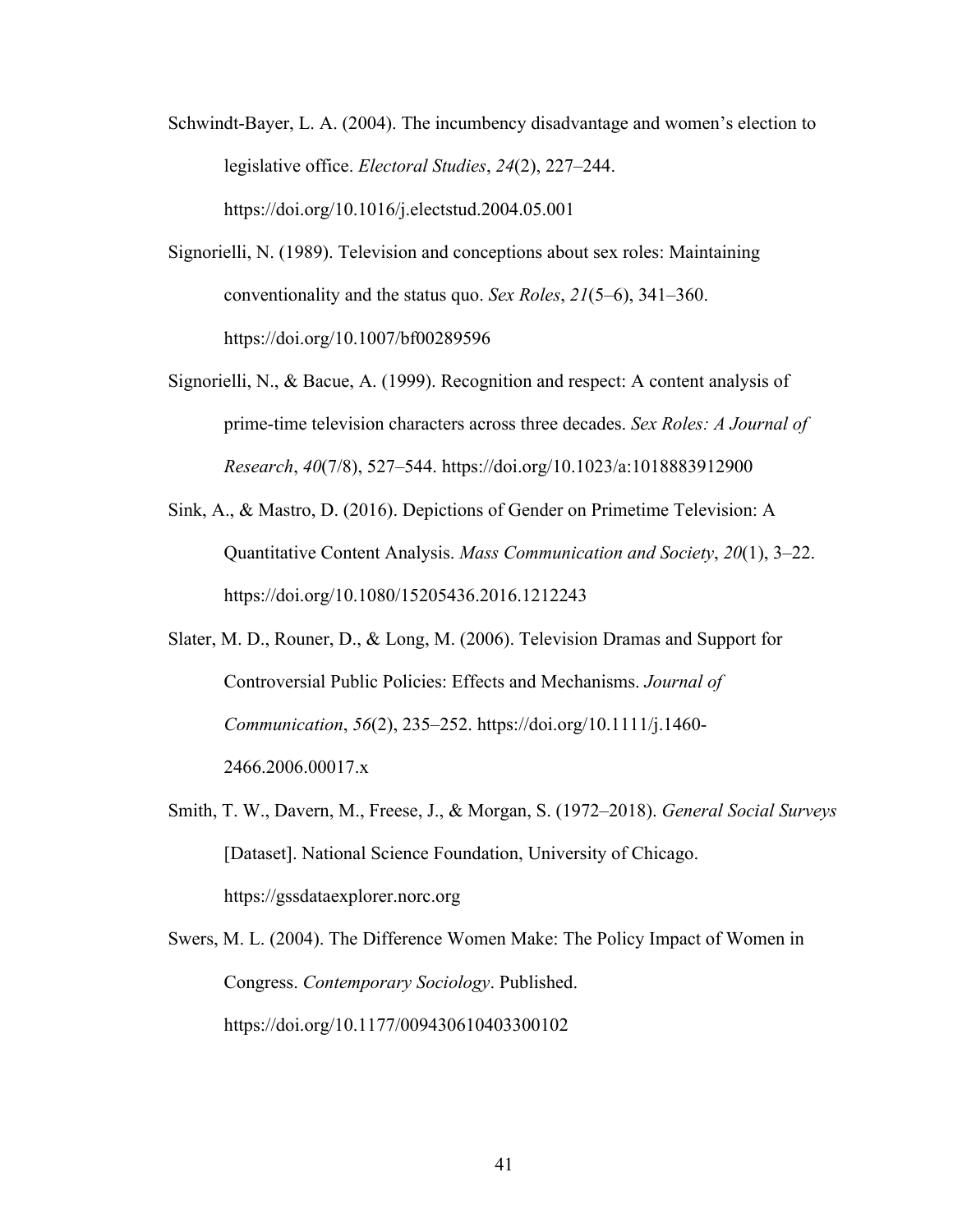- Swigger, N. (2016). The Effect of Gender Norms in Sitcoms on Support for Access to Abortion and Contraception. *American Politics Research*, *45*(1), 109–127. https://doi.org/10.1177/1532673x16651615
- Tenenboim-Weinblatt, K. (2009). "Where is Jack Bauer When You Need Him?" The Uses of Television Drama in Mediated Political Discourse. *Political Communication*, *26*(4), 367–387. https://doi.org/10.1080/10584600903296960
- United Nations Development Programme (UNDP). (2019). *Human development report 2019*. Retrieved from the UNDP

Website. http://hdr.undp.org/sites/default/files/hdr2019.pdf

- U.S. Census Bureau. (2018, May 8). *Number of Women Lawyers At Record High But Men Still Highest Earners*. The United States Census Bureau. https://www.census.gov/library/stories/2018/05/women-lawyers.html
- U.S. Census Bureau. (2021, March 29). *Women Business Ownership in America On the Rise*. The United States Census Bureau. https://www.census.gov/library/stories/2021/03/women-business-ownership-in-

america-on-rise.html

Weaver, D., McCombs, M., & Shaw, D. L. (1998). International Trends in Agenda-Setting Research. *Wie Die Medien Die Welt Erschaffen Und Wie Die Menschen Darin Leben*, 189–203. https://doi.org/10.1007/978-3-322-90440-9\_12

Weinmann, C. (2017). Feeling political interest while being entertained? Explaining the emotional experience of interest in politics in the context of political entertainment programs. *Psychology of Popular Media Culture*, *6*(2), 123–141. https://doi.org/10.1037/ppm0000091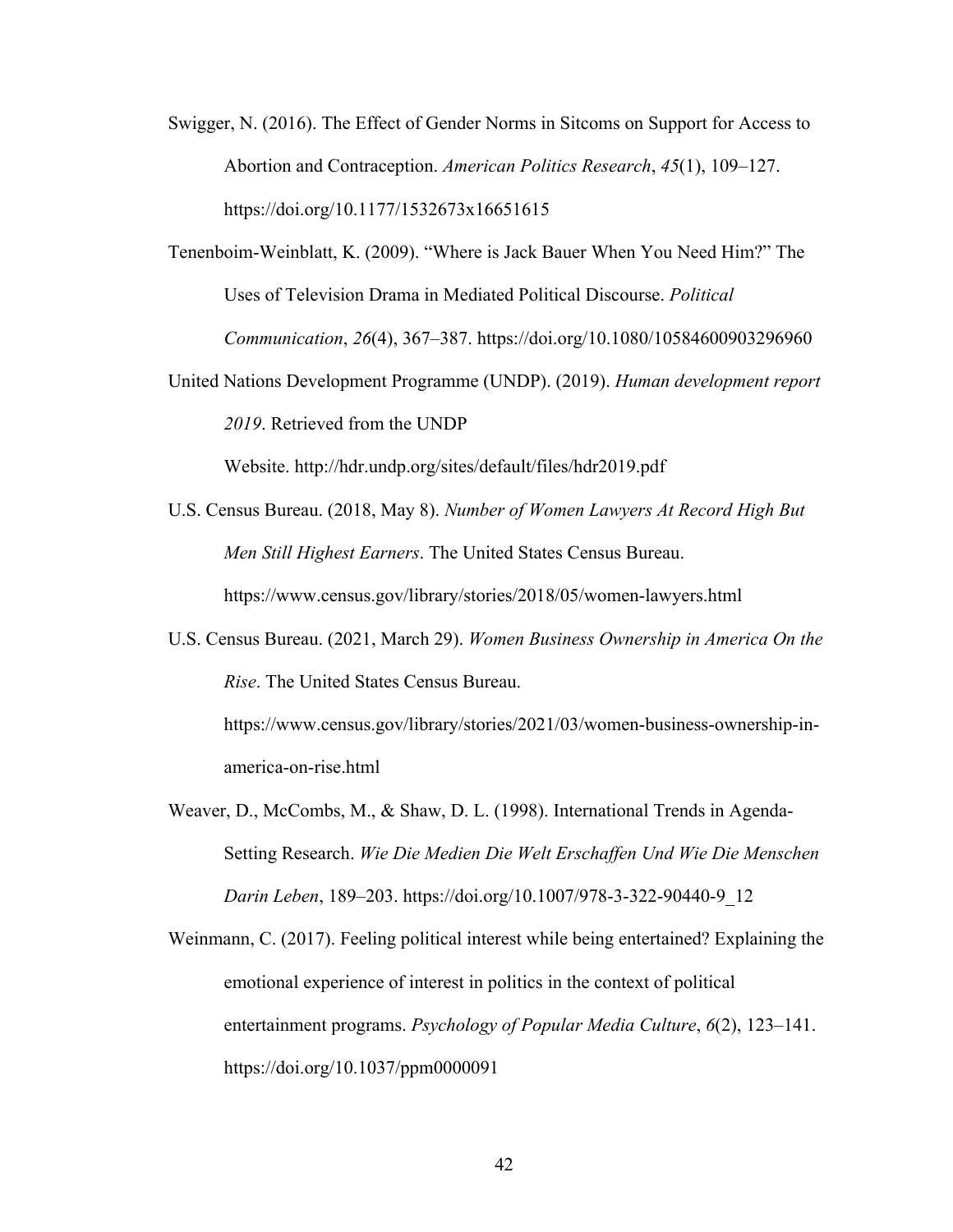Wharton, A. S. (2004). *The Sociology of Gender: An Introduction to Theory and* 

*Research (Key Themes in Sociology)* (1st ed.). Wiley-Blackwell.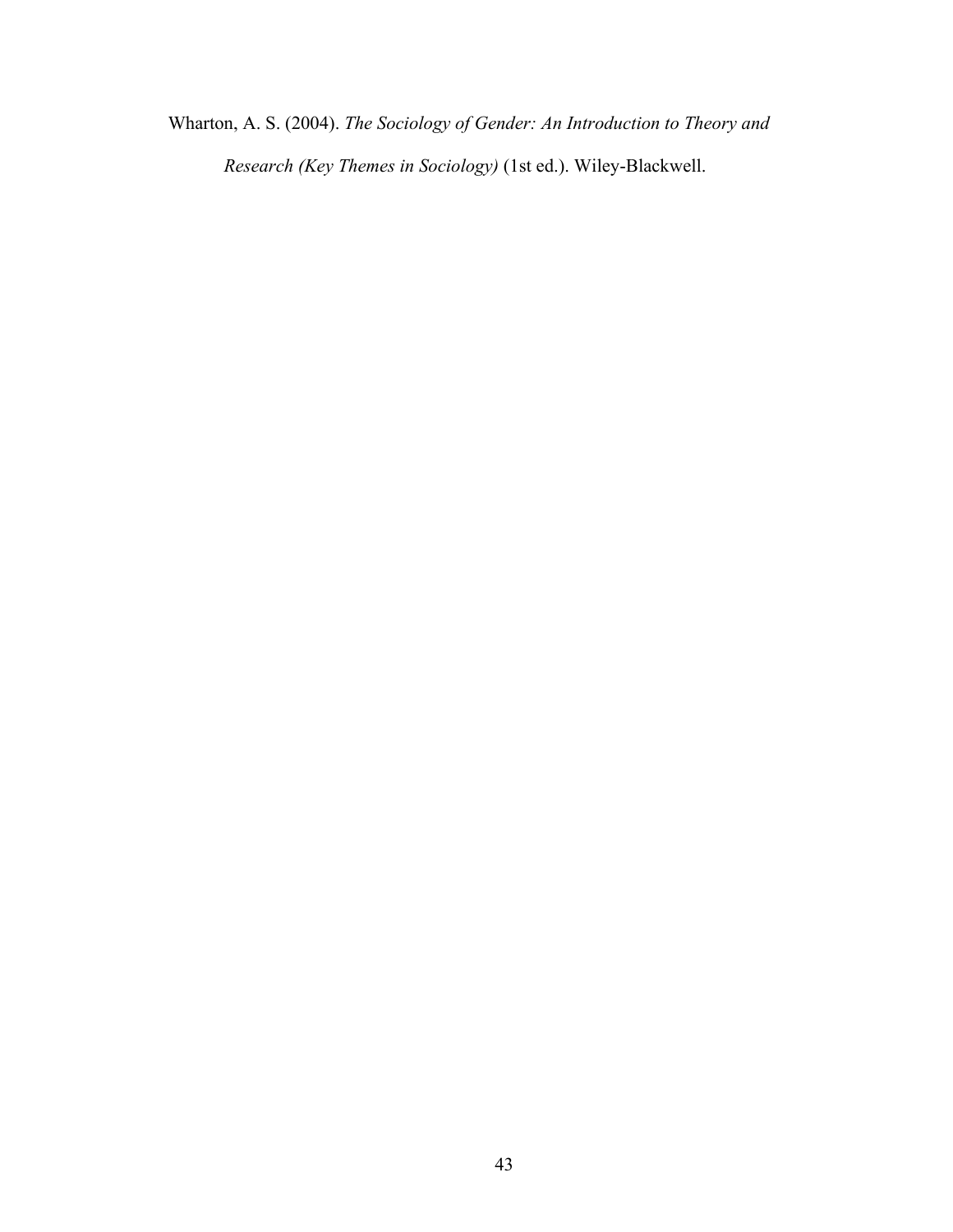#### **Appendix 1: Vignette Election Example**

The following is one of the five matchups participants were shown during the vignette election experience. Of the four similar but gender- and name-swapped matchups that follow, participants were randomly shown one before moving on to a new set of matchups.

Matchup 1A

## **Candidate A Jason Stevens**

46 years old Married, 2 kids (12 and 9)

I am a parent, entrepreneur, humanitarian and family advocate, and community leader. I and my spouse of 20 years have loved living in Provo for most of our married life and enjoy getting to know our fellow residents in this beautiful city.

## **Candidate B** Jessica Armstrong

51 years old Married, 3 kids (17, 13, 11)

I love Provo. Always have. Always will. My spouse and I both attended BYU. After my early career in Wyoming, we decided to raise our family here in Provo because of the high quality of life and the uniqueness of this amazing city. There is no other city in the world quite like Provo.

### Matchup 1B

### Candidate A Anna Stevens

46 years old Married, 2 kids (12 and 9)

I am a parent, entrepreneur, humanitarian and family advocate, and community leader. I and my spouse of 20 years have loved living in Provo for most of our married life and enjoy getting to know our fellow residents in this beautiful city.

## **Candidate B Tony Armstrong**

51 years old Married, 3 kids (17, 13, 11)

I love Provo. Always have. Always will. My spouse and I both attended BYU. After my early career in Wyoming, we decided to raise our family here in Provo because of the high quality of life and the uniqueness of this amazing city. There is no other city in the world quite like Provo.